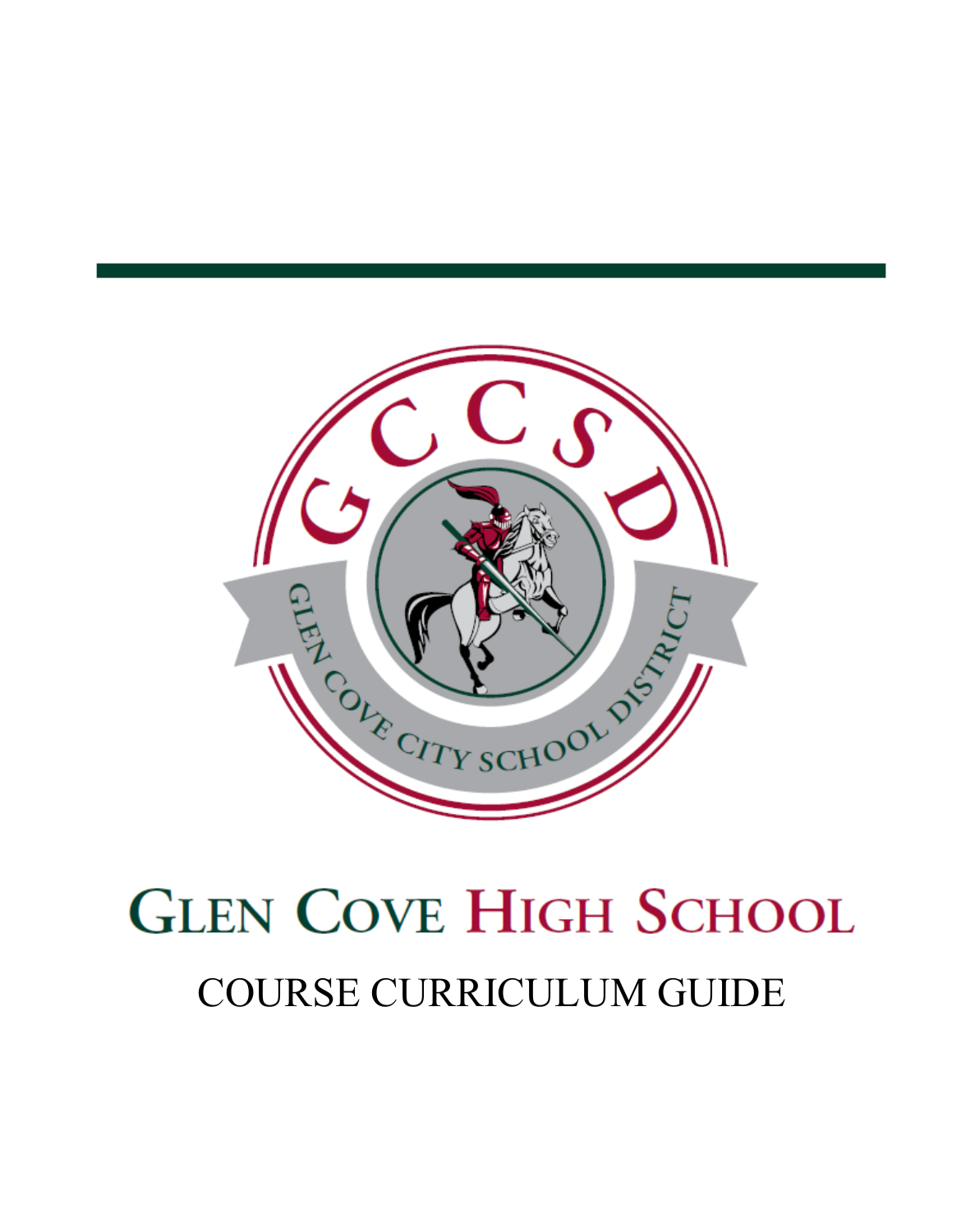### **PROMOTIONAL GATEWAYS AND GRADING**

**MINIMUM CLASS LOADS:** 9th, 10th, and 11th-grade students must carry a full schedule of classes. No student may drop a course without written permission from their parent or guardian, teacher, counselor, coordinator, and principal. Seniors may not drop any course after college applications have been mailed out.

**SUGGESTED CRITERIA FOR MAINTAINING PLACEMENT IN AND GAINING ADMISSION TO HONORS AND ADVANCED PLACEMENT COURSES:** For a student to advance from a Regents to an Honors-level course or from an Honors to an AP level, he or she should earn an overall average of 90 in the prerequisite course. For a student to maintain previous placement in an Honors or AP level, he or she should earn an overall average of 85 in that course.

**ADD/DROP COURSE POLICY:** All students intending to add a course or drop a course once the school year has begun need to be aware of the following: No half-year course will be added or dropped after the first 10 days of school. No full-year course will be added or dropped after the first mid-marking period progress report. If a drop occurs after the above-referenced time, a "WP" (withdraw pass) or a "WF" (withdraw fail) will appear on the transcript, depending upon the student's current average in the course. No student may drop a course without written permission from his or her guardian, teacher, coordinator, counselor, and principal.

**GRADES:** A summer assignment/project as assigned by the respective teacher must be completed and submitted as per the due date assigned by the teacher. Passing grades range from 65 to 100. Quarterly grades of 64 and below denote failure. Placement on the honor roll is achieved by having a cumulative average of 85 and no failure in any course. Report cards are issued four times a year. Progress reports are issued five weeks prior to each report card. Students may retake Regents exams to improve a prior score. The new exam score, however, may not be used in determining grade, grade point average, or class rank standing. The district has adopted a comprehensive attendance policy, which can easily be summarized by the following provisions: A student may not receive credit for a course due to excessive unexcused absences. The policy can be found in its entirety on the district website or in the main office of the high school. Students who participate in out-of-district and online courses, please refer to Board Policy #7223 regarding grading policy and calculating grade-point average.

**Class Rank and Grade Weighting**: Class rank is determined at the end of the junior year. A weighted grade-point average, calculated at the end of the 11th grade, is recorded on the transcript. Courses are weighted as follows: 1.12 for Advanced Placement courses, 1.07 for Honors courses, and 1.00 for Regents and local-level courses. See policy 722 **Note:** Computation of rank is based on the weighted grade point average and the ranking of each class can be revised/eliminated as per the Board of Education.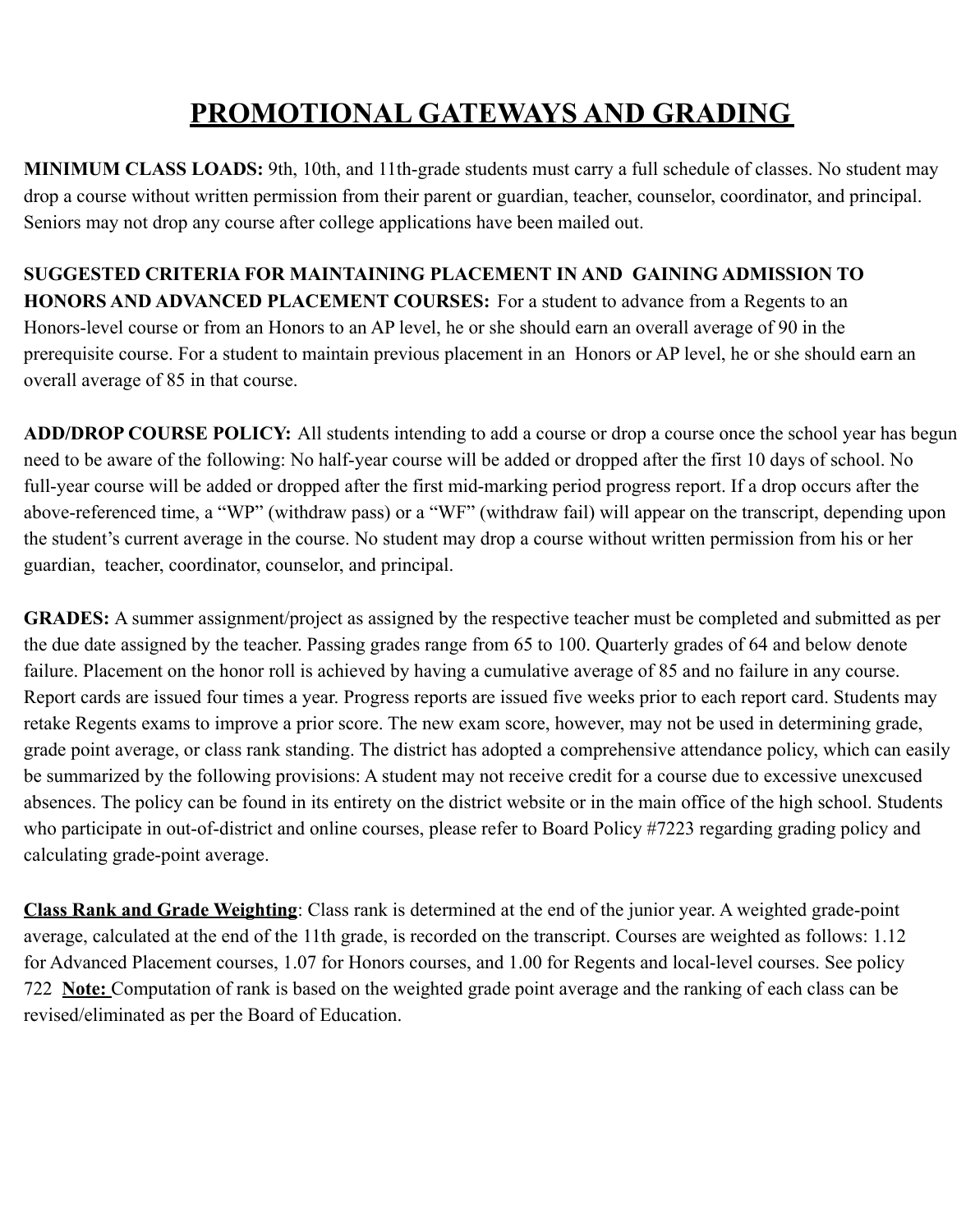### **ACADEMIC ELIGIBILITY POLICY**

**Extra Classroom Activities:** The Board of Education considers extracurricular activities to be a valuable part of the school and shall support these activities within the financial means of the district.

**Eligibility for Participation:** To improve learning and promote increased academic success, the Board of Education implements the following policy concerning extracurricular and interscholastic eligibility:

a) If a student's quarterly average is below 64.5, the student will not be permitted to participate in all extracurricular activities for the duration of the next quarter. The ineligibility will carry over from the fourth quarter to the first quarter of the following school year unless the student passes the classes that had been failed during summer school.

b) If a student's quarterly average is between 64.5 and 75, he or she will be placed on probation for one (1) quarter. If a student's yearly average is between 64.5 and 75 he or she will remain on probation for the duration of the first quarter of the new school year. Should the student attend summer school and increase their overall yearly average beyond 75 he or she will be removed from probation. To remain eligible, it is the student's responsibility to attend required extra help sessions and make up all missed assignments, tests, classwork, etc. A biweekly progress report, which is designed to monitor a student's attendance at extra help sessions, will be mandatory. Failure to do so will result in a student's suspension or removal from the activity for one week.

If a student fails to show continued incremental academic improvement and effort, according to the teacher, then he or she will be deemed ineligible. The Academic Eligibility Committee will be responsible for the determination.

c) All entering ninth graders will have their final eighth-grade report cards evaluated by the High School Eligibility Committee. Their eligibility will be based upon the same requirements that all other high school students must meet (see a and b above). However, if the entering ninth grader is deemed ineligible during the first quarter, he or she should be placed on probation.

d) A student who has an unexcused absence, or is out for reasons of illness, or is suspended, cannot participate in any extracurricular activity while suspended.

e) A student cannot participate in any extracurricular activities for that school day if he or she arrives after 9 a.m. without a legal excuse.

f) An appeals committee consisting of the principal or his designee, athletic director, coach of the sport/ adviser of the activity, school counselor, and one content area teacher will meet on a regular basis to review student status and academic eligibility.

#### **NCAA College Athletic Information**

NCAA requirements for students who expect to participate in college athletics: Students who plan to participate in Division I or II athletics as freshmen in college must meet certain criteria, as outlined by the NCAA Initial-Eligibility Clearinghouse. Students considering participation in college athletics should consult with their school counselor early in their high school career to ensure that their course selections meet NCAA requirements. In addition, they should be aware of NCAA Clearinghouse grade point average and SAT/ACT requirements for participation in athletics. Students should file a clearinghouse application following their junior year at www.eligibilitycenter.org.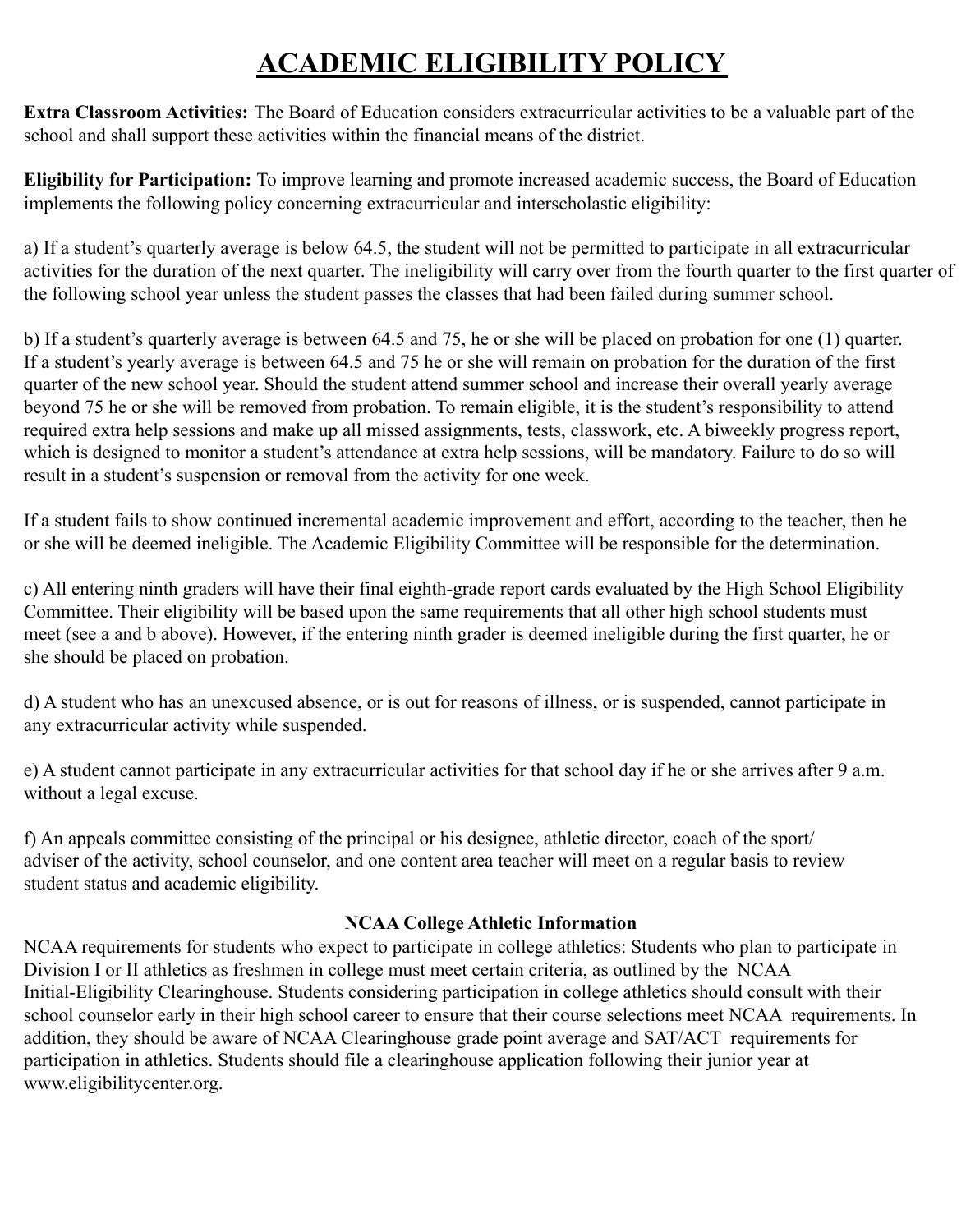# **COURSE OFFERINGS**

**ALL OFFERINGS CONTAINED IN THIS COURSE MANUALARE SUBJECT TO CHANGE AND MAY BE ELIMINATED DUE TO LOW CLASS ENROLLMENTS AND/OR BUDGETARY CONSTRAINTS.**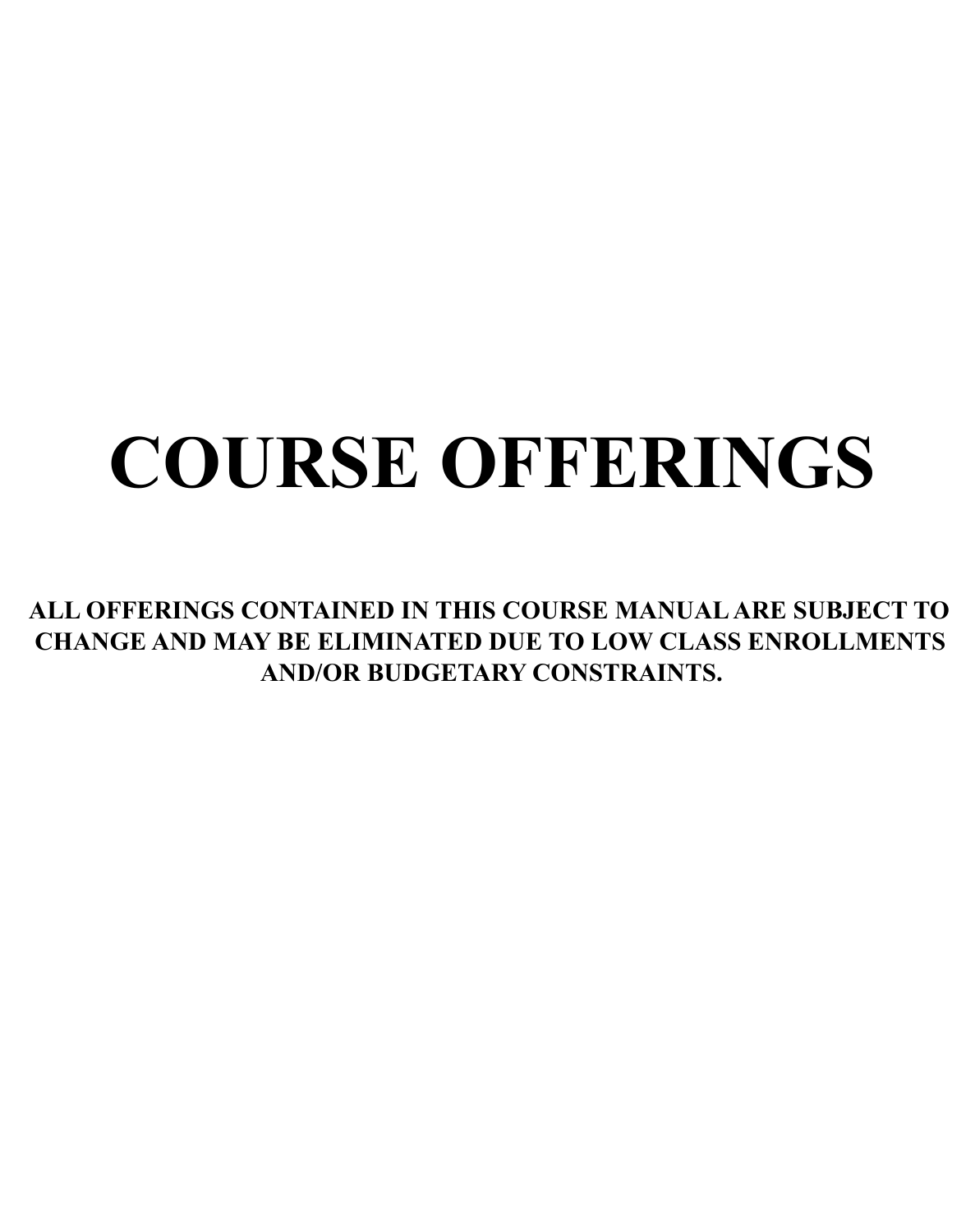# **BUSINESS**

The Business Education Department offers courses in accounting, marketing, and business law. Students have the opportunity to acquire a variety of skills and knowledge that will add to their personal and educational enrichment. Students are encouraged to take any of the business education courses listed in the course bulletin as electives.



**501 COLLEGE ACCOUNTING** – **1 Credit. Prerequisite: One year of any mathematics course.** This course develops the skills and procedures necessary to keep the financial records of a company, including single proprietorship, partnership, and corporation. Students will learn double-entry accounting with the use of specialized journals. The course stresses the importance of an accountant while developing the knowledge of the financial operations of a business. Also, students will be able to use their problem-solving abilities to prepare financial statements, such as income statements, balance sheets, and worksheets. This course has the same weighting as an AP course. Recommended for grades 10, 11, and 12.

**502 PERSONAL FINANCE/CONSUMER & FINANCIAL MANAGEMENT** – **.5 Credit.** This course is designed to inform students about their financial responsibilities as citizens, students, consumers, and active participants in the business world. Emphasis on real-life situations and application. Topics covered include checking, credit, budgets, insurance, and investing for the future. Recommended for grades 10, 11, and 12.

**506 INTRODUCTION TO BUSINESS - .5 Credit.** This course is the perfect fit for a first year business student. This course introduces the basic fundamentals of American and International better business practices. This course provides an overview of organizational, national, and international trends and their impact on businesses and entrepreneurs. Students will develop understanding of better business concepts, principles, and practices that focus on how companies are created, and operated to accomplish goals to become successful through effective and efficient management, production, marketing, distribution, finance/accounting. Recommended for grades 10, 11, and 12.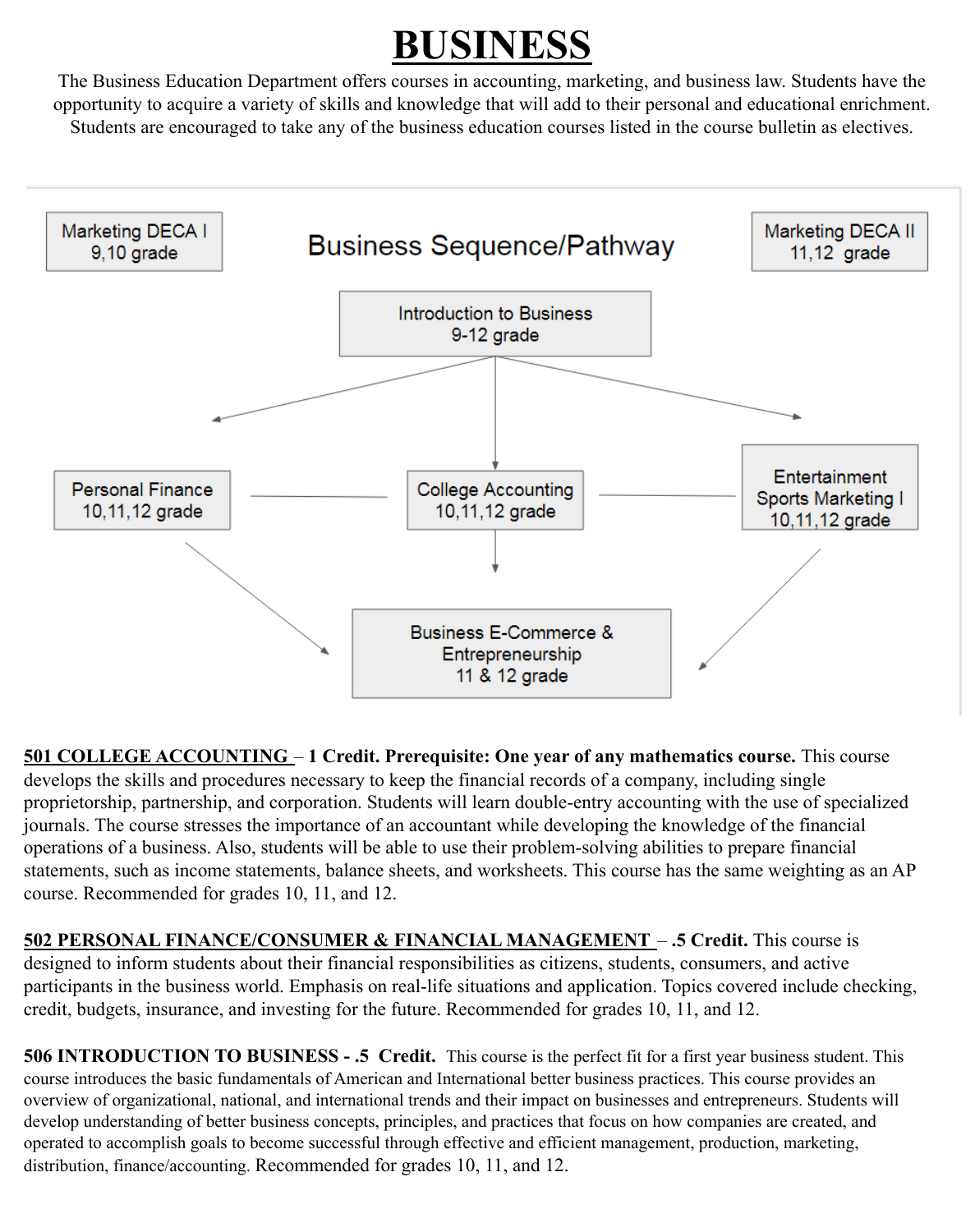**520 ENTERTAINMENT AND SPORTS MARKETING** – **.5 Credit.** Recommended for grades 10, 11, and 12. This course will focus on marketing as it relates to the sports and entertainment industries. Students will become familiar with sports and entertainment products as dynamic goods and services. Students will examine the elements of marketing, mix in terms of product and pricing decisions, market research and outlets, branding, imaging, and licensing, promotion and marketing plans, as well as careers in these industries. Students will experience, through individual and group projects, product development, event marketing, and decision-making.

**543 MARKETING I** – 1 Credit. This dynamic course provides a basic introduction to the field of marketing and promotion. Topics include marketing theory and careers, hands-on research, product development, and sales. Experience in the school store is also provided. Recommended for grades 10, 11, and 12.

**545 MARKETING/DECA I** – **1 Credit.** Adviser approval is required. This independent study course is for the student who wishes to become a member of GCHS's DECA Chapter (an association of marketing and management students) and stresses youth leadership as mandated by the RAP. Students will be required to complete all activities that will enable them to compete in the Merit Awards Program, a nationally recognized DECA competition, or regional, state, and national competitions, as well as take part in the local chapter activities planned for the year. Each student must meet the requirements of the chapter constitution.

**546 MARKETING/DECA II** – **1 Credit.** Adviser approval is required. Students will be given credit for working in the school store during free periods, provided that they work the required number of days. Schedules can be arranged to meet individual class schedules. Performance evaluations will be given by student management and the adviser.

**550 BUSINESS E-COMMERCE AND ENTREPRENEURSHIP** – **1 Credit.** How would you like to learn how to start your own online business? More and more Americans are finding ways to start and succeed in their own small businesses using the internet and e-commerce. All students who successfully complete this course will leave with a comprehensive business plan and a website to sell their online product or service. Students will also be assigned a technology mentor to help them develop their business plan and online website. These "e-mentors" volunteer their time from a wide variety of technology companies throughout Long Island. Members of the class may elect to take the course for six college credits from Farmingdale State College. Open for students in grades 11-12.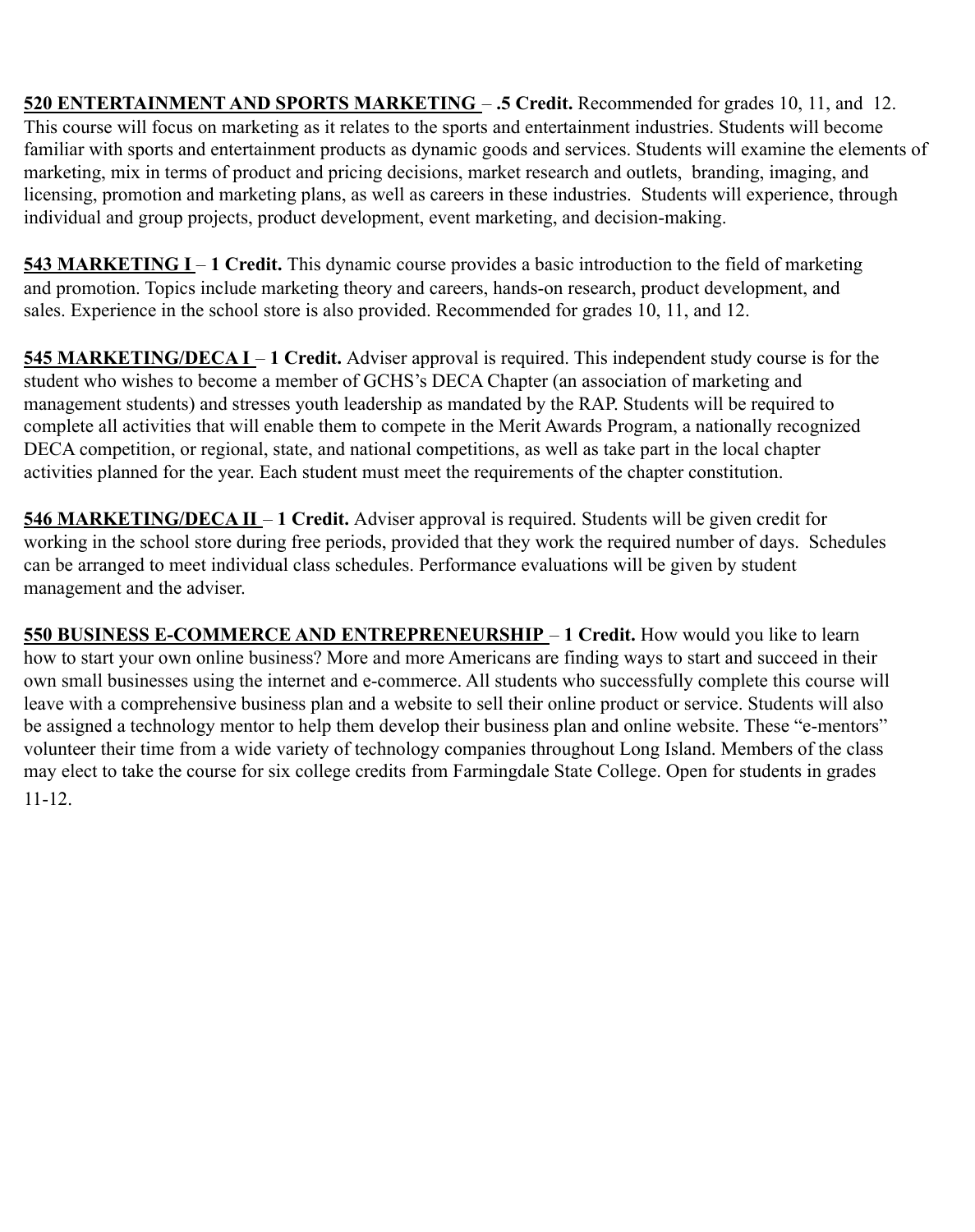### **ENGLISH AS A NEW LANGUAGE (ENL)**

English as a New Language (formerly ESL) is a program of English courses designed for non-English speakers as they acquire and develop the English language. English language learners receive instruction in social and academic English in order to succeed both in and outside of school situations. Instruction prepares students to meet the New York State standards in all subject areas and the demands of all-English high school classes.

#### **ENL DEPARTMENT PATHWAYS**

These are the common pathways in ENL that a student follows during his or her high school career. However, we always attempt to meet the needs of individual students.

**101E-ENGLISH 9** – **1 English Credit.** This course is for students at least at the emerging stages of English proficiency and is not new admits. Reading and writing skills are emphasized following the NYS ELA Common Core Learning Standards.

**111E-STRUCTURE OF ENGLISH** – **1 English Credit.** This course is for students who are at the early stages of English proficiency and are new admits. Instruction is provided in the four language modalities following the NYS ELA Common Core Learning Standards.

**121E-ENGLISH 10** – **1 English Credit.** This course is the equivalent of English 10R, but the instruction is adapted to the needs and abilities of students who are in the process of attaining English proficiency following the NYS ELA Common Core Learning Standards.

**131E-ENGLISH 11** – **1 English Credit.** This course is the equivalent of English 11R, but the instruction is adapted to the needs and abilities of students who are in the process of attaining English proficiency following the NYS ELA Common Core Learning Standards.

**132E-ENGLISH 12** – **1 English Credit.** This course is the equivalent of English 12, but the instruction is adapted to the needs and abilities of students who are in the process of attaining English proficiency following the NYS ELA Common Core Learning Standards.

**221E-UNITED STATES HISTORY AND GOVERNMENT** – **1 Social Studies Credit.** This course is the equivalent of United States History and Government, but the instruction is adapted to the needs and abilities of students at the Transitioning level of English proficiency.

**236E-PARTICIPATION IN GOVERNMENT/ECONOMICS** – **1 Social Studies Credit.** This course is the equivalent of Participation in Government/Economics, but the instruction is adapted to the needs and abilities of students at the Expanding level of English proficiency.

**322E-CONCEPTS OF ALGEBRA** – **1 Math Credit.** This course covers the same curriculum as the Concepts of Algebra course, except it is designed for students with limited English proficiency. Emphasis is placed on the development and usage of appropriate mathematical vocabulary and on communicating mathematical ideas that relate to real-life situations. A TI-84+ graphing calculator is used throughout this course. This course grants Math credit.

**323E-ALGEBRA 1** – **1 Math Credit.** This course covers the same curriculum as the Algebra 1 course, except it is designed for students with limited English proficiency and for whom English is not their first language. In June, students will take the Algebra 1 Regents exam. Passing this exam is a requirement for high school graduation. Emphasis will be placed on the development and usage of appropriate mathematical vocabulary and on communicating mathematical ideas that relate to real-life situations. A TI-84+ graphing calculator will be used throughout the course. This course grants Math credit.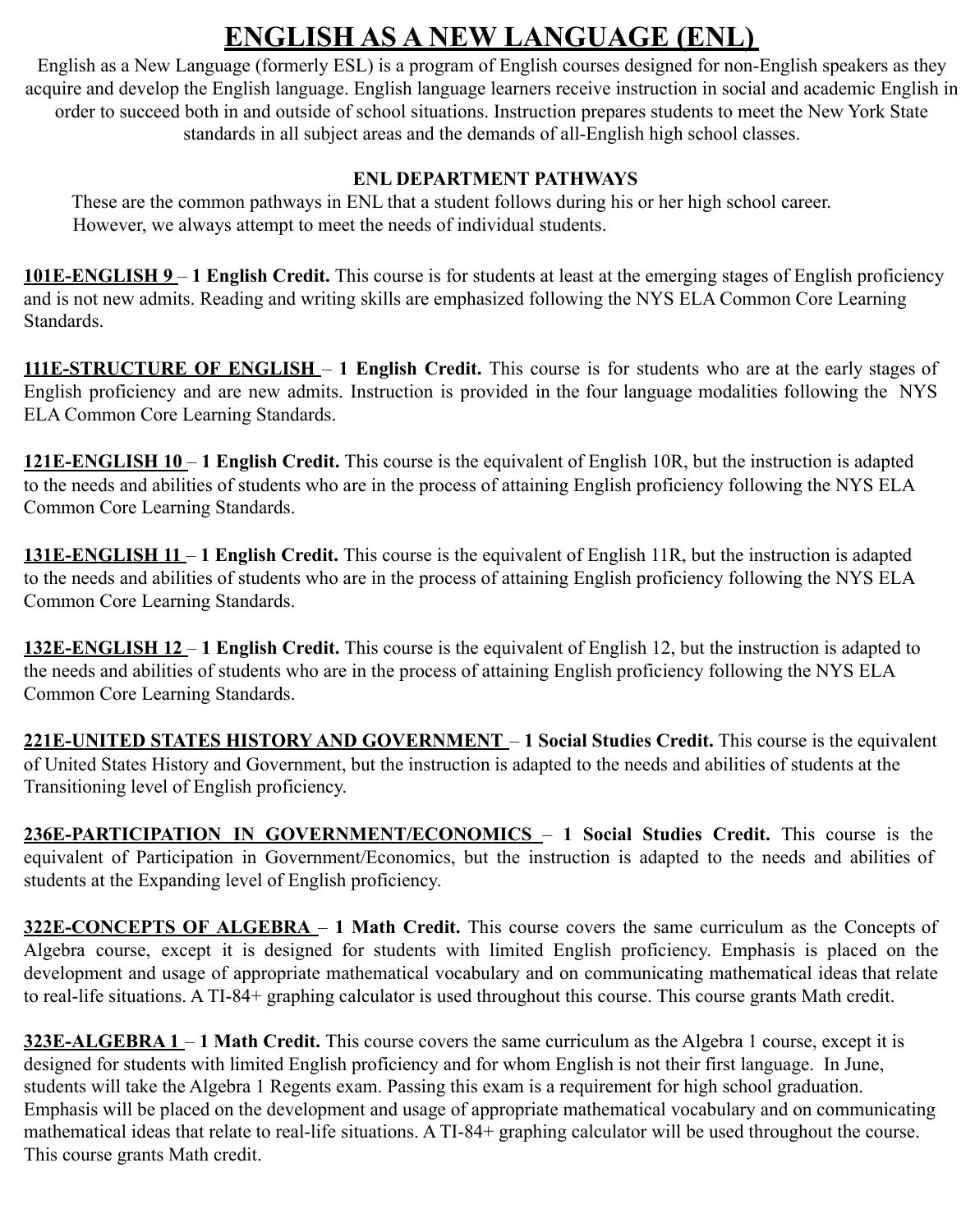**393E ALGEBRA EXPLORATIONS** – **.5 Credit. Co-requisite: Algebra 1.** This course meets every other day and will serve as support for Algebra 1. While preparing to take the Algebra 1 Regents Exam, students will explore how concepts they are learning in their math class can be applied to real-world settings.

**332E-CONCEPTS OF GEOMETRY** – **1 Math Credit.** This course is the equivalent of Concepts of Geometry, but the instruction is adapted to the needs and abilities of students at the Transitioning level of English proficiency.

**386E-GEOMETRY** – **1 Math Credit.** This course is the equivalent of Geometry, but the instruction is adapted to the needs and abilities of students at the Transitioning level of English proficiency.

**415E-LIVING ENVIRONMENT** – **1 Science Credit.** This course is the equivalent of Living Environment, but the instruction is adapted to the needs and abilities of students at the Transitioning level of English proficiency. See the science section for details on laboratory requirements.

**448E-ENVIRONMENTAL SCIENCE** – **1 Science Credit.** This course is the equivalent of Environmental Science, but the instruction is adapted to the needs and abilities of students at the Transitioning level of English proficiency.

**641E-ENL INSTRUCTION I** – **1 Elective Credit.** This is a course for students at the Entering level of English proficiency. Students receive instruction in basic interpersonal communication and academic skills through the four language modalities, following the NYS New Language Arts Progressions.

**642E-ENL INSTRUCTION II** – **1 Elective Credit.** This is a course for students at the Emerging level of English proficiency. Instruction is provided in the four language modalities, following the NYS New Language Arts Progressions.

**654E-GLOBAL HISTORY AND GEOGRAPHY I** – **1 Social Studies Credit**. This course is the equivalent of Global History 9, but the instruction is adapted to the needs and abilities of students at the Entering level of English proficiency.

**648E-GLOBAL HISTORY AND GEOGRAPHY II** – **1 Social Studies Credit.** This course is the equivalent of Global History 10, but the instruction is adapted to the needs and abilities of students at the Emerging level of English proficiency.

**655E-GENERAL SCIENCE** – **1 Science Credit.** This course is an introduction to Science content, concepts, and topics. It is for students at the Entering level of English proficiency.

**662-ENL DIGITAL LITERACY I-.5 Credit.** This course stresses the fundamentals of computer use and builds on the skills and techniques needed in the age of information. Students will learn to use the Chromebook, Google Suite, and other educational platforms preparing them for other high school courses, college entrance, personal business, and beyond.

**819-ENL DIGITAL LITERACY II-.5 Credit.** This course will build upon the skills learned in the first course in the sequence. Students will create projects that will align with real-world scenarios, learn to use new digital platforms and applications, and prepare for computer based-assessments. In addition, the students will acquire the necessary tools to help them succeed in future careers and jobs.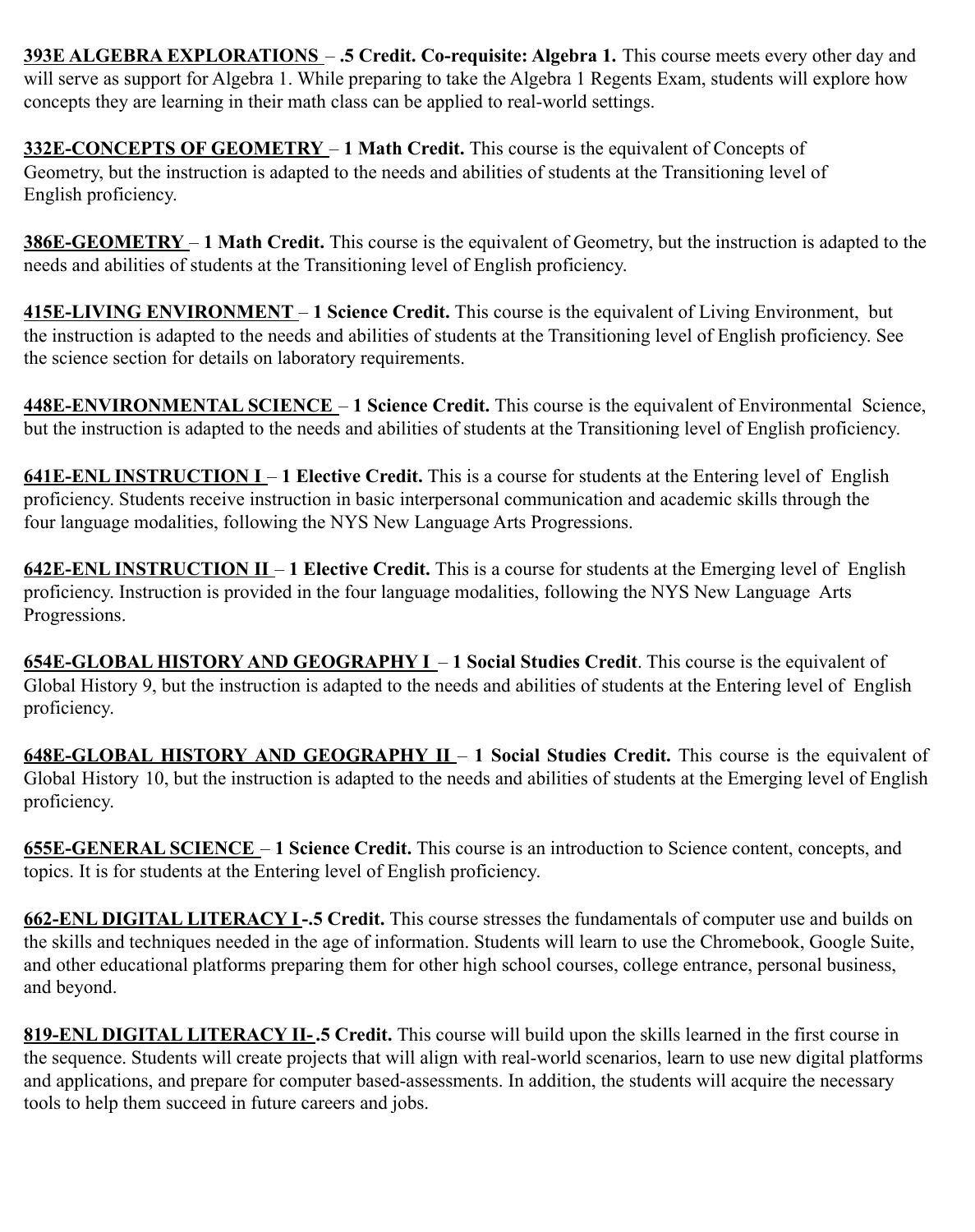### **ENGLISH/LANGUAGE ARTS**

All Glen Cove High School English courses are designed to help students develop their reading, writing, speaking, listening, and thinking skills. Students are judged and evaluated based on their improvement in these areas. Mastery of English and the ability to think critically are essential to college and career success. Courses in English are aligned with relevant state and national standards and are designed to prepare students for success on the New York State Common Core English Language Arts examination. Advanced courses prepare students for AP Exams or successful completion of credit-bearing courses through partnerships with local colleges and universities.

#### **ENGLISH DEPARTMENT PATHWAYS**

These are the common pathways in English that a student follows during his or her high school career. However, we always attempt to meet the needs of individual students.

SUGGESTED CRITERIA FOR MAINTAINING PLACEMENT IN AND GAINING ADMISSION TO HONORS AND ADVANCED PLACEMENT COURSES: For a student to advance from a Regents to an Honors-level course, or from an Honors to an AP level, we recommend the student earns an overall average of 90 in the prerequisite course. For a student to maintain previous placement in an Honors or AP level, we recommend the student earns an overall average of 85 in that course.



**100 ENGLISH 9-H** – **1 Credit.** This advanced course consists of a greater in-depth analysis of the materials taught in English 9R (see English 101 below). Additional works are studied and more emphasis is placed on independent work as well as rigorous writing. This program's pedagogical foundation consists of the skill concepts and strategies that students need for success in AP courses and college-level work as well as the SAT exam. Students should meet the requirements for entry into advanced classes.

**101 ENGLISH 9** – **1 Credit.** This course includes readings in contemporary and classic novels, drama, poetry, and short stories that are taught in conjunction with state standards. Students will be required to compose essays, give speeches, and analyze various forms of media such as music, movies, and artwork. Some of the works studied are *Romeo and Juliet*, *The OdysseyI,* and *Of Mice and Men*. Students learn and become familiar with specific literary and poetic terminology while also building their academic and standard vocabulary lexicon.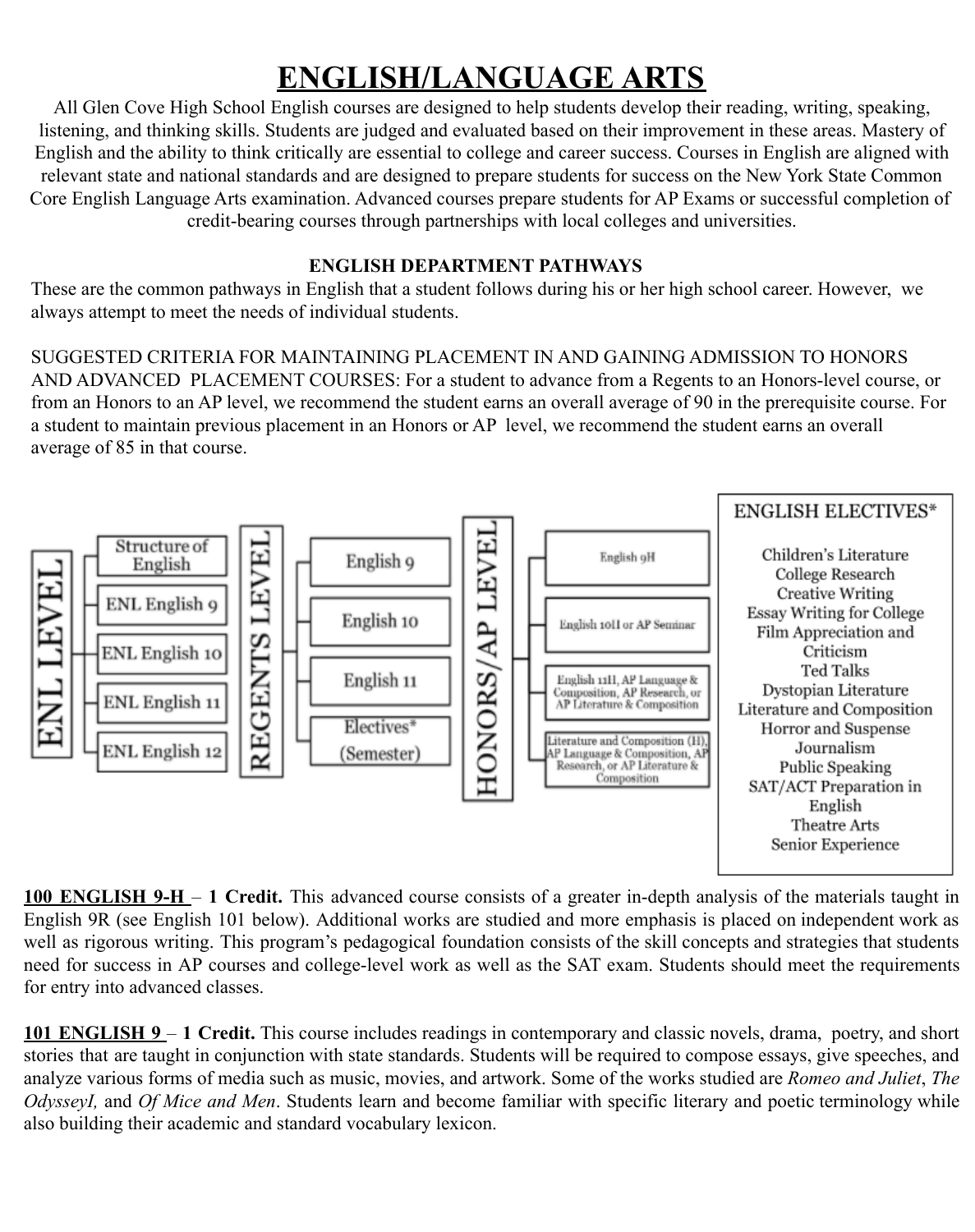**120 ENGLISH 10-H** – **1 Credit.** This advanced course consists of a greater in-depth analysis of the materials taught in English 10R (see English 121 below). This program's pedagogical foundation consists of the skills, concepts, and strategies that students need for success in AP courses and college-level work. In addition, students will be prepared for the SAT through targeted vocabulary practice.

**121 ENGLISH 10** – **1 Credit.** This course continues, on a more advanced level, the experiences begun in English 9. Literary works are balanced between classic and modern. A variety of genres are taught. Some of the works studied may include *The Lord of the Flies*, *Night*, *Othello* as well as several pieces of fiction, nonfiction, and poetry found in the *Houghton-Mifflin Anthology*. Writing pieces will reflect those needed for the Common Core English Regents along with regular reflections and a research paper.

**130 HONORS COLLEGE ENGLISH 11** – **1 Credit.** This advanced course consists of a greater in-depth analysis of the materials taught in English 11R. This program's foundation consists of the skills, concepts, and strategies that students need for success in AP courses and college-level work. Students must meet the requirements for entry into advanced courses. The New York State Common Core English Language Arts Regents Examination is given during the course. This course is linked to the LIU High School Scholars Program. Students have the opportunity to earn three college credits for this course--this course is equivalent to LIU's ENG 162: The American Novel. (Please see the LIU High School Scholars Program description under the Specialty Programs section for further details).

**131 ENGLISH 11** – **1 Credit.** The basic framework of this course is an analysis of American literature. Contemporary works are studied, such as *A Raisin in the Sun*, *A Streetcar Named Desire*, *The Catcher in the Rye,* and several pieces of fiction, nonfiction, and poetry found in the *Houghton-Mifflin Anthology*. Language arts skills are developed through works, essays, research papers, and projects. The New York State Common Core English Language Arts Regents Examination is given during the course.

**132 ENGLISH 12** – **1 Credit.** This course is designed to provide support for senior graduation candidates who will take the January Common Core English Language Arts Regents Examination. The first semester will concentrate on providing students with the necessary instruction and support that will help them master the standards and tasks addressed on the Regents exam. The second semester will focus on improving writing skills in preparation for college experiences and assessments.

**139 READING AND RESPONDING TO FICTION AND NONFICTION** – **.5 Credit.** This course is designed for students who need extra time and support to accomplish Regents-level work. Placement in this class is determined as a result of teacher evaluation and recommendation using reading scores, skills measurement, and assessments. This additional period--every other day--along with prescriptive instructional strategies will help students accomplish Regents-level work. The class will be designed around the concept of student choice. By increasing student engagement, we will successfully increase student volume and stretch their complexity as readers and writers. Open to students in grades 10 and 11.

**140 COLLEGE FILM APPRECIATION AND CRITICISM** – **.5 Credit.** This course will focus on analyzing and evaluating movies. Students will learn the "language" of film – the rhetorical methods of film criticism. Instead of passively viewing a film, students will learn to interact and engage with a film by understanding the cinematic elements and techniques that the artist uses to create an effect. Students will realize the historical, cultural, and psychological impact of cinema on society in the 20th and 21st centuries. The rhetoric of cinema will be understood and utilized while examining films from different periods in the history of motion pictures. Students will read and write extensively about movies. This course is linked to the LIU High School Scholars Program. Students have the opportunity to earn three college credits for this course--this course is equivalent to LIU's ENG 69: Fiction in Film. (Please see the LIU High School Scholars Program description under the Specialty Programs section for further details). Open to students in all grades.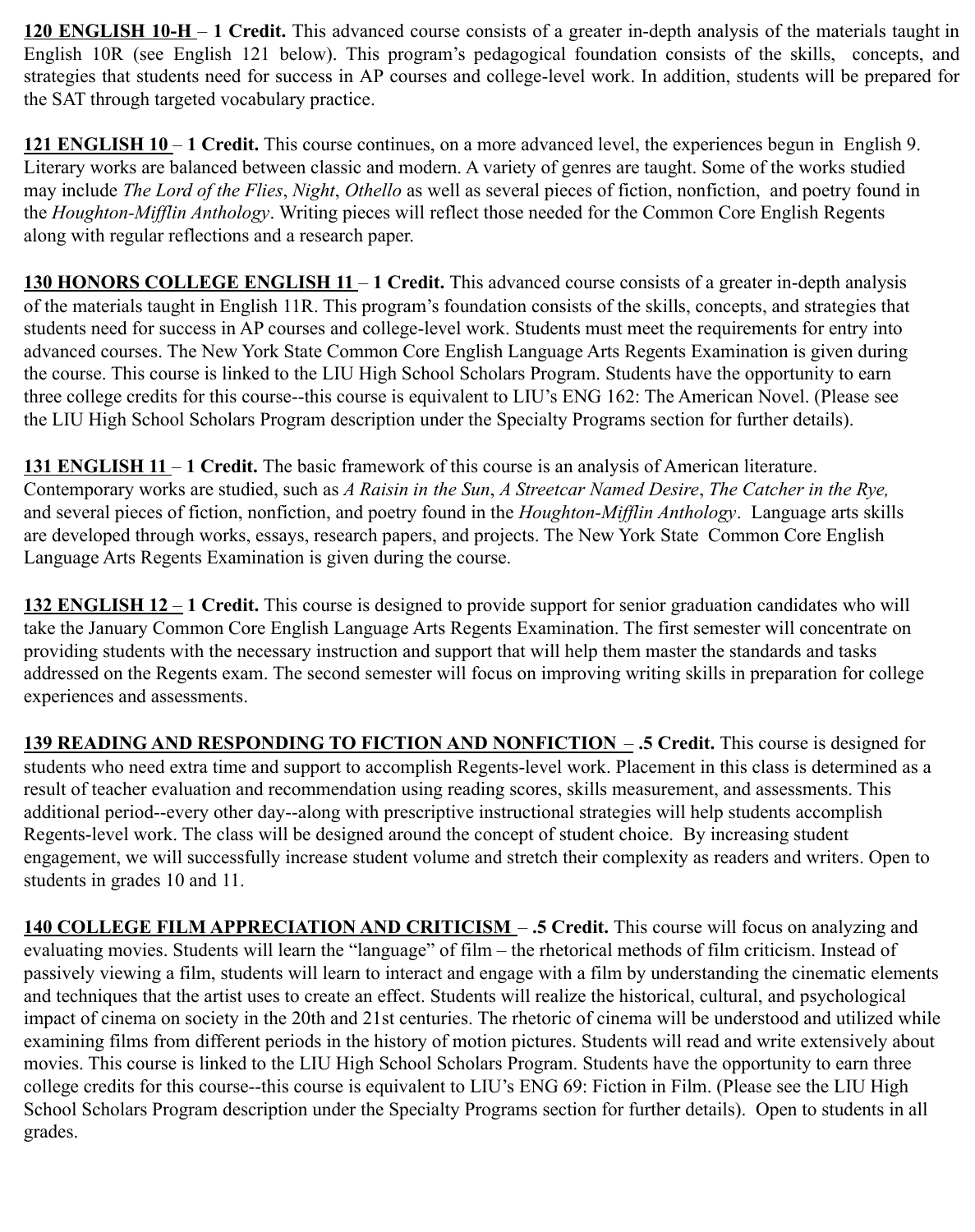**141 CREATIVE WRITING (R)** – .**5 Credit.** This course covers various genres of short stories and poetry. Students are expected to contribute writing pieces regularly. Drafting, peer critiquing/discussion, and editing comprise the core of the class activities. Students will produce a variety of original short stories and a book of poetry. Open to students in all grades.

**142 PUBLIC SPEAKING – .5 Credit.** Students will be prepared for a variety of academic and formal situations that require oral presentations. This course will serve as an introduction to communication through speech and will focus on the skills of public speaking. Topics will include the conventions of speechwriting, rhetorical strategies, establishing voice, speech analysis, and the importance of recognizing purpose through embedded undertones. The course will require students to use research-based organizational strategies as the primary methodology for constructing effective speeches. The class will delve into techniques to lessen anxiety and will ultimately promote self-efficacy in public speaking. Students will learn how to use visual aids to enhance presentations. Students will also analyze and dissect examples of famous speeches that will serve as mentor texts. Open to students in grades 10, 11, and 12.

**143 SAT/ACT PREPARATION IN ENGLISH** – **.25 Credit.** This is a course designed to prepare students for the English sections of the SAT exam and ACT exams. All students taking this course must also register for SAT/ ACT Preparation in Mathematics. It is a one-semester course where students alternate days taking these subjects. At the completion of both courses, students will have earned .5 credits.

**147 COLLEGE RESEARCH** – **.5 Credit.** This is a one-semester course designed for students to use research to deepen their understanding of various topics. They will use their own inquiry-based questions to explore areas they wish to investigate. Students will learn to form hypotheses, use evidence and organize thinking effectively. This course will culminate in the production of a full-length, college-level thesis research paper.

**148 COLLEGE LITERATURE & COMPOSITION-H** – **1 Credit.** This course is a combination of college-level British literature and composition. The first semester focuses on the concepts of rhetorical contexts and strategies. Students will compose expository, analytical, and argumentative texts. Student investigation of the relationships between brainstorming, reading, research, revising, and editing will serve as the foundation for each text. Students will interact with different styles of writing (essays, letters, speeches, articles, and novels) to serve as mentor texts. Throughout the semester students will develop their own style and voice as a way to establish their authorial identity. The second semester focuses on the study of British literature. Students will be exposed to a multitude of texts that vary in genre, development, craft, and contextual influence. Students will analyze how culture molds a piece of literature, and students will study how the transformation of specific cultures influences human progression over time. This course is linked to the LIU High School Scholars Program. Students have the opportunity to earn six college credits for this course--this course is equivalent to LIU's ENG 12: British Lit II and ENG 1: Writing I. (Please see the LIU High School Scholars Program description under the Specialty Programs section for further details). Open to 12th-graders only.

**150 HORROR/SUSPENSE** – **.5 Credit.** This rigorous, literature-based course is designed to explore the impact of horror and suspense on society through literary analysis and essays and culminates in a creative writing project. Legends, myths, and the macabre will be examined and scrutinized by examining and analyzing the works of Stephen King, Edgar Allen Poe, and Bram Stoker. The class is literature-based, although we will analyze and compare scenes from movies based upon the literature examined. This class requires an open mind and the understanding that you will be required to do a great deal of reading. Open to students in all grades.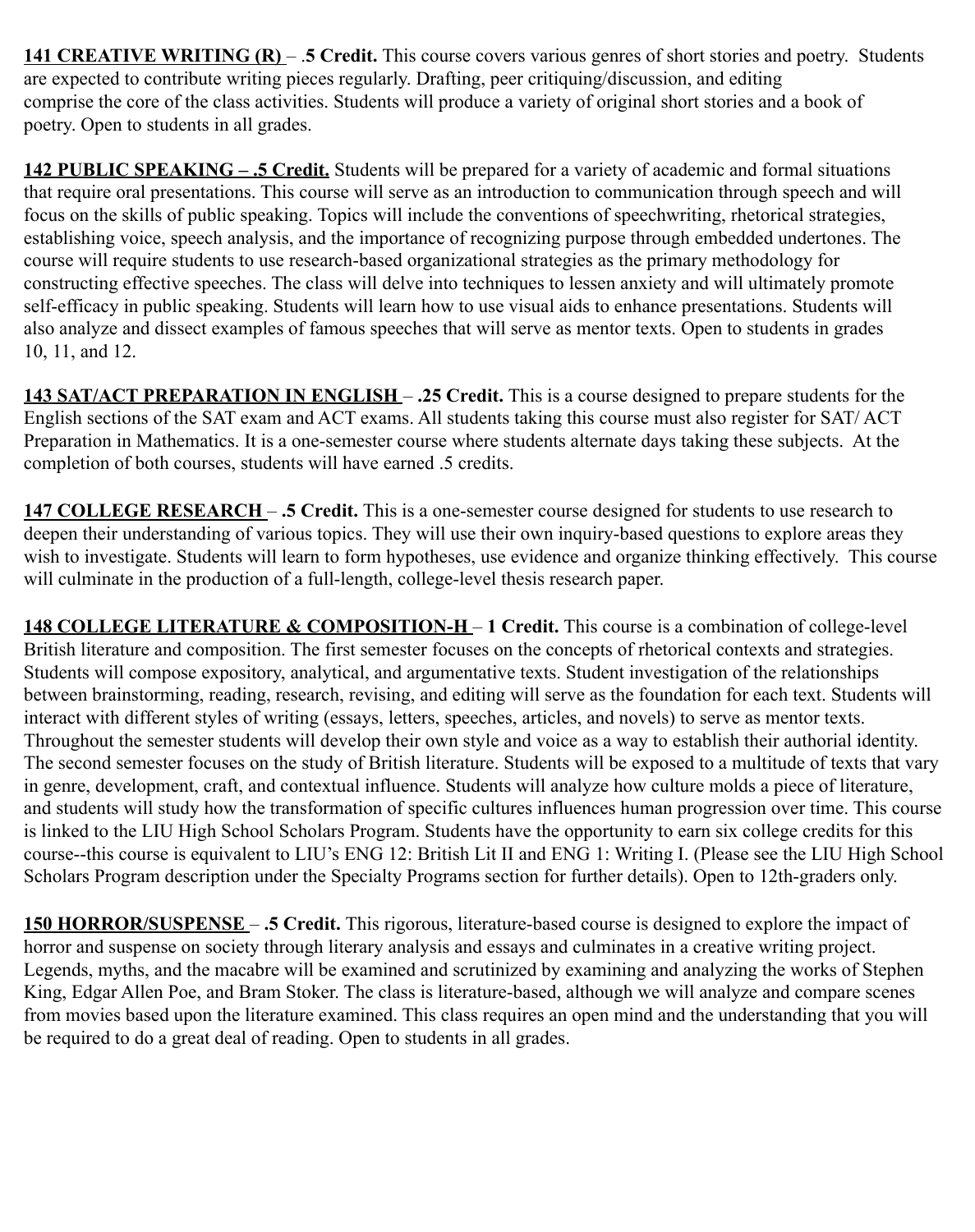**151 CHILDREN'S LITERATURE** – **.5 Credit.** The purpose of this course is to acquaint students with the various themes that run through all children's literature. The course attempts to develop an awareness of the different types of children's literature, such as picture books, fairy tales, comics, fables, and novels, and to provide a critical basis for evaluation of this literature. Students will be expected to create storybooks. There will also be an emphasis on how children's literature can be used to teach a variety of ethical, moral, social, and educational concepts. Open to students in all grades.

**154 JOURNALISM** – **.5 Credit each semester.** Journalism students develop an appreciation for the skills and ethics of newspaper writing. Students will read, study and analyze a variety of news sources in class and will also be expected to find sources independently. Students will practice writing features, editorials, and news and sports stories, and will learn about the journalist's code of ethics in exercising the freedoms and responsibilities of the press. Open to students in all grades.

**166 ADVANCED PLACEMENT SEMINAR – 1 Credit. This course can be taken by 10th graders in place of English 10H.** Students should meet the suggested AP Capstone criteria in conjunction with teacher recommendations. AP Seminar is a foundational course that fosters critical thinking and exploration while engaging students in research-based practices through college-level curricula. The course is designed to encourage inquiry, analysis, synthesis, and evaluation as students investigate issues that matter to them. AP Seminar invites students to explore global issues through divergent perspectives. Students craft evidence-based arguments and communicate their perspectives through various mediums. Students constantly assess the value of their questions and the importance of investigating a solution. The student must take the Advanced Placement examination in AP Seminar.

**169 ADVANCED PLACEMENT RESEARCH – 1 Credit. Prerequisite: AP Seminar.** AP Research is the second course in the AP Capstone program. Students design, plan and implement a yearlong investigation to address a research question. Students have the opportunity to explore a topic or question of personal interest and develop and defend a more comprehensive argument and conclusion. Through this inquiry, they further the skills they acquired in the AP Seminar course by learning research methodology, employing ethical research practices, and addressing, analyzing, and synthesizing information. The course culminates in an academic paper of 4,000-5,000 words (accompanied by a performance, exhibit, or product where applicable) and a presentation with an oral defense. Open to students in grades 11 and 12.

**167 LC ADVANCED PLACEMENT LANGUAGE AND COMPOSITION** – **1 Credit. Suggested Prerequisite: English 10H, English 11H, AP Seminar, or AP English Literature.** This course engages students in becoming skilled readers of prose written in a variety of rhetorical contexts and in becoming skilled writers who compose for a variety of purposes. The emphasis will be on the expository, analytical, and argumentative writing that forms the basis of academic and professional communication. The course will teach students to read primary and secondary sources carefully, synthesize material from these texts in their own compositions, and cite sources using MLA conventions. The focus of this course is on the study of rhetoric: argument and analysis. Students will encounter a series of essays, letters, speeches, aphorisms, and novels and practice rhetorical analysis of such texts. Students will construct sophisticated written arguments and rhetorical analyses in preparation for the AP Language and Composition Exam. The New York State Common Core English Language Arts Regents Examination is given to all juniors enrolled in this section. Open to students in grades 11 and 12. The student must take the Advanced Placement examination in AP Language.

**167 ADVANCED PLACEMENT LITERATURE AND COMPOSITION** – **1 Credit. Suggested Prerequisite: English 10H, English 11H, AP Seminar or AP English Language.** The purpose of this course is to prepare students for the critical analysis of college-level literary works. Extensive study of poetry, novels, dramas, short stories, and literary criticism will be undertaken. This course is different from regular high school courses in that it is taught with college curricula and college-level materials. The course is fast-paced, with emphasis on content immersion and performance assessments at the analysis and synthesis level. Students who successfully complete this course will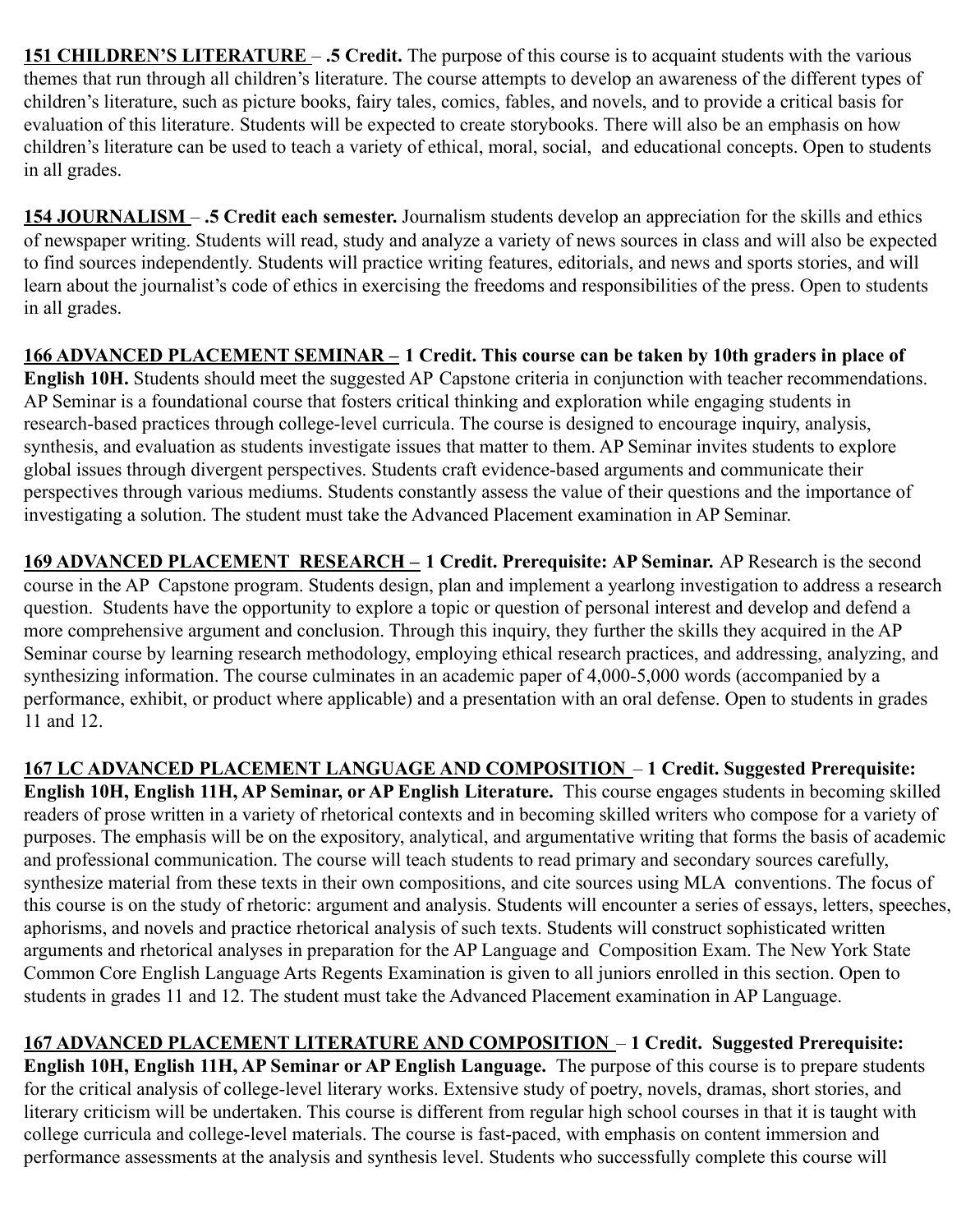demonstrate the ability to read critically, ask relevant and pertinent questions about what has been read--a range of literature rich in quality and representative of different literary forms and historical periods--and analyze the contribution of language to both the literal and figurative meanings of a work. Upon completion of the AP exam offered in the spring, students may be granted up to a full year's college credit depending on their performance. The New York State Common Core English Language Arts Regents Examination is given to all juniors enrolled in this section. Open to students in grades 11 and 12. The student must take the Advanced Placement examination in AP Literature.

**168 SENIOR EXPERIENCE** – **.5 Credit.** The Senior Experience program provides the opportunity for high school seniors, under the mentorship of faculty members, to design projects that may take the form of internships with community agencies, intensive research on a topic of interest, or artistic or performance-based projects. During part of the school day, evenings, and/or weekends, students devote significant time to work on their internships, research their topics, maintain written daily journals, discuss their experiences with one another and meet with their mentors to explore and reflect upon project issues. Upon completion of their projects, students submit their daily journals for evaluation and give oral presentations before a panel of students, teachers and community members. This experience enables students to explore the techniques of written and oral expression in the areas of personal creativity and personal career choices.

**171 ESSAY WRITING FOR COLLEGE** – **.5 Credit.** If applying to college concerns you, this English course is for you. This class is designed as a hands-on approach to the college acceptance process. The scope of the work includes researching college choices based on career interest, developing the personal essay, creating a resume needed for the college application, and completing the college application, as well as scholarship applications. Priority will be given to seniors who wish to schedule this course in the fall of senior year. It will run in close collaboration with the counseling department.

**172 TED-ED STUDENT TALKS** – **.5 Credit.** This is a one-semester course that focuses on analyzing, evaluating, and producing TED-Ed Student Talks through the TED-Ed program. Students will thoroughly analyze existing TED Talks for content, style, appeal, and technique. Afterward, each student will construct and present his/her own ideas in the form of a short, TED-style talk on topics relevant to them and their life. Students will implement the strategies they learned from their analyses. Parental permission is required for presentation recording. Open to students in grades 10-12.

**173 DYSTOPIAN/FANTASY** – **.5 Credit.** This is a one-semester course where students will explore alternative worlds presented in the two genres - Dystopian and Fantasy. Students will read short stories, novels, and view films which feature fantastical and dystopian worlds as a means to confront the epic struggle of good vs. evil while considering the thematic connections between literature and real-world issues. Students will examine and analyze the works of J.K Rowling, Suzanne Collins, and others. Students will also explore these genres through their own creative writing.

**190 THEATRE ARTS** – **.5 Credit.** The focus of this course is on the development of acting skills and stagecraft. Students will actively participate in theater games, exercises, ad-libs, and drama projects. Students will perform rehearsed pantomimes, monologues and scenes while studying the principles of stage movement, mime, improvisation, voice production, facial expression and body gesture, and interpretation of the character. Some memorization is mandatory. Open to students in all grades.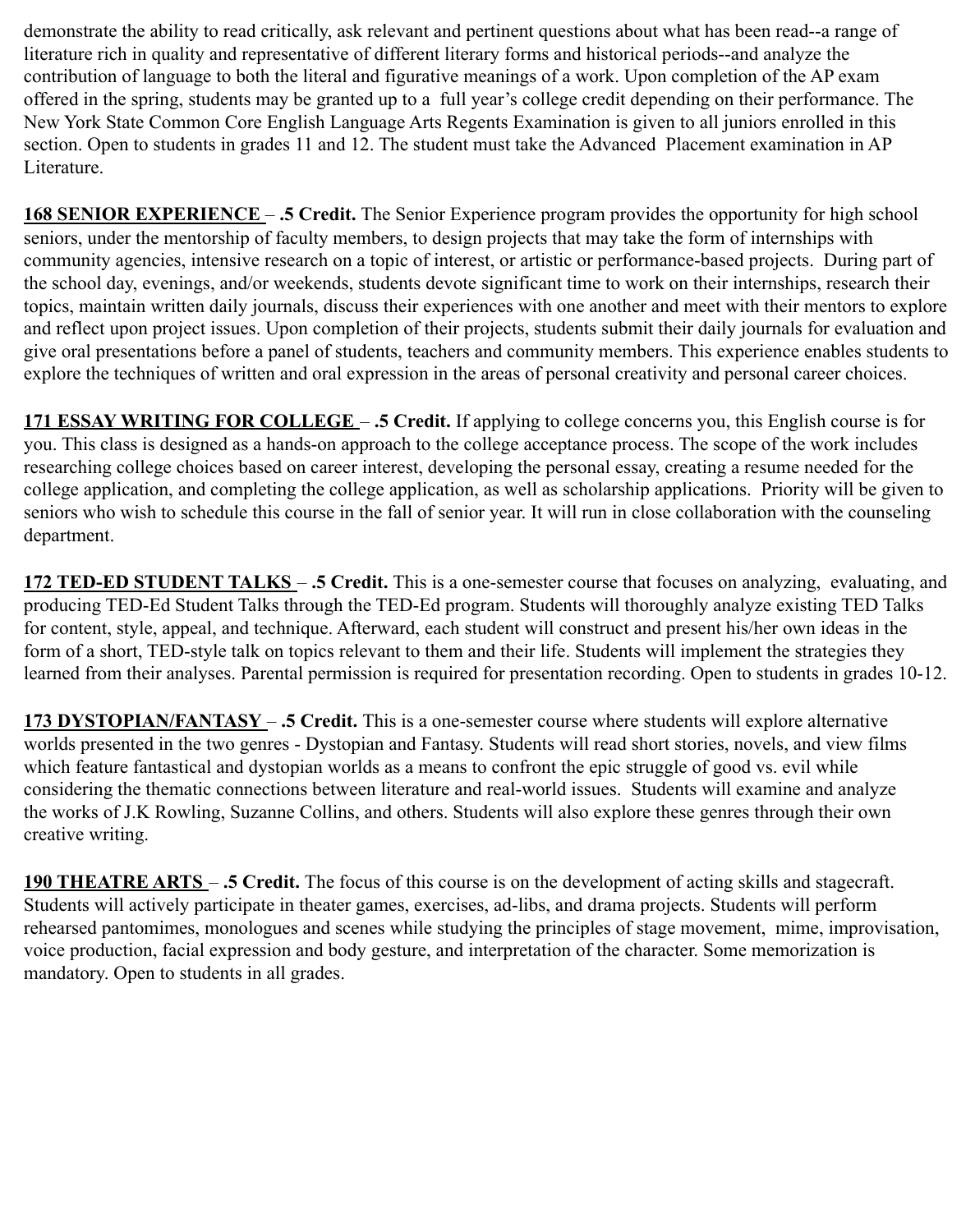### **HEALTH AND PHYSICAL EDUCATION**

#### **HIGH SCHOOL PHYSICAL EDUCATION**

**862 PE 9-12** – **.5 Credit**. Physical Education is required for all four years of high school. The mission of physical education in Glen Cove Schools is to enable all students to sustain regular, lifelong physical activity as a foundation for a healthy, productive, and fulfilling life. To accomplish this mission three major units of study will be in our Physical Education curriculum:

**866 Personal Wellness**– This unit will teach the general fitness principles and techniques that the students can take with them through life. Students will work on improving overall fitness through activities that will help them build strength, endurance, and flexibility. It will offer a variety of activities including, but not limited to, yoga, cross-country running, Pilates, Crossfit/bootcamp, step aerobics, and abdominal core Classes. Students will learn how exercising through multiple channels helps reduce stress and develop a positive outlook while burning calories.

**865 Strength and Conditioning** – This unit will teach advanced training methods and build the foundations of fitness. The five health-related fitness components – muscular strength, cardiovascular fitness, flexibility, muscular endurance, and body composition – will be the main focus, as well as acquainting students with the skill-related components of power, agility, hand-eye coordination, and speed. An assortment of topics related to fitness will be covered. Students will develop an understanding of all the components necessary for designing a program and maintaining personal fitness throughout their lifetime. Great for athletes and students who are tight on time; these students will now have a place to train without having to join a gym or come home late due to practices, work, or studies.

Physical Education is required annually for all students during their tenure in high school. Two credits are required for graduation, .5 credit annually.

#### **HEALTH**

**460 HEALTH EDUCATION** – **.5 Credit.** This course addresses critical health issues and behaviors of relevance to teenagers in the areas of physical, social, and mental well-being. Students will learn functional knowledge that includes diseases and disorders, nutrition, alcohol, tobacco and other drugs, human sexuality, HIV/AIDS, first aid, and CPR. Students will also learn topics that are covered within the context of developing life skills, including decision-making, refusal skills, self-improvement, communication skills, stress management, and social skills. Emphasis is placed on student participation through assessments, projects, and a final examination. All students are required to take one semester of health to satisfy New York State requirements for a high school diploma. Health is scheduled during the freshman or sophomore year whenever possible.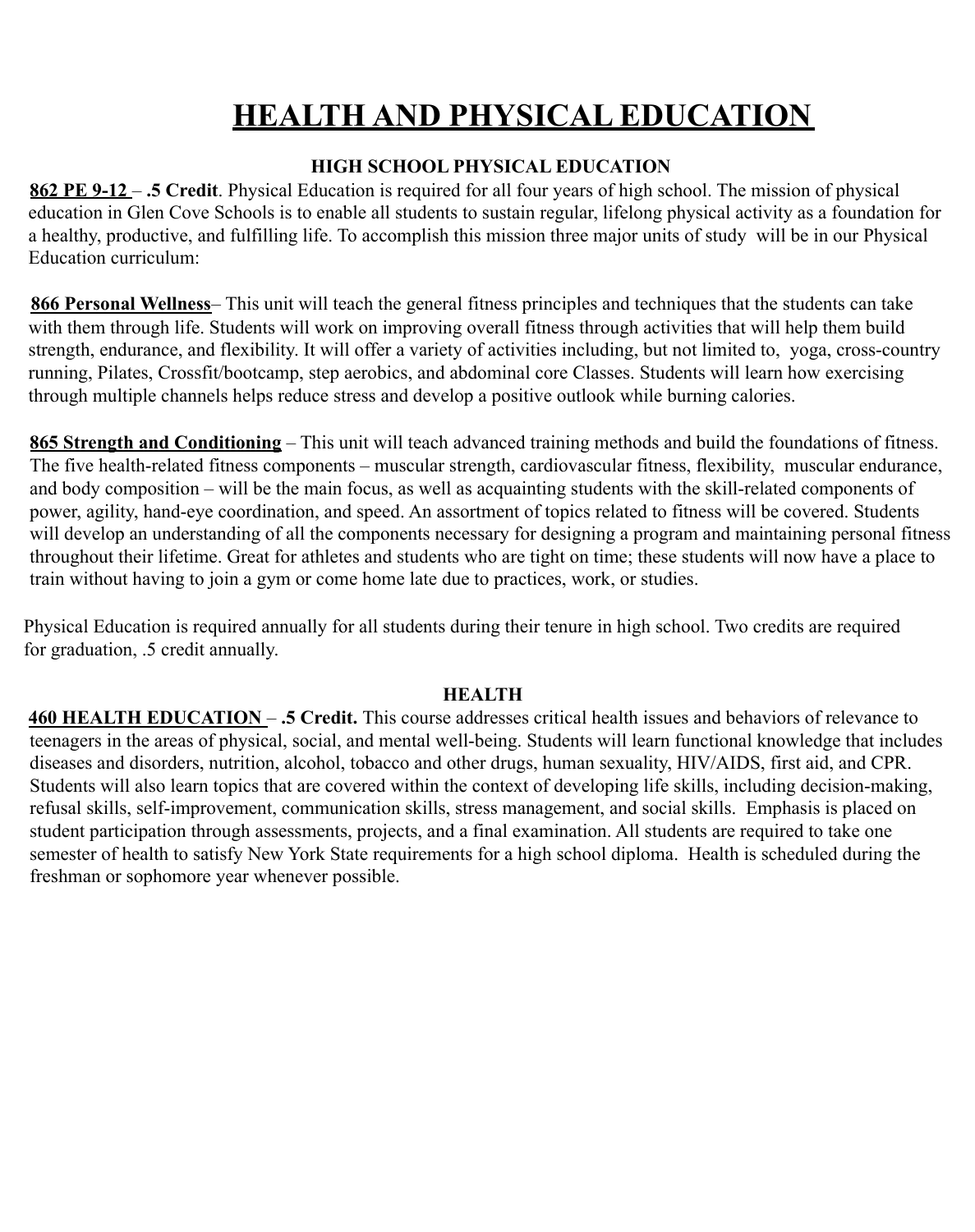## **LANGUAGES OTHER THAN ENGLISH (LOTE)**

The world is becoming smaller and communication among people is constantly increasing in importance. The study of languages should then also increase if we are to fulfill the communication needs of the future. The state mandates underscore the need for the study of Languages Other Than English. The knowledge of world languages has many rewards in the fields of international business, law, medicine, politics, and travel. The study of languages also leads to a better comprehension of the English language and grammar and to an increased understanding of other people and cultures.

#### **COMMON PATHWAYS IN LOTE**

These are the common pathways in LOTE that a student follows during his or her high school career. However, we always attempt to meet the needs of individual students.



**611 SPANISH I** – **1 Credit.** This course introduces basic vocabulary, grammar, idiomatic expression, verbs in the present and preterit tenses, and life and customs in the Spanish-speaking world. The emphasis throughout the course is on communicative proficiency and the development of the four language skills – listening, speaking, reading, and writing – in a functional context.

**612 SPANISH II** – **1 Credit. Prerequisite: Successful completion of Spanish I.** Includes intermediate grammar, vocabulary, and idioms, as well as verbs in the imperfect and compound tenses, imperative and subjunctive. The emphasis continues to be on communicative proficiency, with additional work on reading and writing skills.

**613 SPANISH III** – **1 Credit. Prerequisite: Successful completion of Spanish II.** This course completes the presentation of verb forms and the fundamental grammar of the language. The four language skills continue to be developed with an emphasis on reading and writing in preparation for the FLACS exam or Regents-equivalent examination.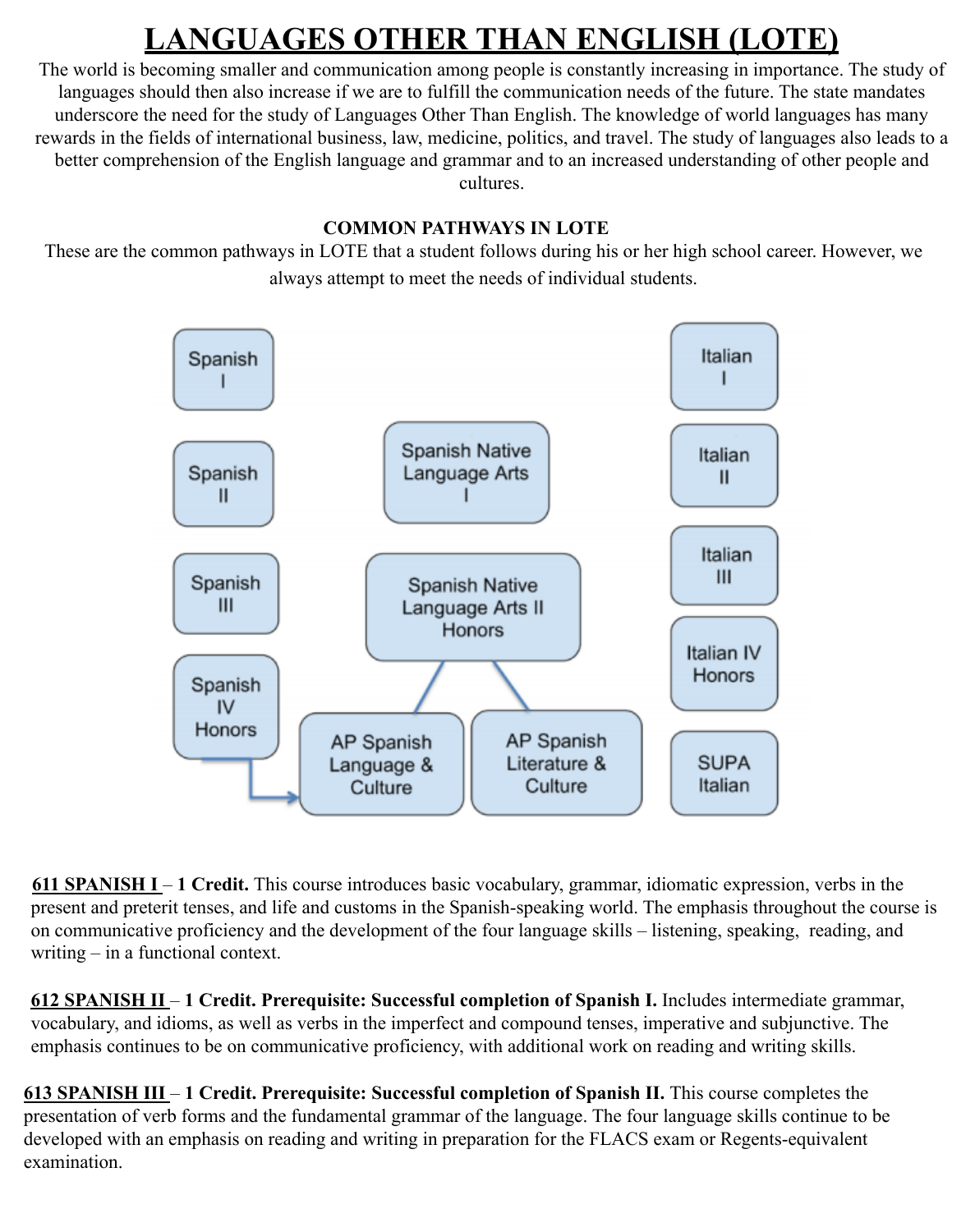**614 HONORS SPANISH IV** – **1 Credit. Prerequisite: Successful completion of Spanish III with a final grade of 90 or better and teacher recommendation.** This is an advanced conversation and composition course, which includes readings from contemporary authors, newspapers, and magazines, as well as from the more traditional authors. A thorough review of grammar is undertaken as needed for appropriate skill development.

**615 ADVANCED PLACEMENT SPANISH LANGUAGE AND CULTURE** – **1 Credit. Prerequisite: Successful completion of Spanish IV(H) with a final grade of 85 or better and teacher recommendation.** This course is designed to build upon the language skills of advanced learners of Spanish. It encourages students' independent exploration and helps them to become lifelong learners of Spanish. It prepares them for the challenges of communication in the real world and serves to train students for success in higher education, as well as in the workplace. It also serves as enrichment in the language and culture by exposing students to Spanish literature, the arts, and the media. The student must take the Advanced Placement examination AP Spanish Language.

#### **615 ADVANCED PLACEMENT SPANISH LITERATURE AND CULTURE** – **1 Credit. Prerequisite:**

**Successful completion of Spanish IV(H) with a final grade of 85 or better and teacher recommendation.** This course refines listening, speaking, and writing skills through the study of literature from medieval times to the present. It includes the historical background of each century and author studies, among them Cervantes, Isabel Allende Garcia-Lorca, and Garcia-Marquez. The student must take the Advanced Placement examination AP Spanish Literature.

**621 ITALIAN I** – **1 Credit.** This course is designed for any student who wishes to develop listening, speaking, writing, and reading skills in Italian and has the desire to learn a world language as well as develop a deep appreciation for the Italian culture. Emphasis will be placed on students' ability to communicate ideas at a beginner level.

**622 ITALIAN II** – **1 Credit. Prerequisite: Successful completion of Italian I.** This course includes more advanced vocabulary and grammatical structures. The approach stresses speaking and comprehension but also emphasizes reading and writing. Students will be able to use basic language structures and understand issues in contemporary Italian society.

**623 ITALIAN III** – **1 Credit. Prerequisite: Successful completion of Italian II.** This course completes the instruction in basic grammatical structures, including the subjunctive modes (present, imperfect, and pluperfect), the passive voice, and the preterite tense. In addition to the improvement of conversational skills, reading of short selections of contemporary works and developing writing are stressed in preparation for the Regents-equivalent examination.

**624 HONORS ITALIAN IV** – **1 Credit. Prerequisite: Successful completion of Italian III with a final grade of 90 or better and teacher recommendation**. This is an advanced conversation and composition course, which includes readings from contemporary authors, newspapers, and magazines, as well as from the more traditional authors. A thorough review of grammar is undertaken as needed for appropriate skill development.

**630 COLLEGE ITALIAN SUPA 201** – **Prerequisite: Successful completion of Italian IV(H) with a final grade of 85 or better and teacher recommendation.** Offered through Syracuse University, this course further develops, strengthens, and refines the language skills learned while building a deeper understanding of Italian culture. Students enrolled in this course have the option of taking the Italian AP exam and/or receiving four Syracuse University College credits (\$115 per credit).

**639 SPANISH NATIVE LANGUAGE ARTS I** – **1 Credit.** This course is intended for those students who complete Checkpoint A in middle school and are native speakers of Spanish.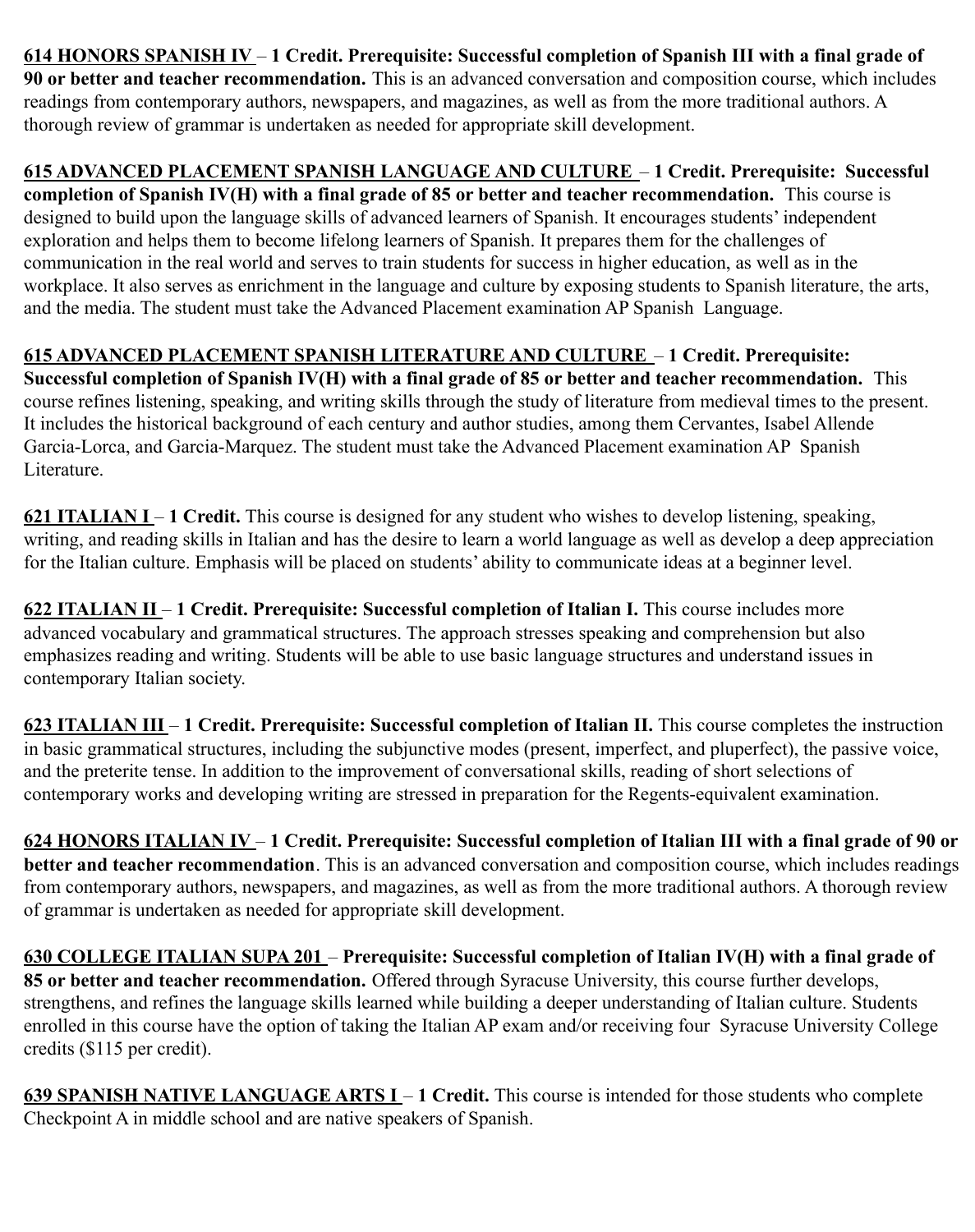**640 HONORS SPANISH NATIVE LANGUAGE ARTS II** – **1 Credit. Prerequisite: Successful completion of Spanish Native Language Arts I or department approval.** This course is intended for those students who complete Spanish Native Language Arts I and are native speakers of Spanish. Advanced grammar, classic and contemporary literature, history, and culture will be the main components of the course. This course grants Honors-level credit and prepares students to enroll in an AP Spanish course.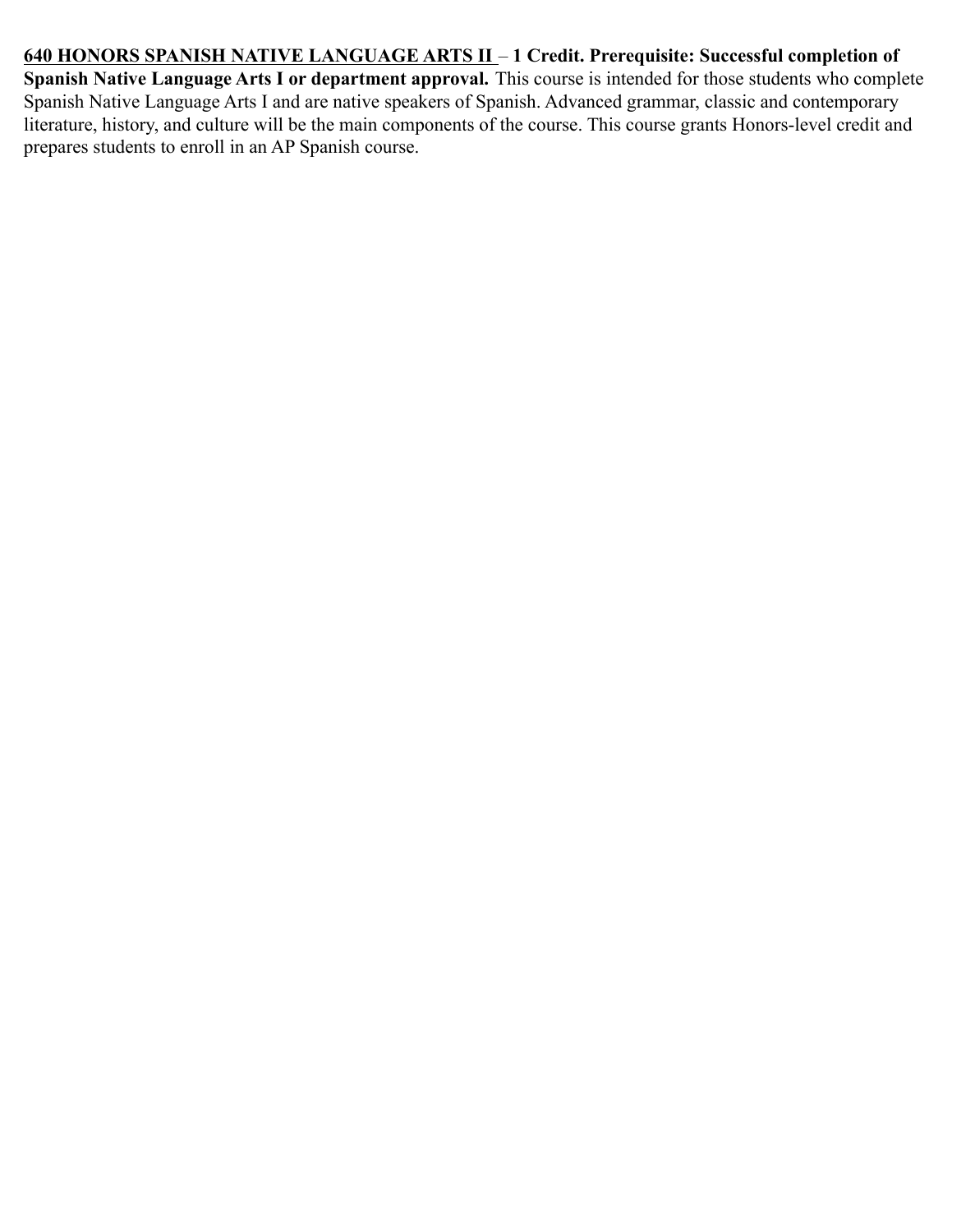## **MATHEMATICS/COMPUTER SCIENCE**

One of the greatest predictors of success in college is an achievement in high school mathematics. It is the goal of the Mathematics Department of the Glen Cove School District to offer a wide variety of courses, ensuring that all students experience success. Included in these offerings are computer science classes, which count for math credit. Glen Cove High School is among the technology leaders of Long Island schools. All of our programs follow New York State guidelines and prepare students to meet the requirements of the state standards, as well as for future study. Below is a list of course offerings by grade level.



**323 ALGEBRA 1** – **1 Math Credit.** This course covers the same curriculum as the Algebra 1 course, except it is designed for students with limited English proficiency and for whom English is not their first language. In June, students will take the Algebra 1 Regents exam. Passing this exam is a requirement for high school graduation. Emphasis will be placed on the development and usage of appropriate mathematical vocabulary and on communicating mathematical ideas that relate to real-life situations. A TI-84+ graphing calculator will be used throughout the course. This course grants Math credit.

**385 ALGEBRA 1** – **1 Credit**. **Prerequisite: Math 8 or Concepts of Algebra**. This is the first course of the three-year New York State Mathematics curriculum. It addresses the entire Algebra 1 curriculum over the course of one year, ending with a Regents examination in June. Passing the Algebra Regents exam is a requirement for high school graduation. Throughout this course, students will develop the ability to reason mathematically by exploring topics such as linear and quadratic equations, modeling with functions, transformations, statistics, and sequences. A TI-84+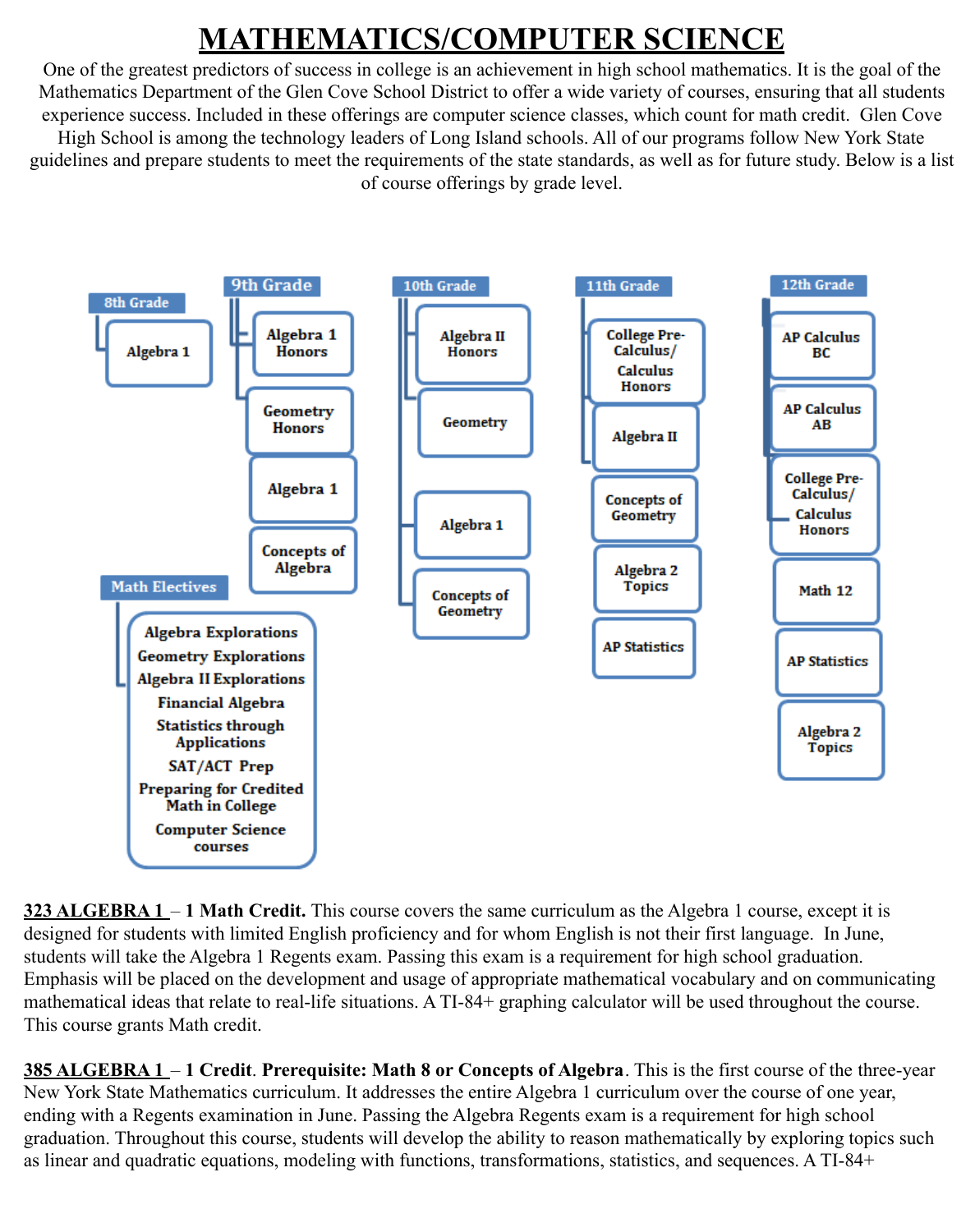graphing calculator will be used throughout this course.

**393 ALGEBRA EXPLORATIONS** – **.5 Credit. Co-requisite: Algebra 1.** This course meets every other day and will serve as support for the Algebra 1 class. While preparing to take the Algebra 1 Regents Exam, students will explore how mathematical concepts can be applied to real-world settings.

**385H ALGEBRA I HONORS** – **1 Credit.** This course covers the Algebra 1 Regents curriculum in greater depth and also enriches the curriculum by including additional topics not covered on the Regents exam. A TI-84+ graphing calculator will be used throughout this course.

**331 CONCEPTS OF GEOMETRY** – **1 Credit. Prerequisite: Passing the Algebra 1 Course.** This course is for students wanting to build a stronger mathematical foundation before taking the Geometry course and/or students who need to retake the Algebra 1 Regents exam. During the first half of the year, students will review all the necessary algebraic concepts to prepare them for the January Algebra 1 Regents exam. In the second half of the course, students will be exposed to several of the geometry standards including rigid motions, transformations, constructions, and properties of triangles and quadrilaterals. A TI-84+ graphing calculator will be used throughout this course.

**386 GEOMETRY** – **1 Credit. Prerequisite: Algebra I or Concepts of Geometry.** This is the second course of the three-year New York State Mathematics curriculum. It addresses the entire geometry curriculum over the course of one year, ending with a Regents examination in June. Students wishing to graduate with a Regents Diploma with Advanced Designation must pass this course, as well as the Geometry Regents exam. Throughout this course, students will utilize a problem-solving approach and explore topics such as geometric proofs, solid geometry, transformational geometry, and coordinate geometry. A TI-84+ graphing calculator will be used throughout this course.

**394 GEOMETRY EXPLORATIONS** – **.5 Credit. Co-requisite: Geometry.** This course meets every other day and will serve as support for the Geometry class. While preparing to take the Geometry Regents Exam, students will explore how mathematical concepts can be applied to real-world settings.

**384 GEOMETRY HONORS** – **1 Credit. Prerequisite: Algebra I or Algebra IH.** This course covers the Geometry Regents curriculum in greater depth and also enriches the curriculum by including additional topics not covered on the Regents exam. A TI-84+ graphing calculator will be used throughout this course.

**383 ALGEBRA 2 TOPICS** – **1 Credit. Prerequisite: Geometry or Concepts of Geometry.** This course is for students wanting to build a stronger mathematical foundation prior to taking the Algebra II course. Students enrolled in this course will take a midterm and a final exam, but will not take the Regents exam until the following school year. Topics include functions, complex numbers, probability, and statistics, as well as sequences and series. A TI-84+ graphing calculator will be used throughout this course.

**392 ALGEBRA II** – **1 Credit. Prerequisite: Geometry or Algebra II Topics.** This is the third course of the three-year NYS Mathematics curriculum. It addresses the Algebra II curriculum over the course of one year, ending with a Regents examination in June. Students wishing to graduate with a Regents Diploma with Adv. Designation must pass this course, as well as the Algebra II Regents exam. This course expands on the concepts introduced in both the Algebra and Geometry courses while introducing new topics such as the complex number system, conditional probability, statistics, and functions. A TI-84+ graphing calculator will be used throughout this course.

**398 ALGEBRA II EXPLORATIONS** – **.5 Credit. Co-requisite: Algebra II.** This course meets every other day and will serve as support for Algebra II. While preparing to take the Algebra II Regents Exam, students will explore how mathematical concepts can be applied to real-world settings.

**392H ALGEBRA II HONORS** – **1 Credit. Prerequisite: Geometry or Geometry Honors.** This course covers the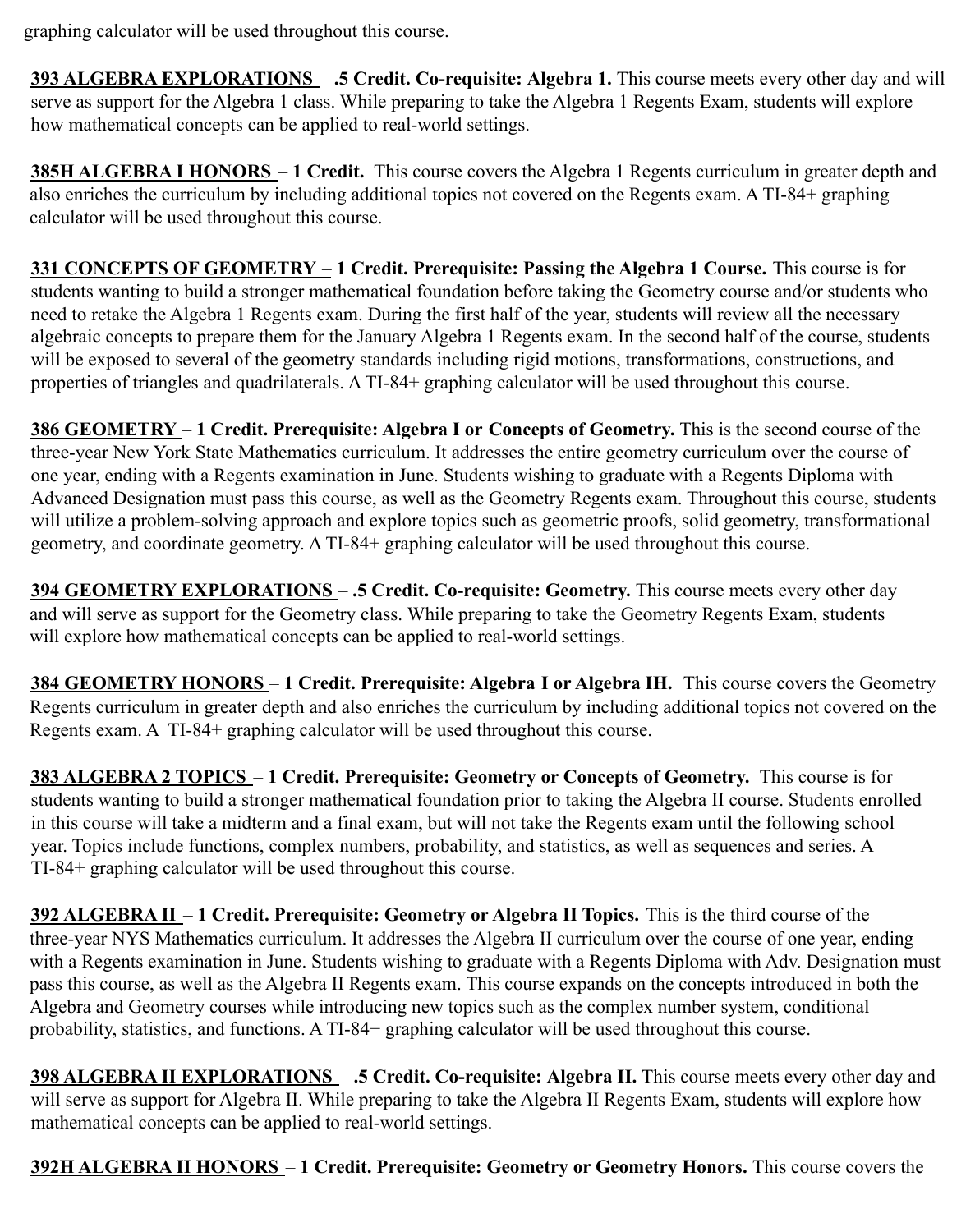Algebra II Regents curriculum in greater depth and also enriches the curriculum by including additional topics not covered on the Regents exam. A TI-84+ graphing calculator will be used throughout this course.

**351 MATH 12** – **1 Credit. Prerequisite: Algebra II**. This is a one-year course designed for college-bound students. Topics include advanced algebra, analytic geometry, and matrix algebra with applications. Students will also be exposed to SAT questions throughout this course. A TI-84+ graphing calculator will be used.

**395 COLLEGE PRECALCULUS/CALCULUS HONORS** – **1 Credit. Prerequisite: Algebra II or Algebra IIH.** This dual enrollment course is linked to the Long Island University High School Scholars Program. Students have the opportunity to earn up to eight college credits for this course.(Please see the LIU High School Scholars Program description under the Specialty Programs section for further details). The first half of the course is devoted to the study of precalculus where topics will include polynomial, rational, logarithmic, exponential, and trigonometric functions. The second half of the course will be spent on calculus, covering topics such as limits, continuity, differentiability, and applications of the derivative. A TI-84+ graphing calculator will be used.

#### **346D ADVANCED PLACEMENT CALCULUS AB** – **1 Credit. Prerequisite: Algebra IIH or College**

**PreCalculus/Calculus Honors.** This is a college-level calculus course that prepares students for the Advanced Placement Calculus AB examination administered by the College Board in May of each year. This course includes differential and integral calculus, which are typically addressed in a college Calculus I course. It emphasizes a multi-representational approach to studying calculus, with problems being expressed graphically, analytically, numerically and verbally. A TI-84+ or TI-89 graphing calculator will be used throughout this course. Students will have to meet the criteria for admission to Advanced Placement classes as set forth by the school district. The student must take the Advanced Placement examination in Calculus AB.

#### **347 ADVANCED PLACEMENT CALCULUS BC** – **1 Credit. Suggested Prerequisite: College PreCalculus/**

**Calculus Honors.** This is a college-level calculus course that prepares students for the Advanced Placement Calculus BC examination administered by the College Board in May of each year. This course includes an in-depth study of differential calculus and integral calculus, as well as sequences and series. These topics are typically addressed in college Calculus I and Calculus II courses. A TI-84+ or TI-89 graphing calculator will be used throughout this course. Students will have to meet the criteria for admission to Advanced Placement classes as set forth by the school district. The student must take the Advanced Placement examination in Calculus BC.

**349 ADVANCED PLACEMENT STATISTICS** – **1 Credit. Prerequisite: Students may take this course after completing Algebra II or at the same time as taking Algebra II.** This is a college-level non-calculus-based statistics course that prepares students for the Advanced Placement Statistics examination given by the College Board in May of each year. This course is linked to the St. John's University College Advantage Program. Students have the opportunity to earn six college credits for the course. (Please see the St. John's University College Advantage Program description under the Specialty Programs section for further details). This course includes an in-depth study of four major concepts covered by the AP curriculum: data analysis, experimental design, probability, and inferential statistics (hypothesis testing). Students will have to meet the criteria for admission to Advanced Placement classes as set forth by the school district. The student must take the Advanced Placement examination in Statistics.

**320 FINANCIALALGEBRA** – **1 Credit. Prerequisite: Passing Algebra I.** After completing this course, students will be prepared to make decisions about their daily financial encounters. They will investigate topics such as auto insurance, income taxes, stock market investments, banking investments, and health and homeowner's insurance. They will accomplish this by using the algebra and geometry learned in their previous high school math classes. A TI-84+ graphing calculator will be used.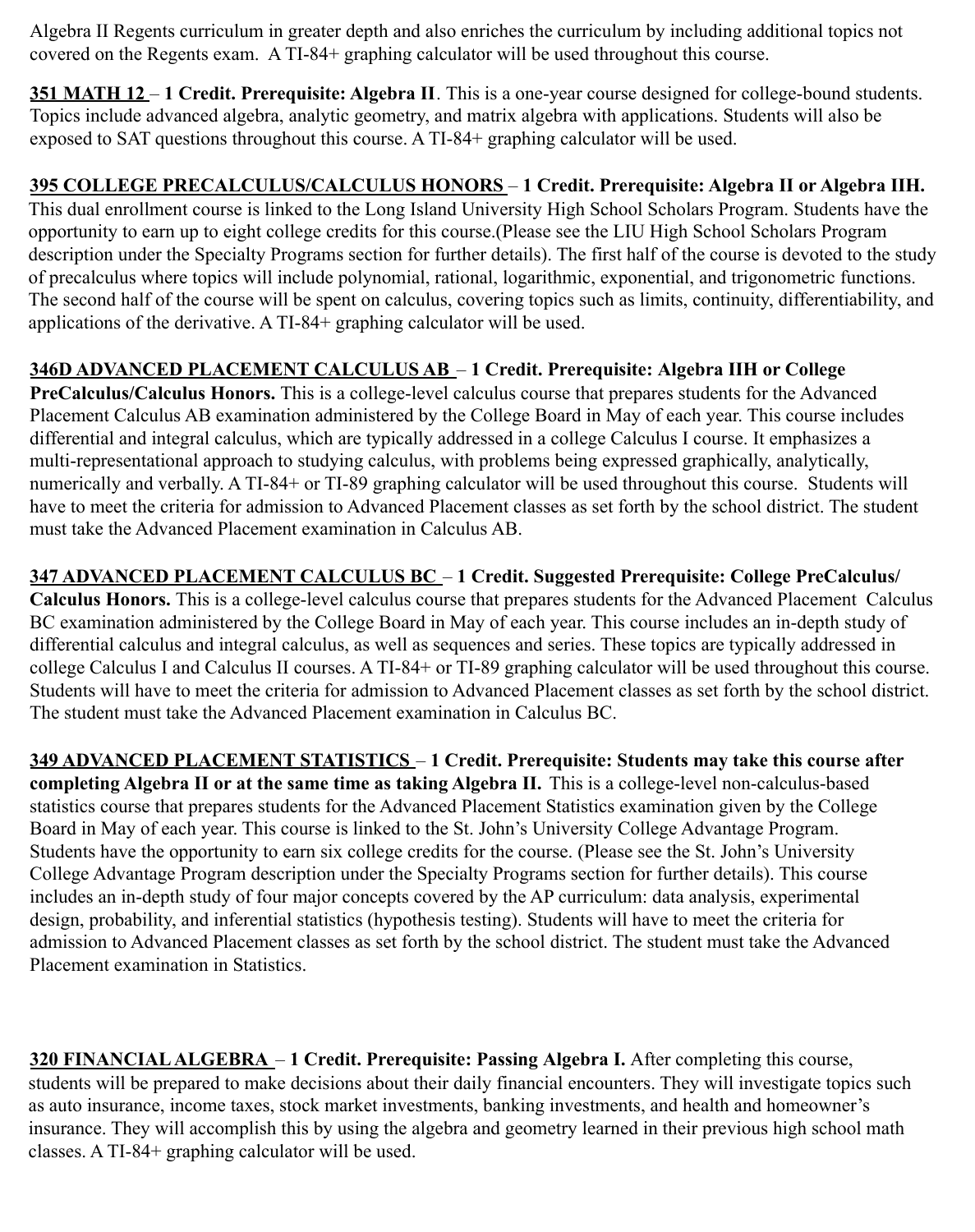**391 STATISTICS THROUGH APPLICATION** – **.5 Credit. Prerequisite: Passing Algebra I.** This is an introductory course in high school statistics that incorporates the use of Microsoft Excel. Students will learn to collect and interpret data as they become proficient in the use of this software to create spreadsheets. Applications to areas such as sports, advertising, political campaigns, and surveys will be included.

**324 CREATIVE MATHEMATICAL PROBLEM SOLVING** – **.5 Credit.** In this class, students will be exposed to advanced math concepts, including the study of discrete math, graph theory, and logic. They will learn how to solve non-routine problems while being trained to participate in math competitions including the Nassau County Interscholastic Math League (NCIML), American Math Competition (AMC), and the Nassau County Mathematics Tournament. As students learn the theory behind the mathematics concepts these competitions address, they will gain a greater insight into how mathematics can be used to better understand the world.

**342 SAT/ACT PREPARATION IN MATHEMATICS** – **.25 Credit.** This is a course designed to prepare students for the mathematics sections of the SAT and ACT exams. All students taking this course must also register for SAT/ACT Preparation in English class. It is a one-semester course where students alternate days taking these subjects. At the completion of both courses, students will have earned .5 credit.

### **COMPUTER SCIENCE COURSES**

**348 COMPUTER MATH APPLICATIONS** – **.5 Math Credit. Prerequisite: Passing Algebra.** This course will expose students to how mathematics is used in the real world. It is taught in a computer lab and students will get to apply their knowledge of topics such as geometry, circles, probability and science to real-life applications. Never again will students ask the question, "When are we ever going to use this in real life?"

#### **379 INTRO TO GAMING AND GRAPHICS** – **1 Math Credit. Suggested Prerequisite: 1 year of high school**

**math.** Stop playing and start creating! Glen Cove City School District is revolutionizing the high school computer class by offering students the opportunity to learn how modern games are created. This class will demystify the process and make programming easy! This introductory course in graphic design and game making will give students the basic understanding necessary to break into the gaming world in a big way. This is the first of two courses that lead to either Advanced Gaming or AP Computer Science. This course will apply the concepts of graphic design as seen in the program Alice, as well as incorporate Java coding. The final unit will use Gamemaker to prepare students for high-level game creation rarely seen in a high school computer class.

**804 ADVANCED GAMING** – **1 Math Credit. Prerequisite: Intro to Gaming and Graphics.** This course is designed for those students who couldn't get enough of Intro to Gaming and Graphics. Students will continue working with Alice as well as Gamemaker, while they work to become experts in the ever-popular world of video game making.

**817 COMPUTER SCIENCE IN PYTHON** - **.5 Math Credit.** This course teaches the fundamentals of computer programming and is taught in the Python language. Students will develop an appreciation for how computers store and manipulate information by building simple console-based games.

**818 WEB DESIGN** - **.5 Math Credit.** This is a project-based course where students will learn how to build their own web pages using the languages of HTML and CSS. They will create live homepages serving as portfolios of their creations. By the end of the course, each student will have a published website of their own.

**816 CYBERSECURITY** – **1 Math Credit**. As our world becomes increasingly dependent on technology, cybersecurity is an issue of growing importance. It is crucial that we learn to take precautions from the growing threat of cyber attacks. In this course, students will learn to become responsible citizens in a digital future by studying such topics as cryptography, software security, networking fundamentals, and basic system administration.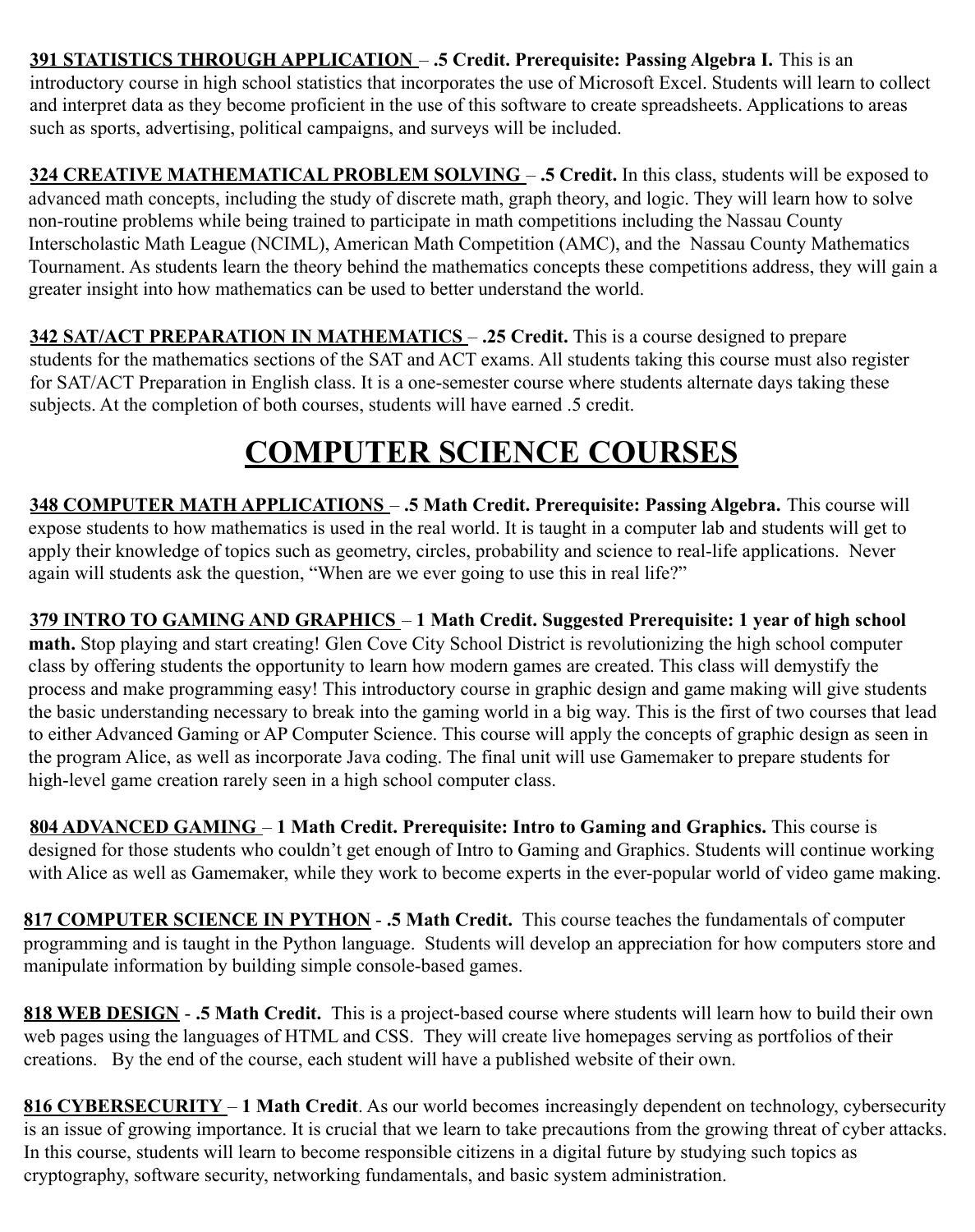#### **808C HONORS COMPUTER PROGRAMMING** – **1 Math Credit. Prerequisite: 1 year of high school math.**

Students will learn to use and create applications for Microsoft Windows using Visual Basic 6.0 and Java. They will use tools that allow them to create an application that has features similar to other Windows applications. They will learn to save, edit and print these applications. This course includes the concept of Object-Oriented Programming, looping structures, conditional statements, procedures, arrays, text, color, sound and various other aspects of Visual Basic and Java.

#### **814 ADVANCED PLACEMENT COMPUTER SCIENCE A** – **1 Math Credit. Prerequisite: Honors Computer**

**Programming or Advanced Gaming or recommendation from math coordinator.** This is a full-year course designed to prepare students for the AP Computer Science examination administered by the College Board in May of each year. It is taught at a college level and is appropriate for students who have demonstrated outstanding achievement in computer science classes in the past. The major emphasis will be on using Object-Oriented Programming methodology, algorithms, and data structures. The programming language used will be Java. Students will be expected to devote a significant amount of independent time working on programming assignments. Evaluation will be based on programming projects, tests, and a final project. Students will have to meet the criteria for admission to Advanced Placement classes as set forth by the school district. The student must take the Advanced Placement examination in Computer Science.

#### **815 ADVANCED PLACEMENT COMPUTER SCIENCE PRINCIPLES** – **1 Credit. Prerequisite: Computer**

**Science Essentials.** Students will learn to create apps for mobile devices, automate tasks in a variety of languages, find patterns in data, and interpret simulation as they prepare to take the Advanced Placement Exam in Computer Science Principles. The student must take the Advanced Placement Exam in Computer Science Principles.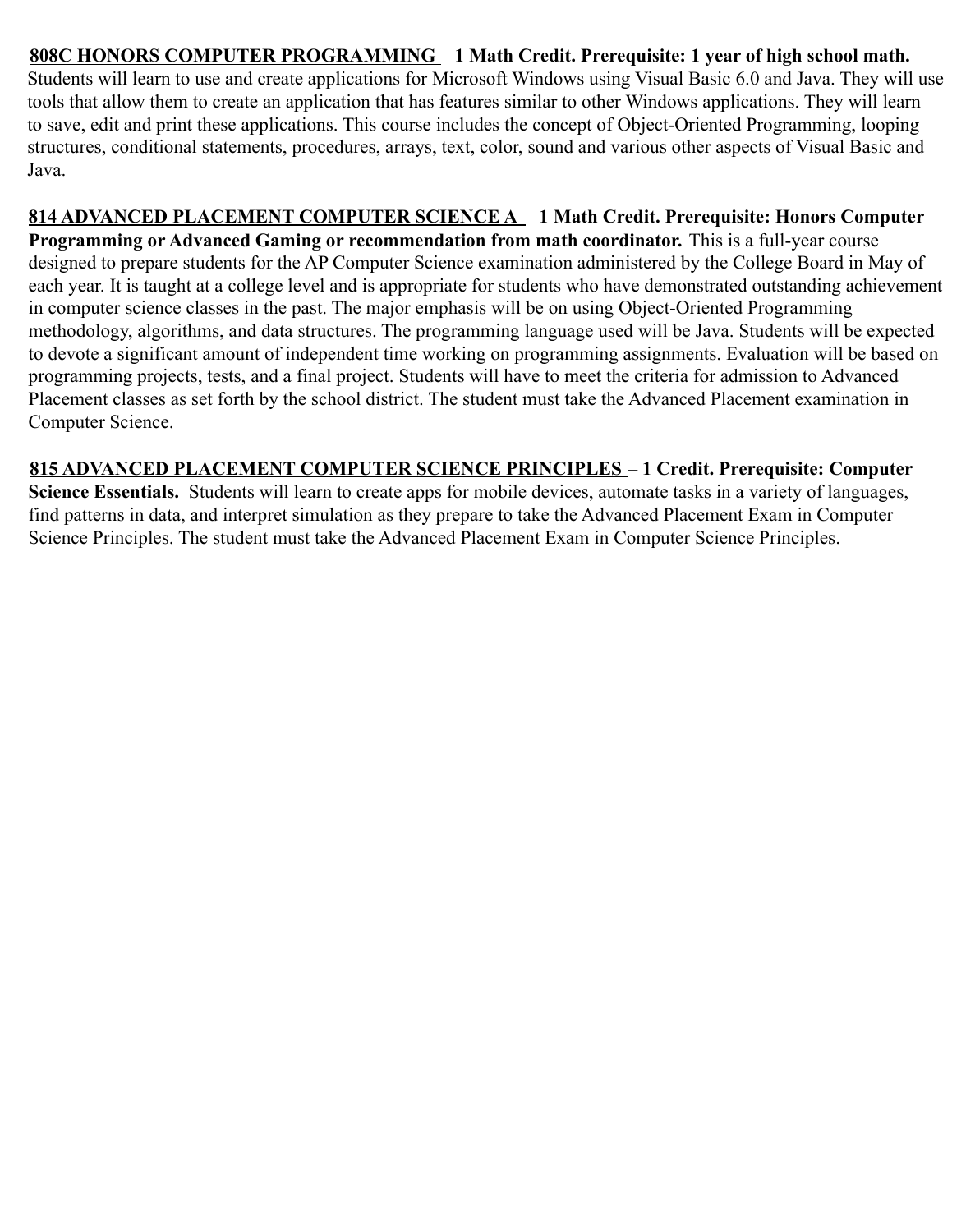### **MUSIC**

Discover the world of music! Our facilities are certainly equal to the best, and the Music Department is generally one of the busiest areas in the school and community. Enjoy music both now and for the rest of your life.

**720 MIXED CHORUS** – **1 Credit.** This course is open to all students, who must pass a simple audition. Music sung represents all styles and provides a broad basis for cultural enrichment. Choir members are eligible to audition for the Nassau County High School Chorus and the New York All-State Choirs. Besides singing at school concerts, the chorus performs when requested at various special events and meetings in and outside of school.

**721F SELECT CHORALE** – **1 Credit.** Open to outstanding singers in grades 10-12 by audition only. A great variety of challenging music will constitute this curriculum and performances. Choir members are eligible to audition for the Nassau County High School Chorus and the New York All-State Choirs. Besides singing at school concerts, the choir performs when requested at various special events and meetings in and outside of school. The choir also performs at major performing halls in New York City, such as Carnegie Hall and Lincoln Center. In addition, it performs at the New York State School Music Association's major ensemble festivals.

**723 CONCERT BAND** – **1 Credit.** Open to students in grades 9-12. Membership in this performing group consists of selected instrumentalists, reserved for those wind and percussion players who have had previous training and experience. Those students entering Concert Band from outside of the Glen Cove schools must be auditioned for proper placement in their respective sections. The music performed is of a medium difficulty level, with the main objective being the advancement of each student's ability level. In addition to school concerts, students participate in the marching band at home football games and parades, and in after-school rehearsals as needed. The band rehearses on all days of the six-day cycle.

**724JE JAZZ ENSEMBLE** – **.5 Credit.** Admission into this performing group is by audition only, with the focus being placed on the various jazz, swing, and jazz-rock idioms, both past, and present. In addition to performances both within and outside the school, the Jazz Ensemble provides the opportunity to study the art of improvisation.

**725 MUSIC THEORY I (R)** – **1 Credit.** This course offers the student the opportunity to develop a fundamental knowledge of music. It includes staffs and clefs; scales, both major and minor; key signatures; notations; sight-singing; ear training; dictation; elementary harmony, and a brief overview of music history. Required for Regents Diploma with a major in music. (Full-year class).

**726 MUSIC IN THE DIGITALAGE** – **1 Credit**. Open for students in grades 10-12. This course offers students the opportunity to cultivate skills in composing, recording, editing, mixing, and producing digital audio through basic keyboard musicianship and fluency in digital music software programs (GarageBand, iMovie, iTunes, Sibelius, etc.). Students will also gain a hands-on understanding of the historical development of musical production techniques and their various applications. This course offers the opportunity for students to collaborate in performance with the various school-based performance ensembles (Band, Chorus, and Orchestra).

**741 WIND ENSEMBLE** – **1 Credit.** Open to students in grades 10-12 by audition, only without exception. This is a performing group consisting of advanced players of high caliber. A greater variety of difficult music will constitute this curriculum and performances, which assumes a high level of commitment to excellence. In addition to school concerts, students participate in the marching band at home football games and parades, and in after-school rehearsals as needed. The band rehearses on all days of the six-day cycle.

**745 ORCHESTRA** – **1 Credit.** Orchestra is open to students in grades 9-12. This performing group consists of string instruments, including violins, violas, cellos, and basses, with the option of the piano. Members of the orchestra will participate in the creation of orchestral music of varied genres and time periods. Daily rehearsals take place to advance students'skills and performance on their instruments. Students will prepare musical selections for various concerts and performing opportunities. Previous training and experience on an orchestral instrument is required to be a member.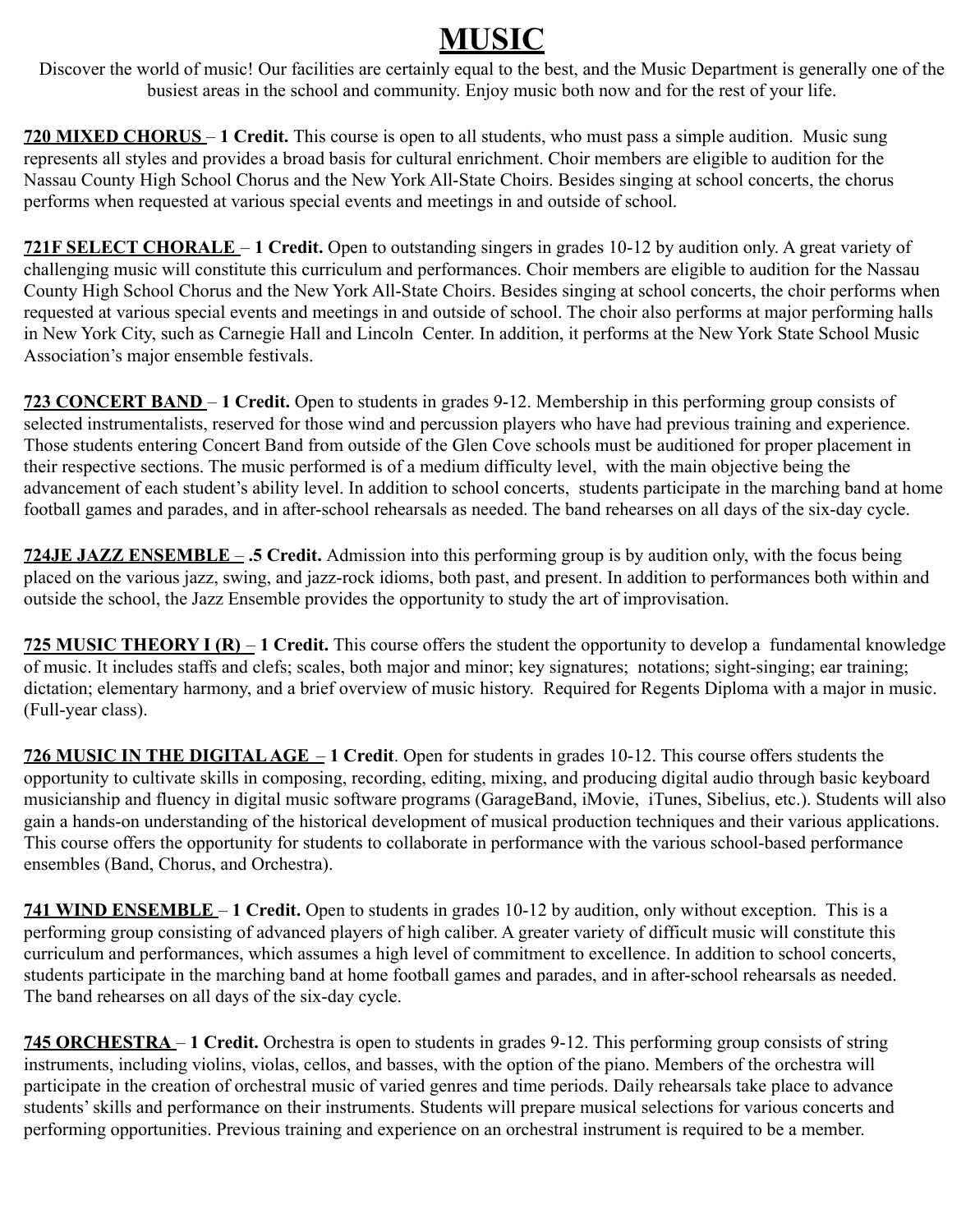### **SCIENCE**

The New York State Education Department requirements necessary for a high school diploma include passing a Regents exam in science (65 or greater) along with three science credits. For a student to achieve an Advanced Regents Diploma, the necessary requirements include passing two Regents exams in science with a 65 or greater (the Living Environment/Biology Regents plus one Regents Physical Setting course), and passing three science courses. It is the purpose of the Science Department at Glen Cove High School to provide an environment where students can explore scientific concepts, approach problems from many perspectives, and become literate in scientific issues.

#### **HONORS AND ADVANCED PLACEMENT SUGGESTED CRITERIA:**

For a student to advance from a Regents to an Honors-level course, or from an Honors to an AP level, we recommend the student earns an overall average of 90 in the prerequisite course. For a student to maintain placement in an Honors or AP level, we recommend the student earns an overall average of 85 in that course.

#### **COMMON SCIENCE PATHWAYS:**

We always attempt to meet the needs of individual students.

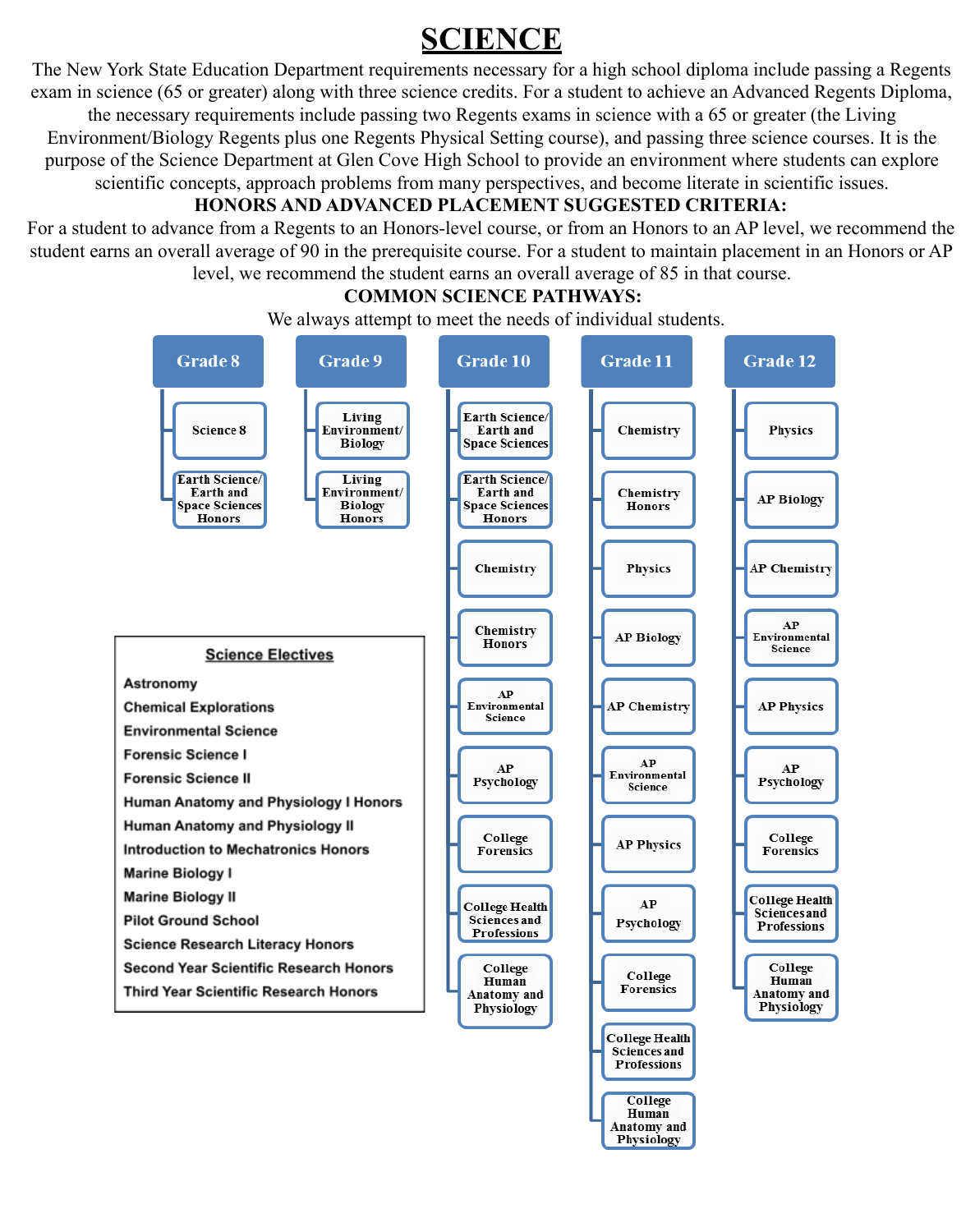**401 EARTH SCIENCE/EARTH AND SPACE SCIENCES** – **1 Credit. Suggested Criteria: Successful completion of Living Environment, as well as passing the Regents exam for that course.** This is a one-year course on the physical materials making up Earth and the surrounding environment. Nine core topics and at least two additional optional topics are covered from the New York State Regents Earth Science Syllabus. Class meetings alternate by day between single and double periods. Laboratory requirement: Completion of a minimum of 1,200 laboratory minutes and a written report of each laboratory exercise. In addition, considerable emphasis is placed on data analysis and problem-solving. Assessment: Various assessments will be used, such as laboratory reports, projects, tests, class participation, homework and the Regents examination.

**404 INTRODUCTION TO MECHATRONICS HONORS** – **1 Credit.** Suggested for students who have a strong interest in engineering, computer science, or robotics. This honors-weighted elective will provide students with the opportunity to learn about various engineering disciplines, including mechanical, electrical, and computer engineering. Students will then be able to apply theory, principles, and engineering design to solve hands-on problems involving different robotics components, including Lego Mindstorms and the Haddington Dynamics Dexter robot. As part of the course, students will have access to participate in local hackathons where they can showcase their accomplishments in coding and robotics.

**407 EARTH SCIENCE/EARTH AND SPACE SCIENCES HONORS** – **1 Credit. Suggested Criteria: Successful completion of Living Environment, as well as passing the Regents exam for that course.** This is a rigorous one-year course on the physical materials making up Earth and the surrounding environment. Nine core topics and at least two additional optional topics are covered from the New York State Regents Earth Science Syllabus. Class meetings alternate by day between single and double periods. Laboratory requirement: Completion of a minimum of 1,200 laboratory minutes and a written report of each laboratory exercise. In addition, considerable emphasis is placed on data analysis and problem-solving. Assessment: Various assessments will be used, such as laboratory reports, projects, tests, class participation, homework and the Regents examination.

**413 LIVING ENVIRONMENT/BIOLOGY HONORS** – **1 Credit. Suggested Criteria: Successful completion of Regents Earth Science in eighth grade and passing the Regents exam for that course.** A one-year course providing an in-depth treatment of the topics covered in the SAT Subject Test Syllabus. It is recommended for students who may be considering a career in a science-related profession and for students prepared to accept a challenge beyond the rigors of a Regents-level course. Class meetings alternate by day between single and double periods. Laboratory requirement: A minimum of 1,200 laboratory minutes and a written report of each laboratory exercise. Assessment: Various assessments will be used, such as laboratory reports, projects, tests, class participation, homework and the Regents examination.

**415 LIVING ENVIRONMENT/BIOLOGY** – **1 Credit.** This is a one-year course that provides students with a basic understanding of biological processes and generalizations. Topics include unity and diversity in living things, maintenance in living things, human physiology, reproduction and development, genetics, evolution, and ecology. Course meetings alternate by day between single and double periods. Laboratory requirement: Successful completion of a minimum of 1,200 laboratory minutes and a written report of each laboratory exercise. Assessment: Various assessments will be used, including, but not limited to, laboratory reports, projects, tests, class participation, homework, and the Regents examination.

**418 CHEMICAL EXPLORATIONS** – **1 Credit.** *\*Should not be taken if Regents credit in Chemistry is the main objective.* **Suggested Criteria: Successful completion of two years of Regents science and Algebra I, as well as passing the Regents exam for each course.** This is a one-year course that gives an introduction to fundamental chemical concepts and problems, with an emphasis placed on the application of chemical principles to real-life situations. Demonstrations and laboratory experiments will be performed to illustrate the variety of chemistry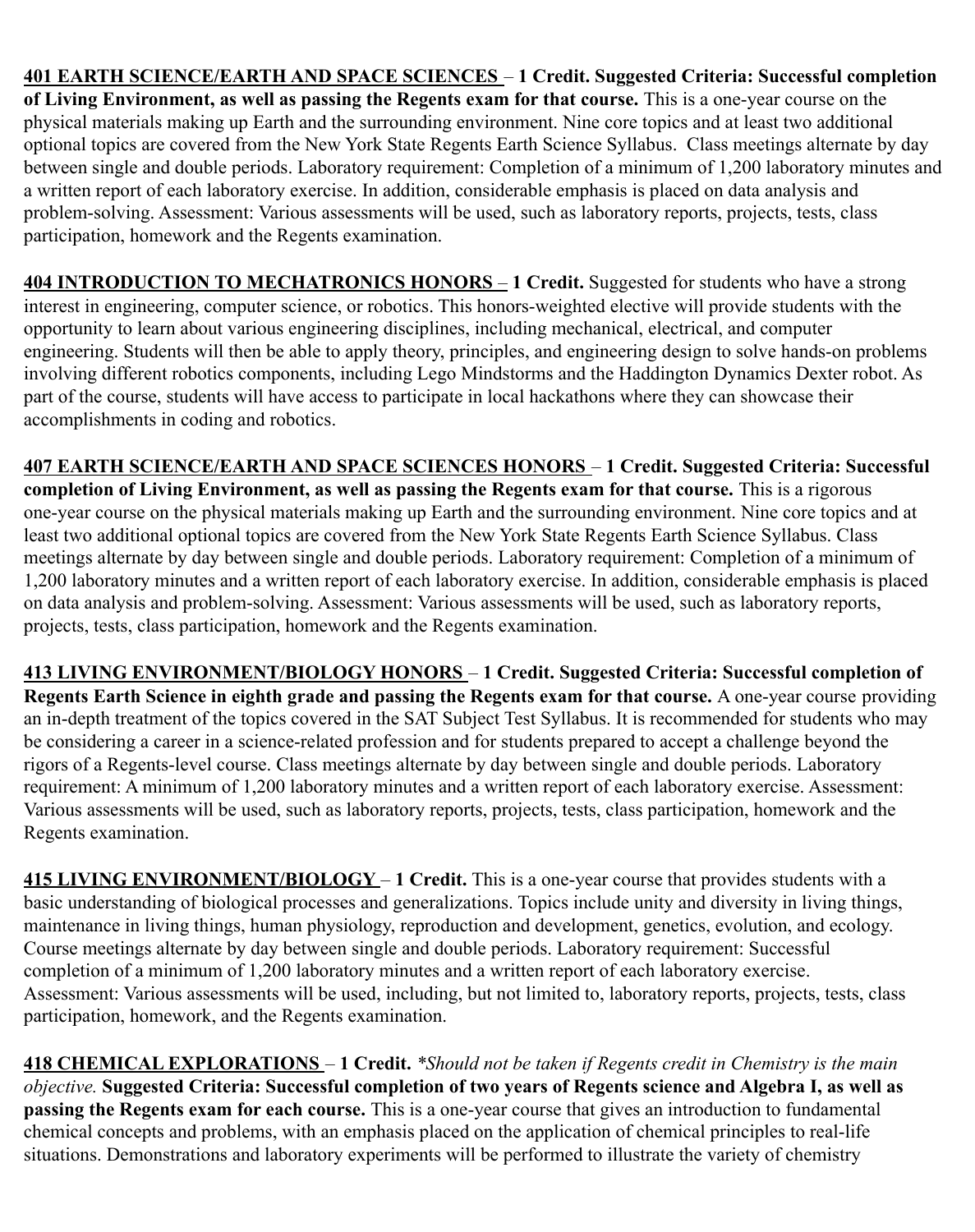applications that can be used for problems in the home, environment, marketplace, industry, medicine, nutrition, and basic daily life. This course connects the general chemistry curriculum to hands-on project-based learning that makes evident connections to students' daily lives. The course involves some chemical mathematics, and students should have basic algebra skills.

**419 PHYSICAL SCIENCES: CHEMISTRY HONORS** – **1 Credit. Suggested Criteria: Successful completion of two years of Regents science and Algebra I, as well as passing the Regents exam for each course.** A one-year course providing an in-depth analysis of the topics covered in the NYS Regents Chemistry Syllabus. Topics from the SAT Subject Test Syllabus will also be covered. This course is recommended for students who appreciate the analytical relationship between science and mathematics. Class meetings alternate by day between single and double periods. Laboratory requirement: Successful completion of a minimum of 1,200 laboratory minutes and a written report of each laboratory exercise completed. Assessment: Various assessments will be used, such as laboratory reports, projects, tests, class participation, homework and the Regents examination.

**420 PHYSICAL SCIENCES: CHEMISTRY** – **1 Credit. Suggested Criteria: Successful completion of two years of Regents science and Algebra I, as well as passing the Regents exam for each course.** An examination of the basic laws of chemistry is presented in the classroom and reinforced in the laboratory. Much material is presented quantitatively. Class meetings alternate by day between single and double periods. Laboratory requirement: Successful completion of a minimum of 1,200 laboratory minutes and a written report of each laboratory exercise. Assessment: Various assessments will be used, such as laboratory reports, projects, tests, class participation, homework and the Regents examination.

**422 ADVANCED PLACEMENT CHEMISTRY** – **1 Credit. Suggested Criteria: Successful completion of Chemistry and Algebra I, as well as passing the Regents exam for each course.** This is a one-year course in chemistry, taught on a college level, which deals with the structure of matter, kinetic theory of gases, chemical kinetics, thermodynamics, oxidation-reduction, descriptive chemistry, and the basic concepts of organic chemistry. Heavy emphasis is placed on laboratory work. The course includes preparation for the Advanced Placement Chemistry examination. Class meetings alternate by day between single and double periods. Laboratory requirement: Students are expected to devote a significant amount of time to laboratory exercises. Laboratory experiments will be qualitative and quantitative and stress the analytical relationship between science and mathematics. Assessment: Various assessments will be used, such as tests, projects, class participation, homework, laboratory reports, analysis of laboratory unknowns, and a final examination/project. The student must take the Advanced Placement examination in Chemistry.

**432 ADVANCED PLACEMENT PHYSICS** – **1 Credit. Suggested Criteria: Successful completion of Physics and Algebra II, as well as passing the Regents exam for each course.** This course provides a systematic and intensive introduction to the main principles of non-calculus-based college physics. The course emphasizes the development of problem-solving at the college level and provides a foundation in physics for students pursuing life science, pre-medicine, and applied science careers. Course content includes kinematics, dynamics, rotational statics/dynamics, work/energy, oscillations, mechanical waves, conservation laws, electrostatics, and circuit laws for resistance arranged in serial/parallel configurations. Class meetings are double periods daily. Laboratory requirement: Students are expected to devote a significant amount of time to laboratory exercises. Laboratory experiments will be performed at a college level and may include computer simulations. Assessment: Various assessments will be used, such as tests, laboratory reports, projects, class participation, homework, and a final examination/project. The student must take the AP examination in Physics, and will have the option to also take the Physics Regents exam.

**440 SCIENCE RESEARCH LITERACY HONORS** – **.5 Credit. Prerequisite: 9th and 10th grade students only.** This course will introduce students to methodologies of research to provide students with skills needed to ultimately

conduct an independent research investigation. This course is intended to prepare students for science research undertaken through high school and research internships outside of high school. Students will read and analyze research journals. They will also learn the basic skills of scientific investigation and scientific writing by doing their own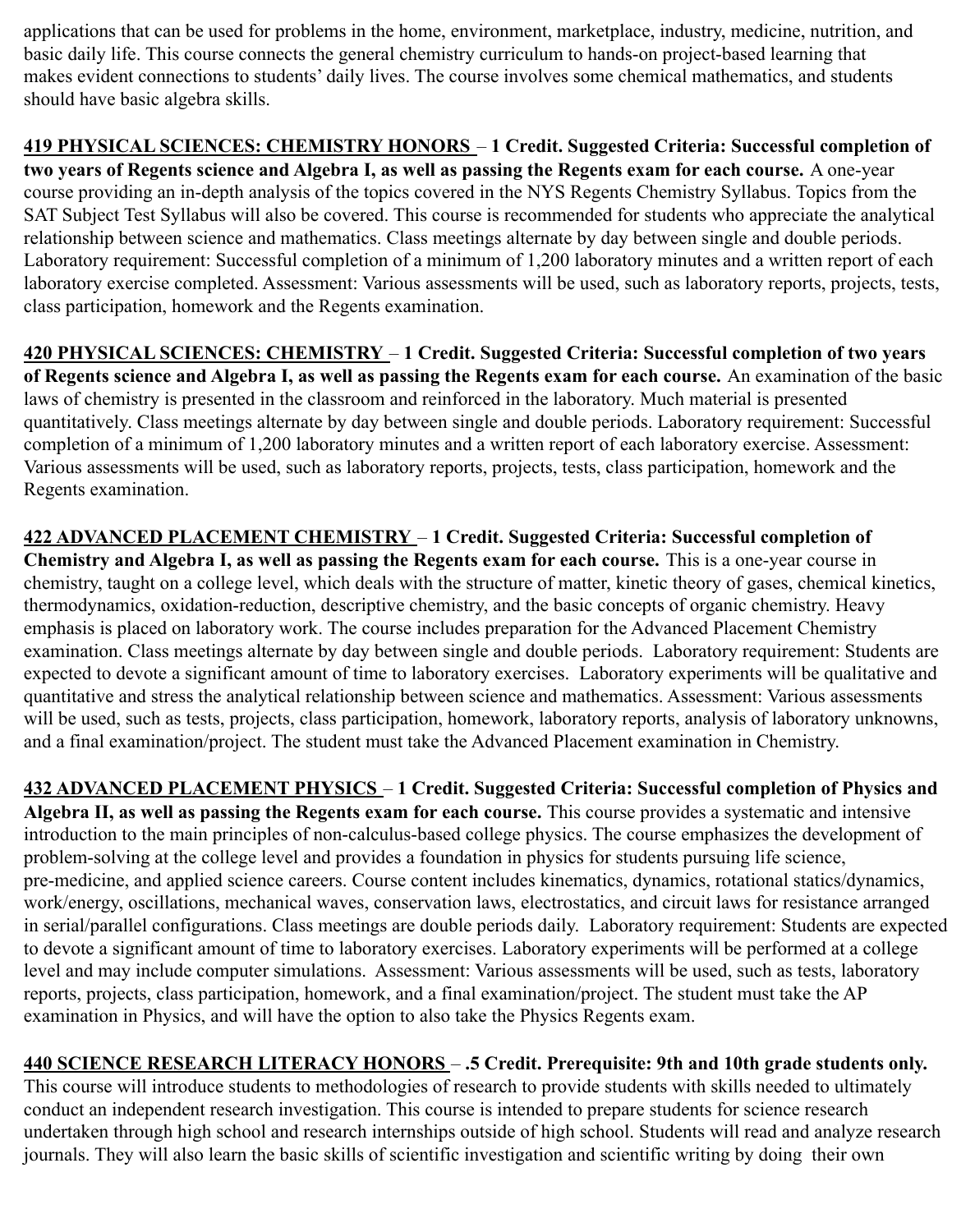research project. The course culminates in writing a term paper in the form of a scientific article. Students' research reports will be submitted to various science competitions i.e., Long Island Science and Engineering Fair, Long Island Science Congress, Northwell Medical Marvels, or Toshiba Exploravision.

**441 SECOND-YEAR SCIENTIFIC RESEARCH HONORS** – **.5 Credit. Prerequisite: Successful completion of Science Research Literacy.** This course will continue the work from the Science Research Literacy course in terms of methodologies of research. During the first semester, students will create research reports that can be submitted to science competitions, i.e., Long Island Science and Engineering Fair, Long Island Science Congress, Northwell Medical Marvels or Toshiba Exploravision. In their second semester, students will find scientists at local university laboratories working in areas of interest to them to serve as project mentors.

**442 COLLEGE FORENSICS** – **.5 Credit. Suggested Criteria: Successful completion of one year of Regents science, as well as passing the Regents exam for that course. Can be taken concurrently with a laboratory science course.** Recent advances in scientific methods and principles have had an enormous impact upon law enforcement and the entire criminal justice system. In this course, scientific methods specifically relevant to crime detection and analysis will be presented. No prior chemistry instruction is required or assumed, but the course should appeal to those who have also had high school chemistry. Emphasis is placed upon understanding the science behind techniques used in evaluating physical evidence. Topics include blood analysis, organic and chemical toxicology, fiber comparisons, paints, glass compositions and fragmentation, fingerprints, soil comparisons and arson investigation, among others. This honors-weighted dual enrollment course is linked to the Long Island University High School Scholars Program. Students have the opportunity to earn three college credits for the course. (Please see the Long Island University Program description under the Specialty Programs section for further details).

**443 THIRD-YEAR SCIENTIFIC RESEARCH HONORS** – **.5 Credit. Prerequisite: Successful completion of Second-Year Scientific Research Honors**. This course will continue the work from the Second-Year Scientific Research Honors course in terms of competitions and methodologies of research. During the first semester, students will connect with outside mentors to work in areas of interest to them and to serve as project mentors. In their second semester, students work on the research projects and make a plan to continue this work during the summer. In class, students will work closely with the teacher to fine-tune a research proposal and begin the work of compiling results into a preliminary research paper.

**444 ADVANCED PLACEMENT PSYCHOLOGY – .5 Credit in Social Studies/.5 Credit in Science. Suggested Criteria: Successful completion of one year of Regents science, as well as passing the Regents exam for that course.** This course is an introductory college-level course in psychology. The following areas of study are discussed: methods, approaches, history of psychology, biological bases of behavior, sensation, and perception, states of consciousness, learning, cognition, motivation and emotion, developmental psychology, personality, testing, individual differences, abnormal psychology, and psychological disorders. The student must take the Advanced Placement examination in Psychology.

**445 PILOT GROUND SCHOOL – 1 Credit. Suggested Criteria: Successful completion of one year of Regents science, as well as passing the Regents exam for that course.** This course is open to students from grades 10, 11 and 12. This course includes the biology of the human in space. Earth Science topics include latitude and longitude, time and landscapes plus chemical fuels and the physics of flying. Students will be shown employment opportunities in aviation-related fields; pilots, air controllers, and mechanics are just a few of these. **Upon successful completion of this course, students will receive a certificate enabling them to take the written pilot's licensing exam.**

**449 ASTRONOMY** – **.5 Credit. Suggested Criteria: Successful completion of one year of Regents science, as well as passing the Regents exam for that course. Can be taken concurrently with a laboratory science course.** This is an in-depth study of the solar system, including the sun, planets and the moons thereof, asteroids, comets, and local space exploration, as well as other celestial phenomena, our galaxy, and the universe. Astronomical theories, historical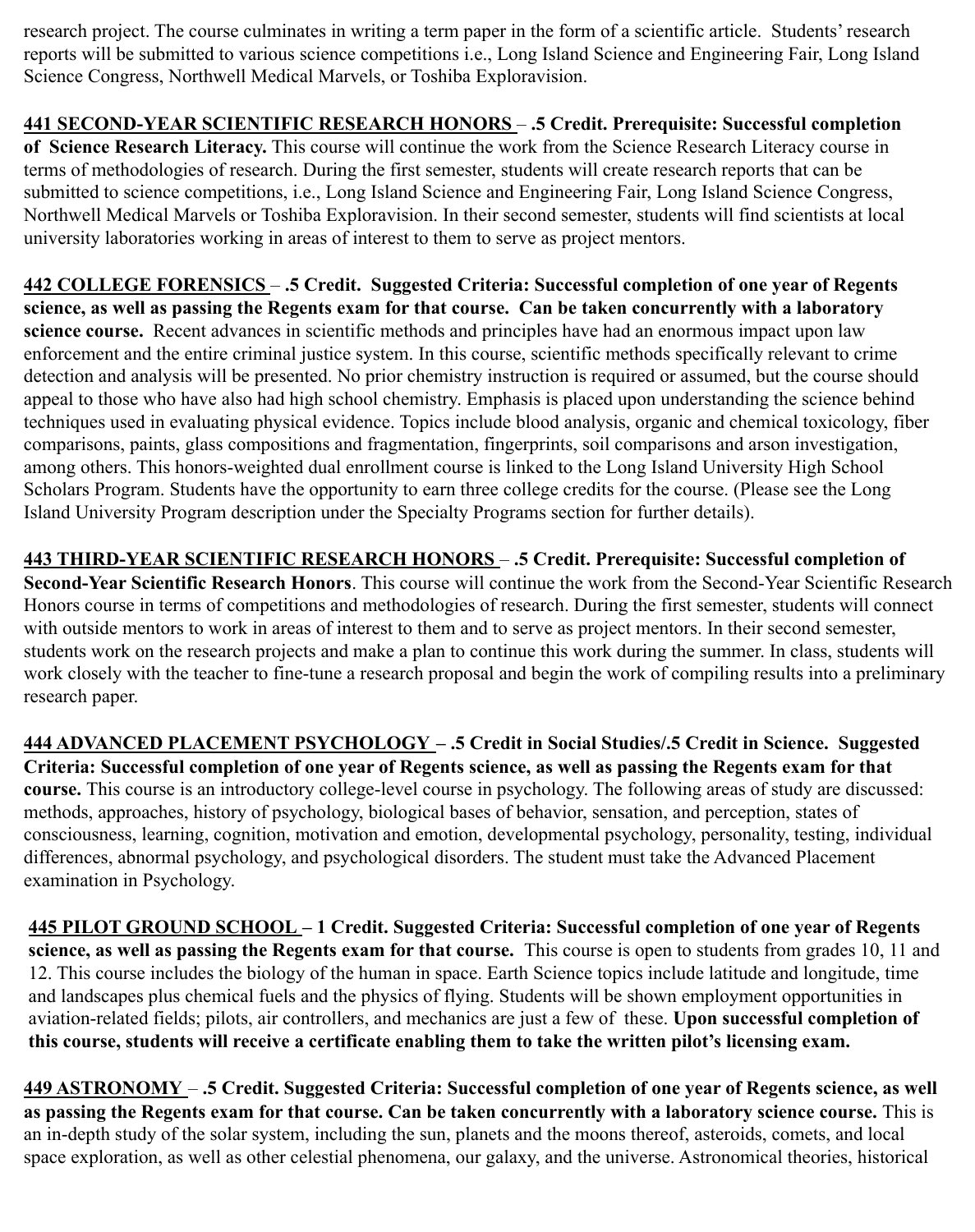perspectives, galactic movement, and stellar positions, as well as other astronomical data, will be considered. Some post-school day field experiences are possible. Laboratory requirement: Teacher demonstrations, field trips, and reports will vary according to the subject matter being covered. Assessment: Various assessments will be used, such as tests, reports, projects, class participation, homework, and a final examination/project.

**450 ADVANCED PLACEMENT BIOLOGY** – **1 Credit. Suggested Criteria: Successful completion of Chemistry and Algebra I, as well as passing the Regents exam for each course.** This is a one-year course in biology for science majors, taught on a college level, which deals with life on the molecular and cellular levels. Included is an emphasis on laboratory work. Extensive outside reading and independent study is expected. The course includes preparation for the Advanced Placement examination in Biology. Class meetings alternate by day between single and double periods. Laboratory requirement: Students are expected to devote a significant amount of time to laboratory exercises. Assessment: Various assessments will be used, such as laboratory work (as evidenced by written reports, initiative and skills demonstrated to the instructor), tests, projects, class participation, homework and a final examination/project. The student must take the Advanced Placement examination in Biology.

**451 FORENSIC SCIENCE I** – **.5 Credit. Suggested Criteria: Successful completion of one year of Regents science, as well as passing the Regents exam for that course.** Can be taken concurrently with a laboratory science course. The course introduces skills of forensic science. Investigations in fiber analysis, fingerprinting and blood sample analysis will assist students in problem-solving. This course is strongly recommended for students who are considering a career in a health-related field or police science. Simulated crime scene investigations will take place. Assessment: Various assessments will be used, such as class participation, homework, tests, projects and a final examination/project.

**452 ADVANCED PLACEMENT ENVIRONMENTAL SCIENCE** – **1 Credit. Suggested Criteria: Successful completion of one year of Regents science, as well as passing the Regents exam for that course.** The goal of the course is to provide students with the scientific principles, concepts and methodologies needed to understand the interrelationships between people and their environment, as well as to identify and analyze environmental problems, both natural and human-made, to assess the risks associated with these problems and to identify solutions for resolving or preventing them. Class meetings alternate by day between single and double periods. The course is comparable to a one-semester introductory college course and has a significant laboratory/fieldwork component. Extensive outside reading and independent study are expected. Assessment: Various assessments will be used, such as tests, laboratory reports, projects, class participation, homework, and a final examination/project. The student must take the Advanced Placement examination in Environmental Science**.**

**453 HUMAN ANATOMY AND PHYSIOLOGY I HONORS** – **1 Credit. Suggested Criteria: Successful completion of Living Environment and passing the Regents exam for that course. Can be taken concurrently with a laboratory science course.** This rigorous elective will include a year-long, in-depth study of human anatomy and physiology. The areas covered will include medical terminology, basic chemistry, cell and tissue structure, and systems of the human body (integumentary, skeletal, muscular, circulatory, respiratory, digestive, and urinary). Study of human diseases will also be included. This course has no double periods; however, students will have many hands-on experiences with gross anatomical specimens and tissue samples. Hands-on explorations that simulate the various physiological processes in the body will also be conducted. Possible field trips to local hospitals, laboratories or the Body Worlds exhibit in New York City may be planned. Guest speakers from the health professions will be invited to address the students.

**455 ENVIRONMENTAL SCIENCE** – **1 Credit. Suggested Criteria: Successful completion of one year of Regents science, as well as passing the Regents exam for that course.** Emphasis will be placed on the biotic environment required by a variety of living things and their direct effect on other living things, including the human condition and environmental conditions that exist. Economic, social, political, ethical and legal aspects of environmental concerns will be explored, with an emphasis on local concerns. Laboratory requirements: Teacher demonstrations, field trips,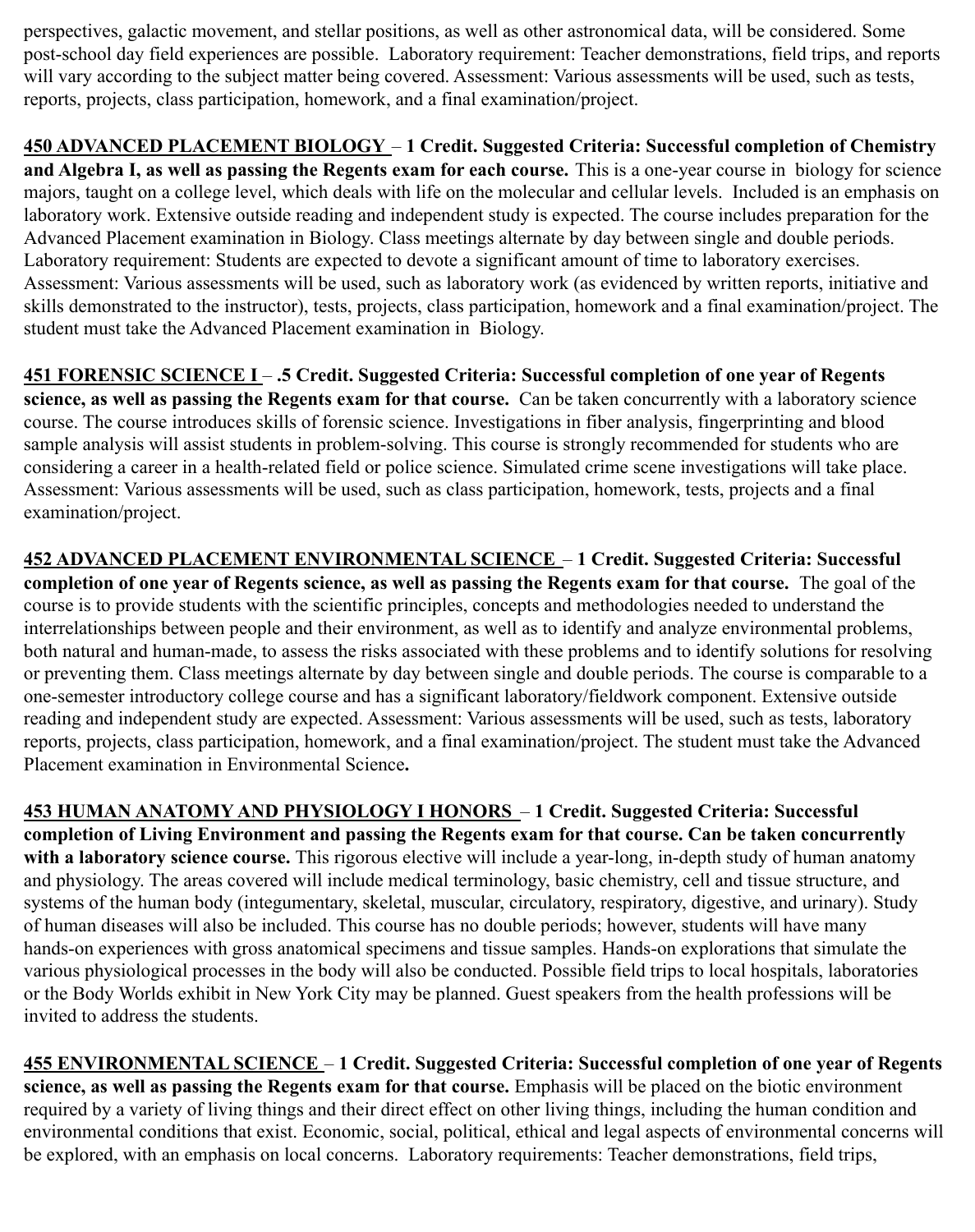laboratory activities and reports will vary according to the topic being studied. Assessment: Various assessments will be used, such as tests, reports, projects, class participation, homework and a final examination/project**.**

**457 FORENSIC SCIENCE II** – **.5 Credit. Suggested Criteria: Successful completion of one year of Regents science, as well as passing the Regents exam for that course. Can be taken concurrently with a laboratory science course.** The Forensic Science II class will expand on materials and skills explored in the elective, along with the exploration of several new topics. Where the first course focused on the forensic analysis of evidence collected from the crime scene, the second course will encourage students to begin drawing conclusions about their findings and more deeply explore investigative techniques. Examples of new topics that will be covered include forensic psychology, profiling and forensic anthropology.

**462 HUMAN ANATOMY AND PHYSIOLOGY II** – **1 Credit. Suggested Criteria: Successful completion of Living Environment and passing the Regents exam for that course, and/or Human Anatomy and Physiology I Honors. Can be taken concurrently with a laboratory science course.** This elective will include a year-long, in-depth study of advanced topics in human anatomy and physiology. The body systems examined will include those not covered in the Human Anatomy and Physiology I Honors course. Topics of study will include systems of the human body (nervous and special senses/ neuroscience, endocrine, circulatory/hematology, lymphatic/immunology, reproductive with embryology and development); diseases affecting these systems; career exploration; relevant topics (i.e., Ebola and measles outbreaks, regenerative medicine, personalized medicine) and an interdisciplinary unit on medicine and society. This course has no double periods; however, students will have many hands-on experiences with gross anatomical specimens and tissue samples. Hands-on explorations that simulate the various physiological processes in the body will also be conducted. Readings and group discussion of relevant scientific articles will be conducted. Possible field trips to local hospitals may be planned. Guest speakers from the health professions will be invited to address the students**.**

**464 COLLEGE HUMAN ANATOMY AND PHYSIOLOGY - 1 Credit. Prerequisites: Living Environment and Regents Chemistry\*, and passing the Regents exam for both courses. \*Students may be co-seated in Regents Chemistry or Chemistry Honors in the same year as this course.** This course covers the structure of the human body, including basic biochemistry, cell structure, cell division, cell respiration, tissue composition, genetics, nervous system, endocrine system, musculoskeletal system, cardiovascular system, lymphatic system, immune system, respiratory system, excretory system, digestive system, and reproductive system. Laboratory activities will explore relevant histology, dissection, and physiological experiments. This honors-weighted dual enrollment course is linked to the Long Island University High School Scholars Program. Students have the opportunity to earn up to eight college credits for the course. (Please see the Long Island University Program description under the Specialty Programs section for further details).

**465 COLLEGE HEALTH SCIENCES AND PROFESSIONS - 1 Credit. Suggested Criteria: Successful completion of Living Environment and passing the Regents exam for that course. Can be taken concurrently with a laboratory science course.** This course will cover human diseases and pathologies, medical innovations, current events and social issues in healthcare, an introduction to various professions in the healthcare field, an overview of healthcare systems, major aspects of healthcare delivery, national and local healthcare priorities, health careers, professional behavior, values, interests, ethics. In addition, students can begin to explore health career options based on an understanding of professional tasks, skills, tools, technologies, abilities, work activities, work context/environment and education, training and legal requirements, introductory medical terminology, and professional resume creation that may be used for future opportunities. This honors-weighted dual enrollment course is linked to the Long Island University High School Scholars Program. Students have the opportunity to earn up to six college credits for the course. (Please see the Long Island University Program description under the Specialty Programs section for further details).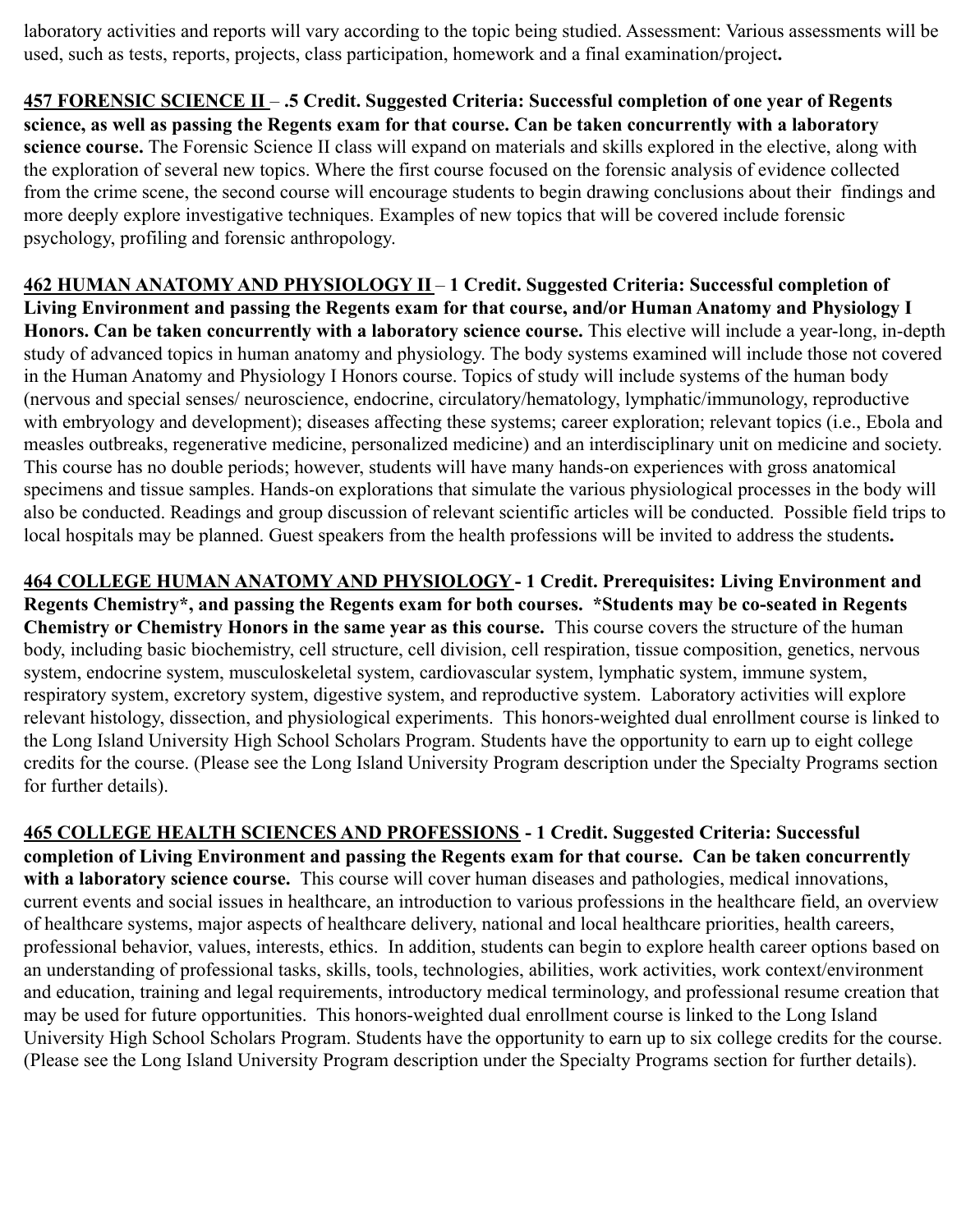**470 MARINE BIOLOGY I** – **.5 Credit. Suggested Criteria: Successful completion of one year of Regents science, as well as passing the Regents exam for that course. Can be taken concurrently with a laboratory science course.** This course deals with various scientific disciplines used to study the ocean. This course is designed for the student seeking to gain a basic understanding of the physical, chemical and biological processes of the marine environment.

**471 MARINE BIOLOGY II** – **.5 Credit. Suggested Criteria: Successful completion of one year of Regents science, as well as passing the Regents exam for that course. Can be taken concurrently with a laboratory science course.** This course will study the way in which marine ecosystems and the organisms that live in them have changed and are changing in recent times. It will focus on the impact of humans on the marine environment and the importance of the marine environment on human existence. Finally, this course will provide a perspective that encourages marine eco-friendly practices and the ways in which the marine environment can be researched and studied.

**498 PHYSICAL SCIENCES: PHYSICS** – **1 Credit. Suggested Criteria: Successful completion of Chemistry and Geometry, as well as passing the Regents exam for each course.** This is a one-year course on the basic laws of physics. Vectors, forces, motion, wave phenomena, electricity, magnetism, nuclear and atomic physics and other major topics in physics are covered. Class meetings alternate by day between single and double periods. Laboratory requirement: Successful completion of a minimum of 1,200 laboratory minutes and a written report of each laboratory exercise completed. Assessment: Various assessments will be used, such as laboratory reports, projects, tests, class participation, homework and the Regents examination.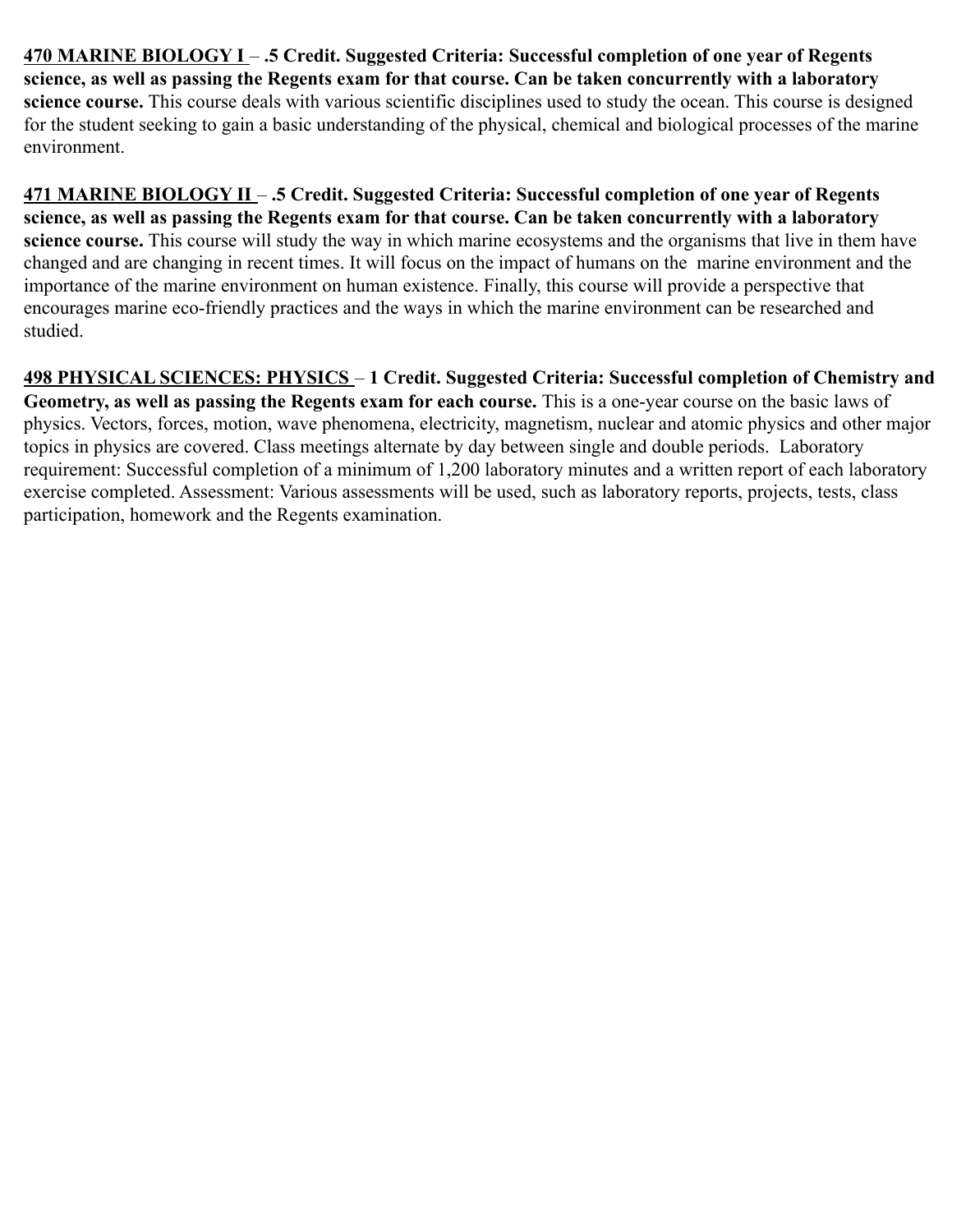### **SOCIAL STUDIES**

The social studies curriculum of Glen Cove High School offers a scope of offerings that include both courses required by New York State and courses based on student interest. The following chart illustrates the Glen Cove High School social studies program for grades 9-12. These are the common pathways in Social Studies that a student follows during his/her high school career. However, we always attempt to meet the needs of individual students.

#### **SOCIAL STUDIES DEPARTMENT PATHWAYS**

SUGGESTED CRITERIA FOR MAINTAINING PLACEMENT IN AND GAINING ADMISSION TO HONORS AND ADVANCED PLACEMENT COURSES: For a student to advance from a Regents to an Honors-level course, or from an Honors to an AP level, we recommend the student earns an overall average of 90 in the prerequisite course. For a student to maintain previous placement in an Honors or AP level, we recommend the student earns an overall average of 85 in that course.

*These are the common pathways in social studies that a student follows during his/her high school career. However, we always attempt to meet the needs of individual students.*



| <b>Social Studies Electives:</b>                                                                                                                                                                                                                                                                                                              |                                                                                                                                                                                                                                                                                                        |
|-----------------------------------------------------------------------------------------------------------------------------------------------------------------------------------------------------------------------------------------------------------------------------------------------------------------------------------------------|--------------------------------------------------------------------------------------------------------------------------------------------------------------------------------------------------------------------------------------------------------------------------------------------------------|
| Agents of Change: Youth and Activism in American History<br>(.5)<br>$AP$ Psychology $(1)$<br>American History Through Film (.5)<br>Comparative Philosophy (1)<br>College Civil War $\&$ Reconstruction (1)<br>College Introduction to Sociology (.5)<br>Constitutional Law (.5)<br>Criminal Justice (.5)<br>Facing History and Ourselves (.5) | Holocaust Studies (.5)<br>Latin American History Through American Experience (.5)<br>Latin American History Through World Experience (.5)<br>Psychology $(.5)$<br>The World at War (.5)<br>Trial $&$ Debate $(.5)$<br>Women in America: History and Government (.5)<br>World History Through Film (.5) |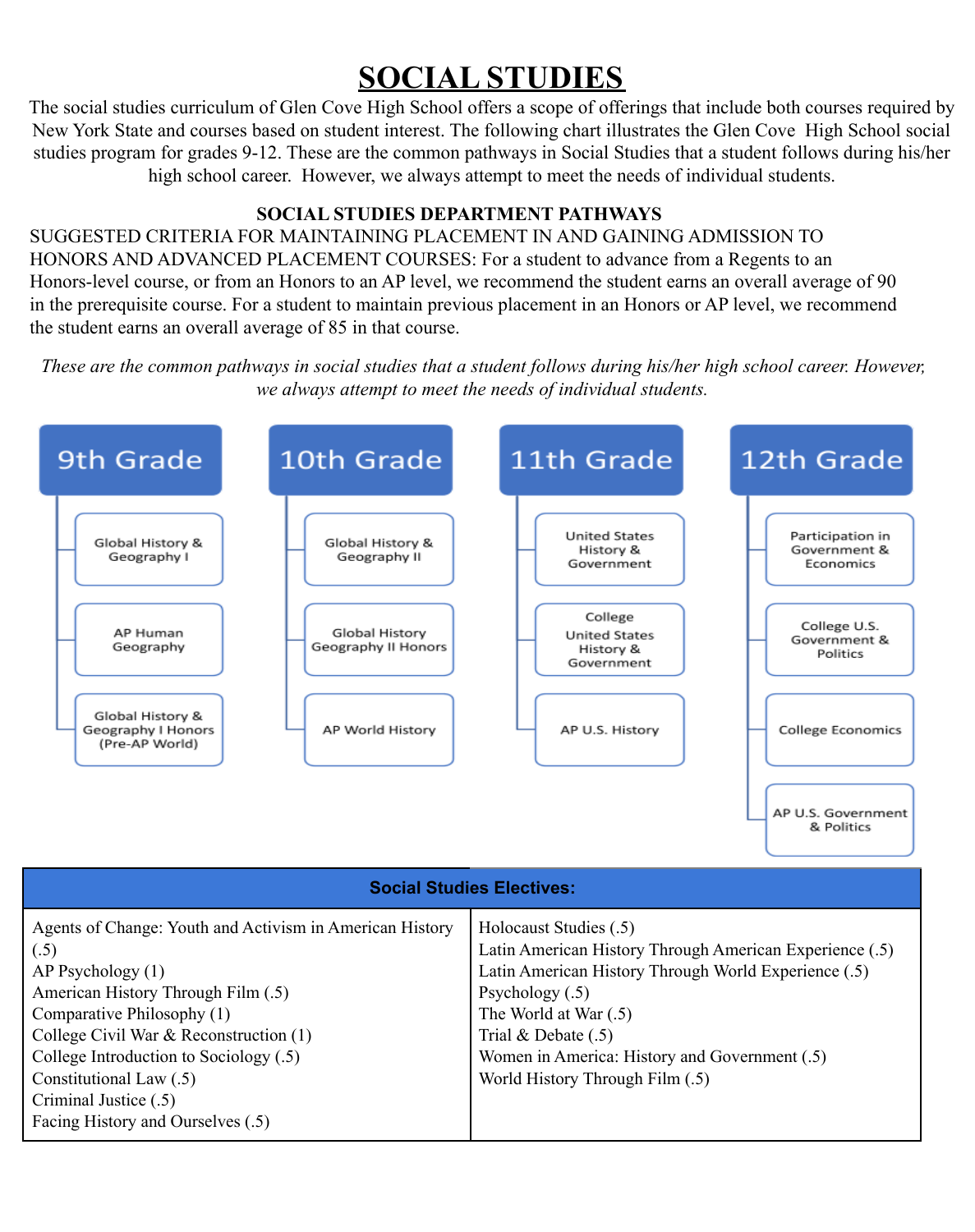**202 GLOBAL HISTORY AND GEOGRAPHY I** – **1 Credit.** The ninth-grade Global History course is designed to incorporate New York State standards and focuses on ancient civilizations, classical civilizations, medieval times, the Renaissance, the Age of Exploration and the Age of Kings. Themes for the year include cultural diffusion, economics, migrations, government, technology, belief systems, trade and conflict. This course represents the first half of a two-year curriculum, with a midterm and a culminating final exam.

**201 GLOBAL HISTORY & GEOGRAPHY I HONORS** – **1 Credit.** This course requires more critical, analytical and creative writing activities based on a variety of works read, as well as the inclusion of required independent and group research projects, whereby students utilize methods of inquiry from history and other social sciences to identify, analyze and interpret information. This program's pedagogical foundation consists of the skills, concepts and strategies that students need for success in AP courses and college-level work. All students take a midterm and a culminating final exam.

**211GH GLOBAL HISTORY AND GEOGRAPHY II** – **1 Credit.** The 10th-grade Global History and Geography course represents a two-year exploration of global studies. Starting with the Scientific Revolution and the Enlightenment, students study the evolution of revolution, the basis behind conflict, change in governmental systems and the creation of political, social and economic structures found in nations around the world. The curriculum finishes with an exploration of modern global issues. The course concludes with the mandatory Global History and Geography Regents examination. **?**

**210GH GLOBAL HISTORY AND GEOGRAPHY II HONORS** – **1 Credit.** This course is the second half of New York State's two-year global studies curriculum that culminates in the Global History and Geography Regents exam in June. Global II continues Global I's exploration of the pivotal people, events, ideas and technologies of Africa, Eurasia and Latin America, and how they have shaped our world today. Global II begins with key events of the 16th and 17th centuries and ends with critical issues facing us in the present day. Global Honors students are expected to enroll in and succeed in Advanced Placement U.S. History in their junior year. To achieve this, the Honors curriculum diverges from the standard curriculum by utilizing more formidable source material, exploring the units with greater depth and delving into more esoteric concepts. In short, Global History & Geography II Honors has three specific foci: 1) to create an awareness and appreciation of how history has influenced and continues to influence our lives today; 2) to utilize the curriculum to challenge, strengthen and elevate higher-order thinking skills (application, analysis, synthesis, evaluation); and 3) to hone and raise academic writing skills to university standards.

**221 UNITED STATES HISTORY AND GOVERNMENT** – **1 Credit.** The 11th-grade United States History and Government course is based on the New York State Social Studies Curriculum. It is designed to provide students with a culminating survey of the major forces of their national history. The curriculum calls for students to learn about the structure and function of government and the role of citizenship. The major themes of the course include Constitutional Foundations, Nationalism, Sectionalism, Industrialization, American Business, Industry and Labor, Progressive Movement, Prosperity and Depression, Global Crisis, World in Uncertain Times and the Decade in Change. The course culminates with the American History Regents.

**240 COLLEGE U.S. HISTORY & GOVERNMENT** – **1 Credit.** This course can be taken in lieu of the required 11th grade U.S. History and Government course. The focus of this course is the major developments in American history from the Colonial period to the present. This course culminates with the Regents Examination in United States History and Government. The dual enrollment course is linked to the Long Island University High School Scholars Program. Students have the opportunity to earn up to six college credits for the course. (Please see the Long Island University Program description under the Specialty Programs section for further details).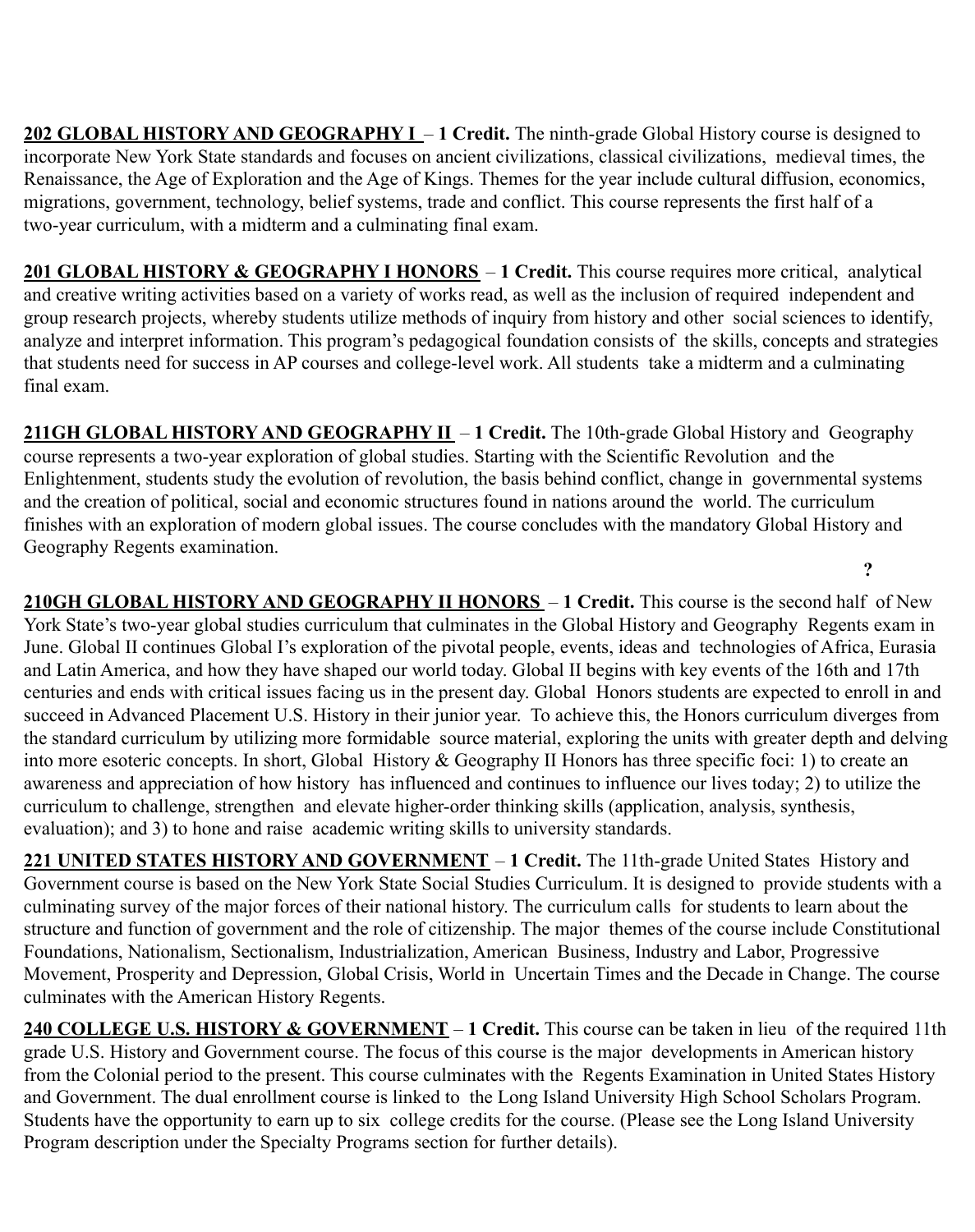**236 PARTICIPATION IN GOVERNMENT** – **.5 Credit.** This is a mandated course for all seniors. The primary goal of the course is to encourage the development of civic-minded individuals. Students will be encouraged to become actively involved with various public policies on the local, state and national level.

**238 ECONOMICS** – **.5 Credit.** This is a mandated course for all seniors. It is a one-semester course designed to provide seniors with the economic knowledge and skills that will enable them to function as informed and economically literate citizens in our society and in the world. Upon completion of the course, students should be able to demonstrate an understanding of the operation of the economic system of the United States, the economic interdependence of the world today and the basic differences between major economic systems.

**254 COLLEGE U.S. GOVERNMENT & POLITICS** – **.5 credit.** This course will complement the New York Social Studies Framework, historical thinking skills, and broaden skill sets. Students will examine the operation of major American institutions such as the presidency and the Executive Branch, the Supreme Court and lower courts and the United States Congress. The course will also examine the functions of bureaucracy, the roles of the political parties, the actions of interest and advocacy groups, and the impact of mass media, civil liberties, civil rights, civil responsibilities, and public policies. This course is structured to enable students to analyze, understand and debate current issues in the areas of political, social and economic aspects. The dual enrollment course is linked to the Long Island University High School Scholars Program. Students have the opportunity to earn three college credits for the course. (Please see the Long Island University Program description under the Specialty Programs section for further details).

**255 COLLEGE ECONOMICS** – **.5 credit.** This course will complement the New York Social Studies Framework, historical thinking skills, and broaden skill sets. The course is designed to provide seniors with the economic knowledge and skills that will enable them to function as informed and economically literate citizens in our society and in the world. Upon completion of the course, students should be able to demonstrate an understanding of the operation of the economic system of the United States, the economic interdependence of the world today and the basic differences between major economic systems. The dual enrollment course is linked to the Long Island University High School Scholars Program. Students have the opportunity to earn three college credits for the course. (Please see the Long Island University Program description under the Specialty Programs section for further details).

**239 COLLEGE CIVIL WAR & RECONSTRUCTION** – **1 Credit.** This course examines the causes of the Civil War, as well as its impact on American history. The focus of this course includes such topics as Civil War battles, military strategies, and the social, political, and cultural changes that resulted from the war. The dual enrollment course is linked to the Long Island University High School Scholars Program. Students have the opportunity to earn three college credits for the course. (Please see the Long Island University Program description under the Specialty Programs section for further details). Open to grades 10-12.

**252 COLLEGE INTRODUCTION TO SOCIOLOGY**– **.5 Credit.** This course will complement the New York Social Studies Framework, historical thinking skills, and broaden skills sets. Students will learn about studying people in their social environments. The class encourages students to see and think about the social world, themselves, and the inter-relationships between themselves and the social world. The dual enrollment course is linked to the Long Island University High School Scholars Program. Students have the opportunity to earn three college credits for the course. (Please see the Long Island University Program description under the Specialty Programs section for further details). This course can be taken in lieu of the required Participation in Government course. Open to grades 10-12.

**242 ADVANCED PLACEMENT HUMAN GEOGRAPHY** – **1 Credit.** This course introduces students to the systematic study of patterns and processes that have shaped human understanding, use, and alteration of Earth's surface. Students employ spatial concepts and landscape analysis to examine socioeconomic organization and its environmental consequences. They also learn about the methods and tools geographers use in their research and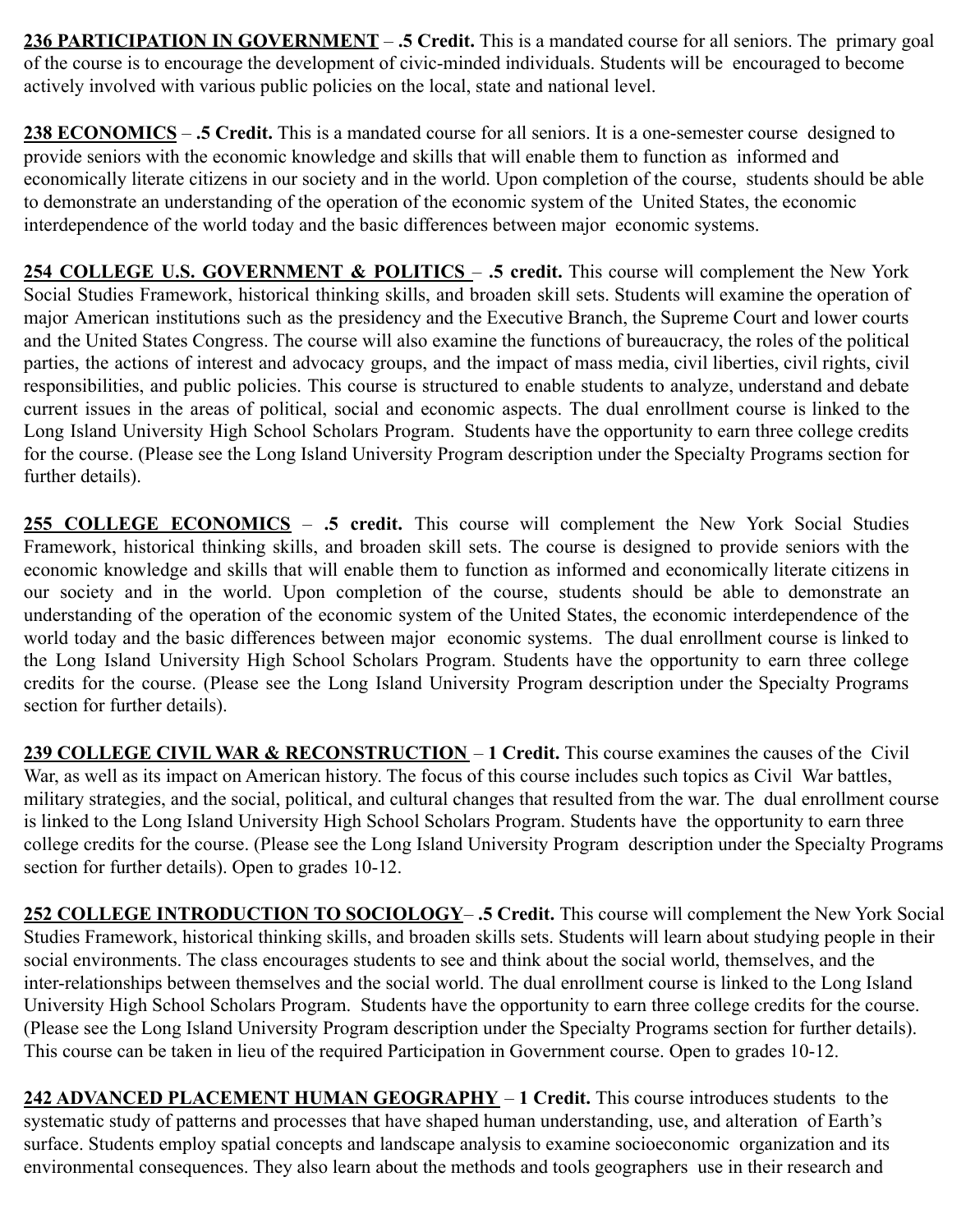applications. This course may be used as a substitute for Global History & Geography I and is open to grade 9. Students must take the Advanced Placement examination in Human Geography.

**213 ADVANCED PLACEMENT WORLD HISTORY** – **1 Credit. Prerequisite: Global 9H.** This course is intended to develop greater understanding of the evolution of global processes and contacts in different types of human societies. The AP World History course highlights the nature of changes in global frameworks and their causes and consequences, as well as comparisons among major societies. A summer assignment is mandatory. Students must take the Advanced Placement examination in World History in May for possible college credit, as well as the Global History and Geography II examination in June. Open to grade 10.

#### **219 ADVANCED PLACEMENT UNITED STATES HISTORY** – **1 Credit. Prerequisite: Global 10H or AP**

**World History.** This course will allow juniors to develop disciplined work and study habits that will equip them to realize lifelong academic and professional objectives. The Advanced Placement Program was designed to give more intensive instruction in college preparatory work to the most able students and therefore enable them to make better use of their time in school. The AP Program in American History is designed to develop critical thinking and analytical writing skills necessary to deal with factual and interpretive problems inherent in the study of American history. A summer assignment is mandatory. Students must take the AP examination in United States History in May for possible college credit and the Regents examination in U.S. History and Government in June. The curriculum is aligned to prepare students to take the United States History SAT Subject Area Test. Open to grade 11.

#### **237AADVANCED PLACEMENT UNITED STATES GOVERNMENT AND POLITICS** – **1 Credit.**

**Prerequisite: APAmerican History or American History Honors.** This elective for seniors gives students an opportunity to pursue college-level studies in American government while still in secondary school. Students must have approval of the coordinator prior to registration. Summer assignment is mandatory. Students must take the Advanced Placement examination in United States Government and politics, and may be used as a substitute for Participation in Government and Economics. Open to grade 12.

**241 ADVANCED PLACEMENT PSYCHOLOGY** – **.5 Credit in Social Studies/.5 Credit in Science** This course is an introductory college-level course in psychology. The following areas of study are discussed: methods, approaches, history of psychology, biological bases of behavior, sensation and perception, states of consciousness, learning, cognition, motivation and emotion, developmental psychology, personality, testing, individual differences, abnormal psychology and psychological disorders. Students must take the Advanced Placement examination in Psychology.

**249 AGENTS OF CHANGE: YOUTH AND ACTIVISM IN AMERICAN HISTORY** – **.5 Credit.** This course will examine the roles and experiences of children throughout major events and turning points in American History. Students will examine how events and circumstances throughout time have impacted the lives of children, shaped their lives and generations, and promoted resilience within each generation. It will further explore how times of challenge and triumph helped to fuel youth activism in America. Some topics may include slavery, child labor, immigration, the roaring Twenties, the great depression, WWII and Japanese Internment, the civil rights movement, and modern-day topics such as the children of 9/11. The course will culminate in a project titled, Agents of Change in which they will select a topic to research and propose demonstrating their ability to be an Agent of Change. This course can be taken in lieu of the required Participation in Government course.

**245 AMERICAN HISTORY THROUGH FILM** – **.5 Credit.** Mass media, like film, is often a major influencer of popular perceptions about American history. This course seeks to have students critically analyze film through the lens of a historian, with a focus on both historical accuracy and historiography in film. It will complement the new Social Studies Framework's historical-thinking skills, and it will strengthen and broaden the skill sets available to students who are taking Regents, Honors and AP classes.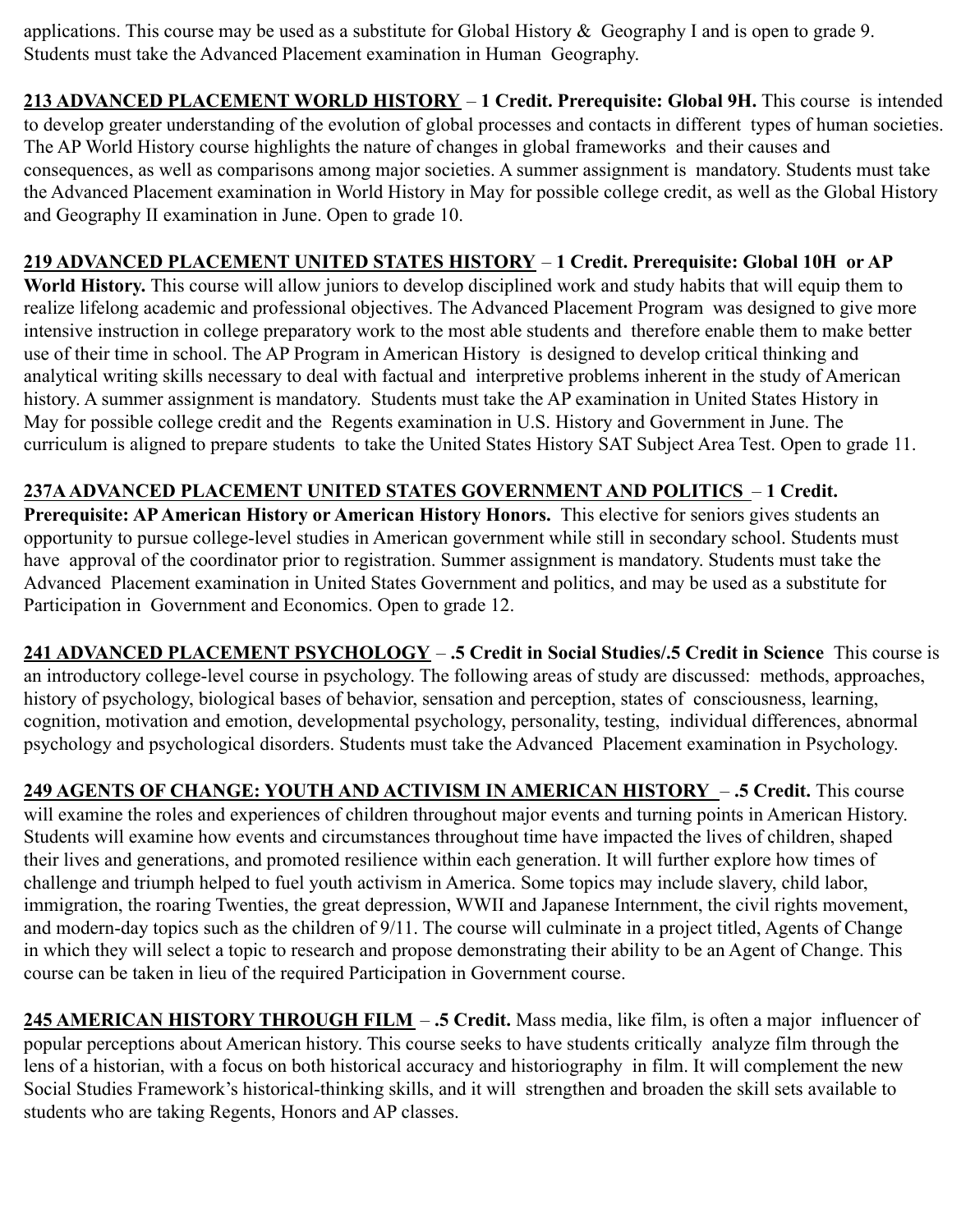**235 COMPARATIVE PHILOSOPHY** – **1 Credit.** This is an honors-level elective for qualified juniors and seniors who seek the challenge and depth of a university-level philosophy course. Comparative Philosophy will explore the myriad avenues of human thought from the ancient classical civilizations to the 20th-century, plus their influence on society, art and literature. The course will traverse discourse through both Eastern (Daoism, Zen, Buddhism, etc.) and Western (Existentialism, Romanticism, etc.) cultures – from the famous Aristotle and Freud to the infamous Machiavelli and Nietzsche. This course will not only feature major philosophers of a period, such as Socrates and Plato, but lesser-known, influential ones such as Epicurus and Zeno. Topics will range from "What is good?" to "What is real?" Grading will be based on a mix of exams, research papers and projects, i.e., debates.

**226 CONSTITUTIONAL LAW** – **.5 Credit.** This course focuses on the issues raised by society relative to the United States Constitution. It covers both landmark and current constitutional cases and challenges. Students will research the relationships of the three federal branches of government, with emphasis on some of the powers and limitations of the executive, legislative and judicial bodies that arise from principles of separation of powers and checks and balances.

**230 CRIMINAL JUSTICE** – **.5 Credit.** The purpose of the program is to increase the understanding in students of their role as participants in a constitutional democracy. Through the analysis and influence of criminal justice public policy issues, fundamental operations of the criminal court, the laws that affect that court and crime prevention and law enforcement students will gain knowledge and competency in the criminal justice content area. This course will satisfy the Participation in Government requirement.

**228 FACING HISTORY AND OURSELVES** – **.5 Credit.** This course examines racism, prejudice, and anti semitism in order to promote the development of a more human and informed citizen. This course integrates the study of history, literature, and human behavior with ethical decision making and promotes historical understanding, critical thinking, and social-emotional learning by studying such topics as democracy, civic engagement, race in U.S. history, human rights, anti-semitism, and religious intolerance, etc. This course can be taken in lieu of the required Part. in Govt.

**243 HOLOCAUST STUDIES** – **.5 Credit.** This course examines the roots and developments that led to one of the most infamous periods of human history, the Holocaust. The goal of this course is to provide students with an understanding of these tragic events and nurture a respect for all human life. This course includes media related to the Holocaust and a field trip to the Nassau County Holocaust Memorial and Educational Center in Glen Cove.

**247 LATIN AMERICAN HISTORY THROUGH AMERICAN EXPERIENCE** – **.5 Credit.** This course delves into Latin American history and impact on the Latin American immigrant experiences and major contributions to American life. This course will complement the new Social Studies Framework's historical thinking skills and research.

**248 LATIN AMERICAN HISTORY THROUGH WORLD EXPERIENCE** – **.5 Credit.** This course delves into Latin American history and impact on the World, Latin American immigrant experiences and major contributions to life. This course will complement the new Social Studies Framework's historical thinking skills and research.

**234 PSYCHOLOGY** – **.5 Credit.** This course is designed for the college-bound and non-college bound students alike. Topics include learning, forgetting, conditioning, thinking, drives, motivation, emotions, anxieties, frustration and conflict situations. Half of the course is devoted to a study of personality development, psychological testing and abnormal psychology (neuroses, psychoses and personality disorders).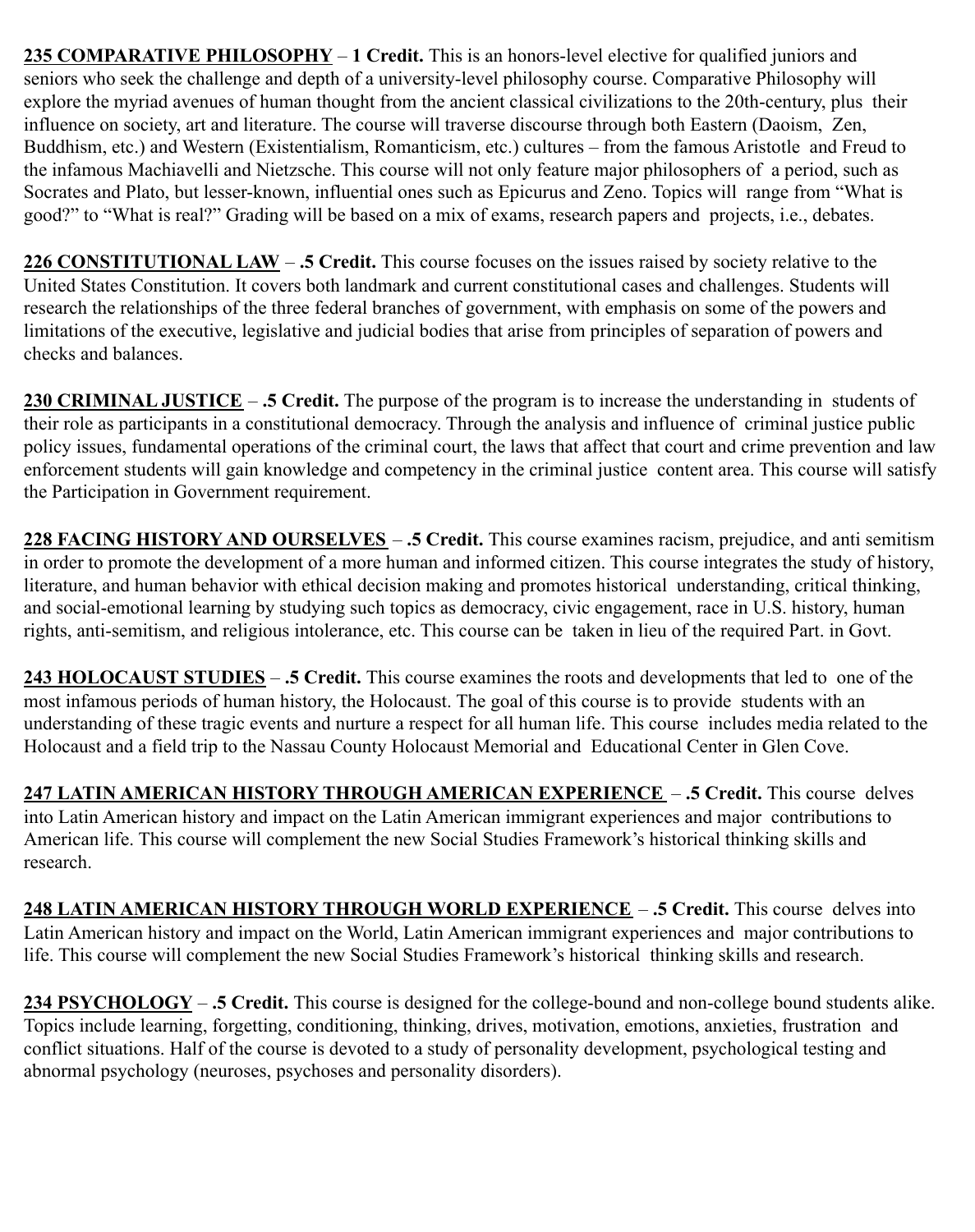**44 THE WORLD AT WAR** – **.5 Credit.** This course focuses on the events and implications of World War I, World War II and the Cold War. This course covers the various battles, actions and policies associated with these 20th-century events. A variety of media (movies, newspapers, projects, etc.) are incorporated and some declassified facts about this era are also included in the course.

**229 TRIALAND DEBATE** – .**5 Credit.** Students will develop valuable speaking and analytical skills while studying and researching fact, policy and value-based debate propositions. The course will prepare them for participation in competitions such as Mock Trial, Model Congress and Lincoln-Douglas debates. It will also teach life skills, enabling them to participate with confidence in both business conferences and town meetings.

**253 WOMEN IN AMERICA: HISTORY AND GOVERNMENT – .5 Credit.** This course examines the contributions of women in the U.S. past and present, and to view the history of America through various historical lenses. The course will ensure equal representation within the social studies curriculum in the hopes of redefining assumptions regarding gender, race, class, and women's role in history and government. The class will address social, historical, economic, political, and cultural issues as well as celebrate the contributions of women to America. This course can be taken in lieu of the required Participation in Government course.

**246 WORLD HISTORY THROUGH FILM** – **.5 Credit.** Mass media, like film, is often a major influencer of popular perceptions about World history. This course seeks to have students critically analyze film through the lens of a historian, with a focus on both historical accuracy and historiography in film. It will complement the new Social Studies Framework's historical-thinking skills, and it will strengthen and broaden the skill-sets available to students who are taking Regents, Honors and AP classes.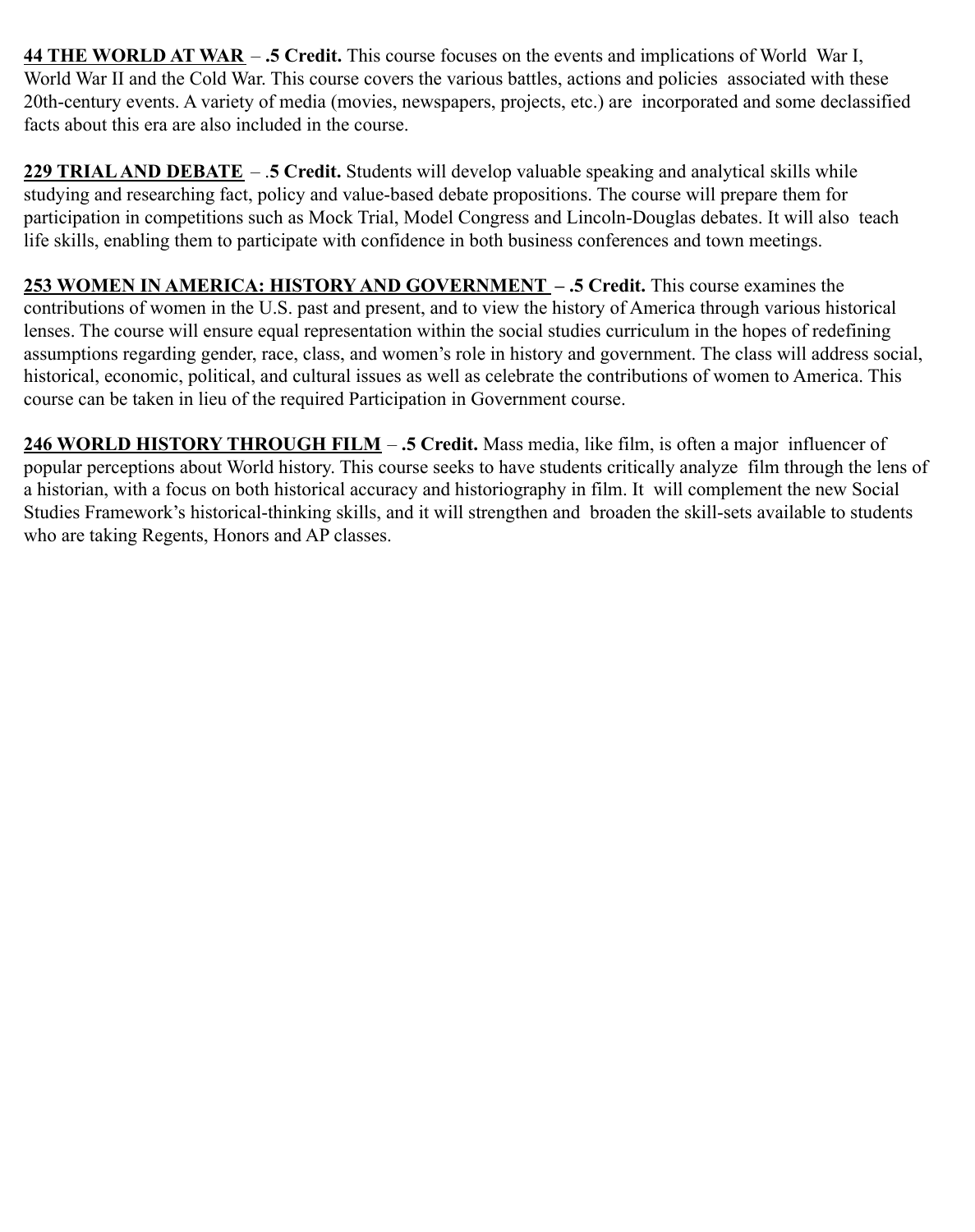### **SPECIAL EDUCATION**

To the maximum extent appropriate, students with disabilities are offered special education supports and services in the least restrictive environment. These supports and services are designed to meet the individual needs of students and are recommended by the Committee on Special Education and approved by the Board of Education. For students with disabilities, a full continuum of services is available, including:

**DECLASSIFICATION SUPPORT SERVICES** – These services are provided to a student and or to a student teacher to facilitate the transition from special education support to full-time enrollment in regular education. Test accommodations are generally included in declassification support services.

**RELATED SERVICES** – These services include speech and language therapy, psychological services, physical therapy, occupational therapy, counseling and all other appropriate support services as specified on a student's Individual Education Plan.

**RESOURCE ROOM** – This service is provided to a student with a disability registered in a special class or regular class who is in need of specialized supplementary instruction in an individual or small group setting for a portion of the school day.

**INTEGRATED CO-TEACHING SERVICES** – Integrated co-teaching services means the provision of specially designed instruction and academic instruction provided to a group of students with disabilities and nondisabled students on a daily basis in Regents-level classes grade 9-11. The instructional team consists of one general education teacher and one special education teacher.

**SPECIAL CLASS PROGRAMS** – These classes are provided, on a daily basis, to students with disabilities that require a small and structured setting to meet their instructional needs in specific content areas, for example, a 15:1 special class.

#### **SPECIALTY PROGRAMS**

**560 & 560F GENERAL WORK EXPERIENCE** – **Course #560 - .5 Credit (180 hours). Course #560F - 1 Full Credit (360 hours).** Juniors and seniors who are engaged in paid work experience after school during the school year can earn credit for each 180 hours of work. Proof of employment such as The General Work Experience Appraisal Form or a signed letter from the employer verifying the student's hours must be submitted.

**877 ACTION LEARNING PROGRAM** – ALP is a volunteer program for students who render service to the community or school. Open to students in all grades. 90 hours = .5 credit; 180 hours = 1 credit. (Maximum of 2 credits may be applied towards graduation.)

**DRIVERS EDUCATION** – (Fees apply - see the main office for details). This program is offered to provide instruction in the safe operation of a motor vehicle. Students receive safety instruction and practical driving experience. Enrollment in driver education is by application through the Main Office, and is subject to the following conditions: Each semester seniors will be assigned first on the basis of age. The oldest juniors will then be offered opportunities to enroll, followed by the oldest sophomores. Students must be 16 years old by Sept. 14 for the fall semester, and by Jan. 1 for the spring semester. Parents and students should be advised that a class DJ Driver's License, also known as a Junior License, is not valid in Nassau County unless an employer-issued Work Permit is attached.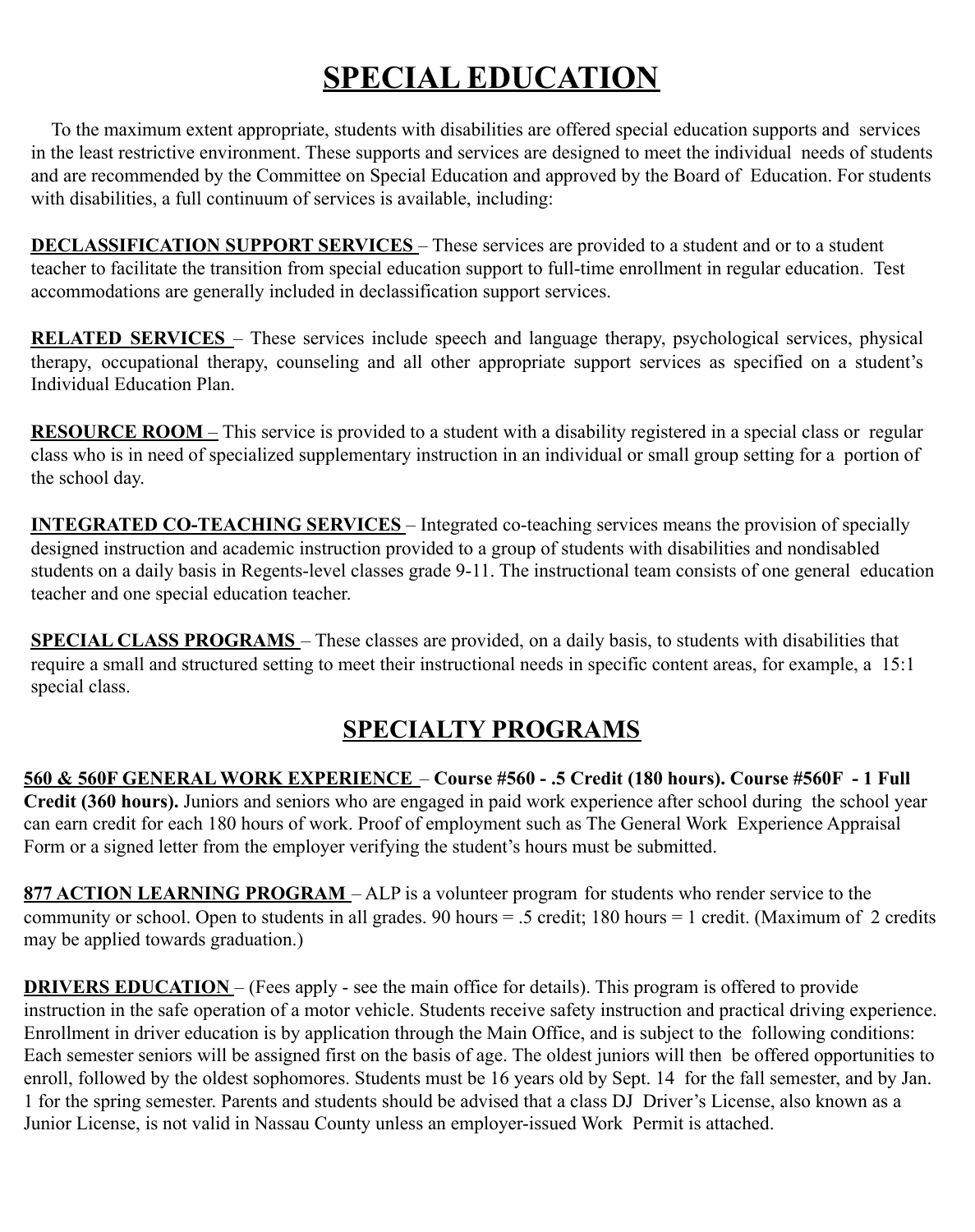**SYRACUSE UNIVERSITY PROJECT ADVANCE PROGRAM (SUPA) –** Syracuse University Project Advance is a partnership linking Syracuse University with secondary schools. Through this partnership, high schools offer qualified seniors the opportunity to enroll in Syracuse University courses for credit. *FYI: Students are not mandated to participate in SUPA. Students could be enrolled in a course, even if they decide that they do not want to participate in SUPA. Students can earn college credit that is transferable to a multitude of universities and colleges.*

**LONG ISLAND UNIVERSITY HIGH SCHOOL SCHOLARS PROGRAM –** The LIU High School Scholars Program (LIU HSS) offers high school students a unique opportunity to accelerate their college education. Through a wide range of dual-credit courses – applicable toward both the high school diploma and a bachelor's degree – LIU High School Scholars earn college credits while studying in their high school classrooms. FYI: *Students are not mandated to participate in LIU HSS. Students could be enrolled in a course and earn high school credit, even if they decide that they do not want to participate in the LIU HSS program. Students can earn college credit that is transferable to a multitude of universities and colleges. Students who take a minimum of six credits through the LIU High School Scholars program and maintain a 3.5 GPA in the courses in which they are registered are eligible to receive a \$5,000 scholarship renewable for four years (total \$20,000), in addition to their financial aid package, not to exceed the cost of tuition. Students who take a minimum of six credits through the LIU High School Scholars program, and maintain a 3.2 GPA in the courses in which they are registered are eligible to receive a \$2,500 scholarship renewable for four years (total \$10,000), in addition to their financial aid package, not to exceed the cost of tuition.*

**ST. JOHN'S COLLEGE ADVANTAGE PROGRAM –** The College Advantage Program provides qualifying high school juniors and seniors with the opportunity to enroll concurrently in high school and credit bearing St. John's courses at a discount from regular undergraduate tuition rates. This program benefits students to be further motivated and to get a "head start" on college. Please reference the website for the St. John's College Advantage Program for qualification & deadline information. FYI: *College Advantage students who enroll at St. John's University the semester after high school receive a yearly \$2,000 Tuition Grant. Participating students who are admitted and decide to enroll at St. John's immediately after graduation become eligible for the CAP Grant, applicable for up to four years of full-time, continuous undergraduate study at St. John's University. In addition, all completed College Advantage courses, including the grades received, will be part of the student's academic record at SJU and will be reflected on the student's transcript and factored into the student's cumulative GPA.*

#### **OCCUPATIONAL EDUCATION PROGRAMS** – **OFF CAMPUS**

**886/887 BOCES AM/PM** – **4 credits per year.** Barry Technical Career Center & The Long Island High School for the Arts offer a wide variety of artistic, vocational, and technical programs on a half-day basis. Students attend Glen Cove High School for their basic academic requirements and then are transported to Barry Tech or LIHSA for a 2.5 hour session concentrating on a specific area. A variety of courses are offered in the areas of animal care, art, aviation, automotive technologies, business and commerce, construction trades, electronics, commercial arts, culinary arts, cosmetology, health professions, performing arts, public service, police science and theater. Enrollment in any off-campus program requires an application for admission. The application form should be submitted when the student is planning his or her high school program for the following school year. Contact your school counselor for details.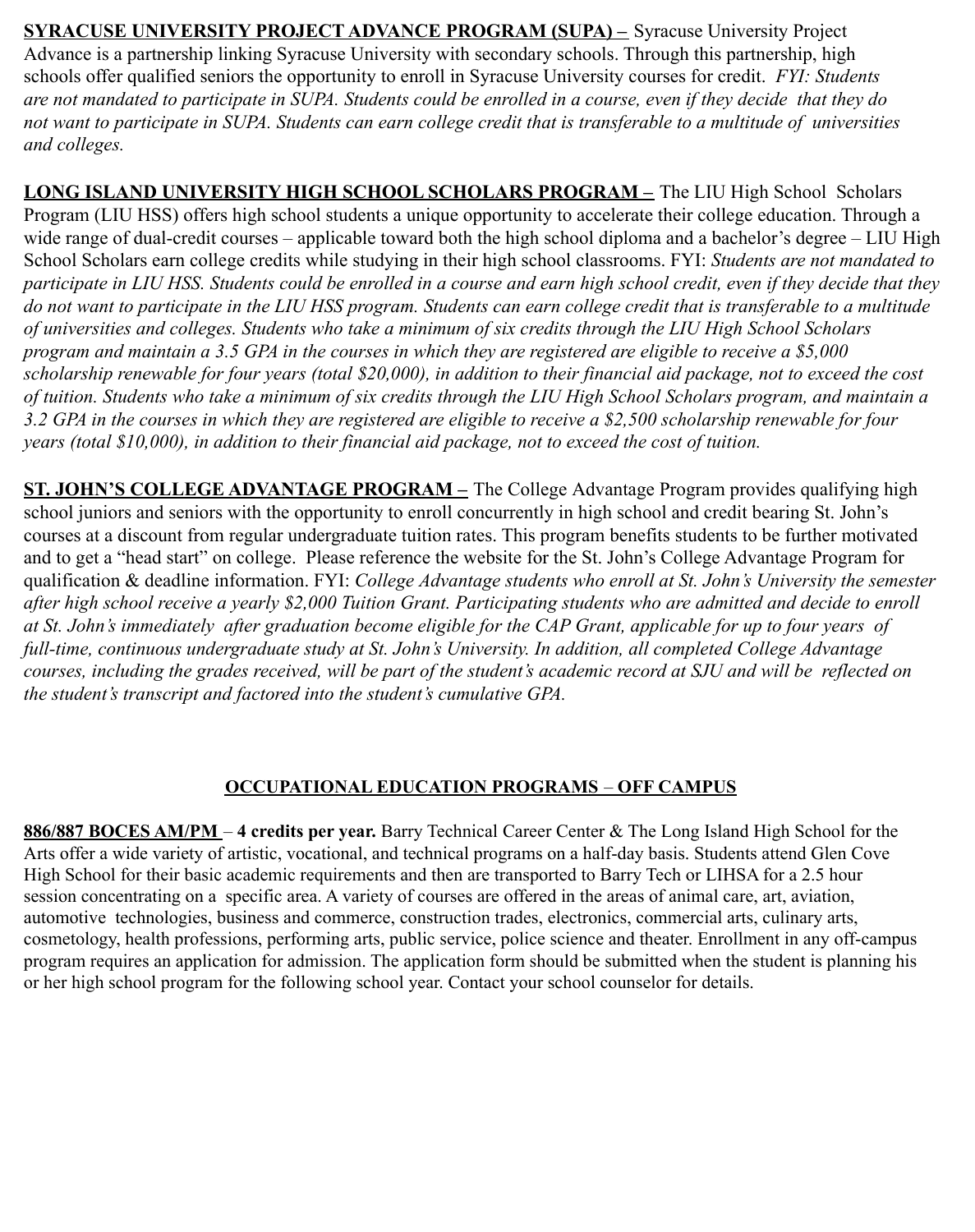#### **TELEVISION PRODUCTION**

In an era when the world has become increasingly dependent upon technical solutions to problems, the Technology Department is challenged to provide all students with technological literacy as part of their fundamental education. The technology program shifts the emphasis of the traditional industrial arts curriculum from learning to use tools, machines and the making of products from wood, plastics and metals, to the understanding of systems of technology in the home and the workplace. Systems of technology in fields such as production, transportation, construction and communications will be emphasized. The program will continue to rely on hands-on applied activities. Instruction will make extensive use of tools, machines, materials and processes in an instructional laboratory. All courses include topics highlighting careers in related fields and safety considerations, practices and procedures.

**155 TV PRODUCTION I** – **.5 Credit.** The course will involve the student in various aspects of videotape production, including the use of videotape equipment, graphics, lighting, scriptwriting, direction, audio control, camera work and editing. Open to grades 9-12. Class size is limited.

**156 TV PRODUCTION II (ELECTIVE)** – **.5 Credit. Prerequisite: TV Production I**. Students are expected to produce more sophisticated TV shows that reveal mastery of TV techniques learned in TV-I. Teacher approval is necessary for registration into this course. Open to grades 9-12. Class size is limited.

**158 TV PRODUCTION III/I.S.** – **.5 Credit. Prerequisite: TV Production II.** Students assist in the TV I productions, edit student productions, and develop and edit scripts with students who are not signed up for TV, but would like to make a TV production.

**161 TV PRODUCTION IV/I.S.** – **.5 Credit. Prerequisite: TV Production III/I.S.** Students assemble a complete Cablevision production using creative works from TV I and TV II students' productions. The student is to create a full-length documentary.

**162 BROADCAST JOURNALISM** – **1 Credit.** Students enrolled in Broadcast Journalism will explore basic elements of radio, television and web-based media production. The role of broadcast media in society and its history will be discussed. Students will write, produce and distribute the weekly Friday Morning News, a weekly rotation of internet radio programming on GCR-Glen Cove Radio, and create programming for the Glen Cove Schools Live Streaming and On-Demand webpage. Open to grades 9-12. Class size is limited.

**163 DIGITAL FILMMAKING** – **.5 Credit.** Students enrolled in Digital FilmMaking will explore the various aspects of filmmaking, including, but not limited to location scouting, producing, screenwriting, story boards, editing, sound mixing, casting and the importance of collaborative work. The culminating project for the course is a short film that will be screened for a live audience. Students who have taken previous media courses, namely TV Production I and II, will be given preference. Class size is limited.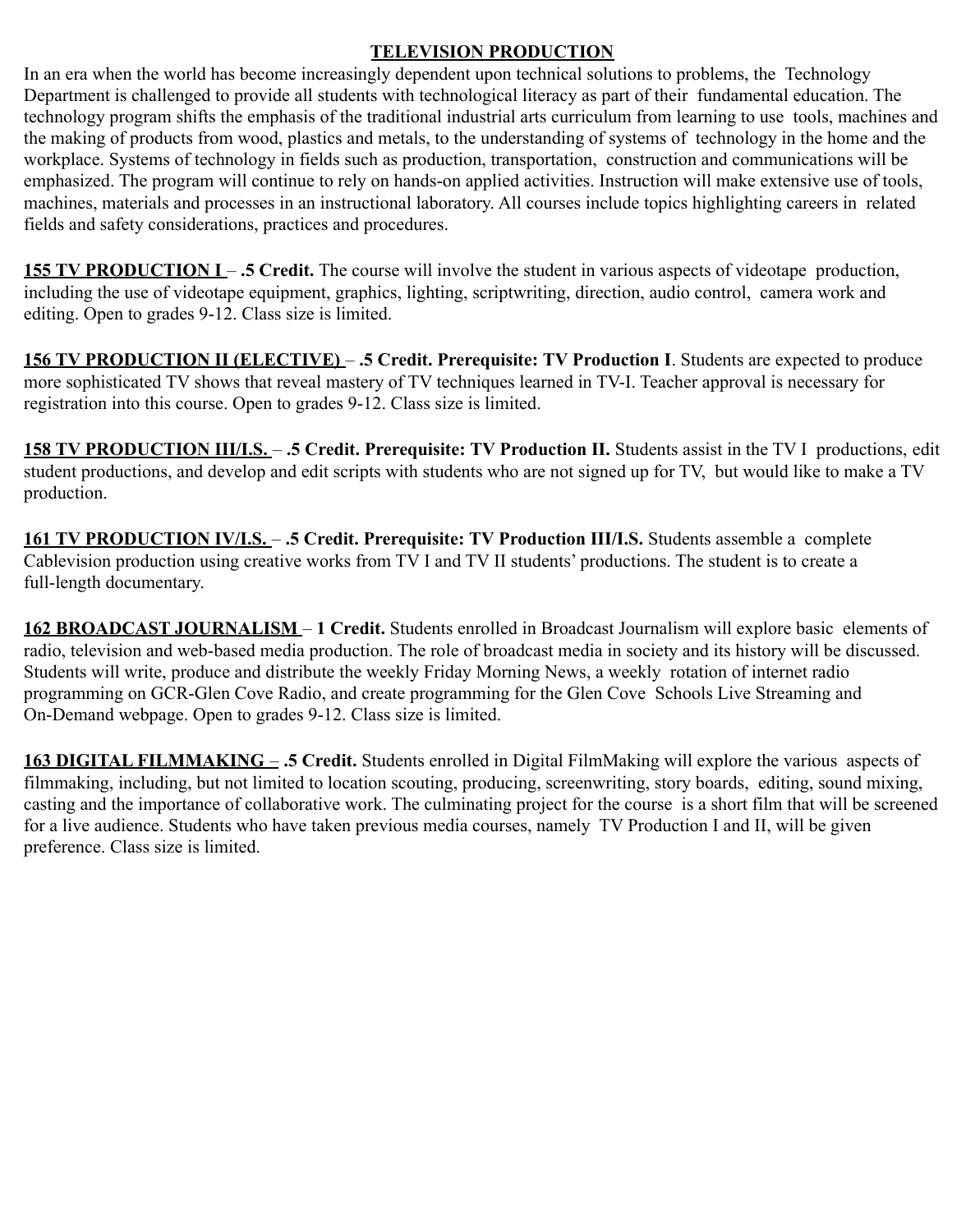#### **VISUALARTS**

The Visual Arts Department offers a wide variety of courses ranging from the basic Studio in Art to Advanced Placement. There is no need for any special artistic talent to enjoy, and profit from, one or more of these courses. However, if a student is talented and interested in art as a career, he or she may select a major sequence from the courses offered. Such students will be advised to prepare a portfolio of their work for college entrance and will probably choose to take the three-year art Regents examination. All courses offer the standard .5 credit for one semester and a full credit for one year. The Regents Action Plan requires students to complete 1 credit in art and/or music by their graduation. The following art courses fulfill this requirement.

These are the common pathways in the visual arts that a student follows during his or her high school career. However, we always attempt to meet the needs of individual students.



### **Visual Art Pathways**

**574 PHOTOGRAPHY I** – **.5 Credit.** This is an introductory course in photography with an emphasis on digital photography, equipment and techniques. Students use digital point-and-shoot cameras and Adobe Photoshop to create and edit images. Students will learn about what makes a strong photograph, basic and intermediate camera controls and Photoshop skills, digital photography terminology and the role of photography in the 21st century. Photography I is a great chance for students who love taking pictures or creating on the computer to further develop their interests.

**701 STUDIO ART** – **1 Credit. Prerequisites: None. (This course is a prerequisite for many courses listed below.)** This foundation course is designed to acquaint students with various forms of artistic expression. Students will concentrate on the creative, technical and practical aspects of the discipline, acquiring a broad based background in drawing, design, painting and sculpture. Students will be given the opportunity to respond to and analyze works of art, developing an appreciation of art around them as well as the cultural dimensions of the world of art. This course is designed to meet the one unit of credit in art and/or music required to meet the New York State Regents art sequence.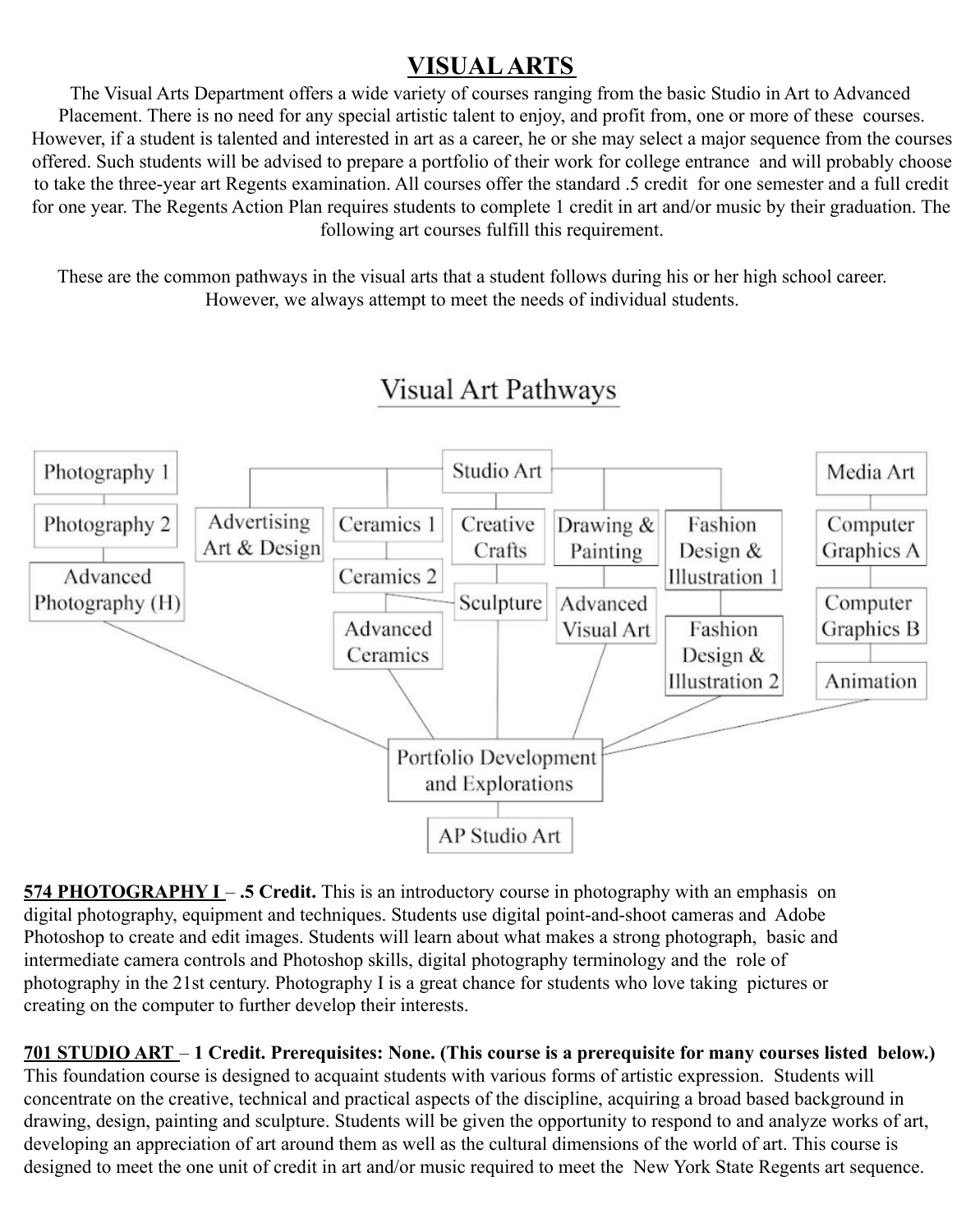**702 DRAWING AND PAINTING** – **1 Credit. Prerequisite: Studio Art.** This course is designed for students to further explore their creative potential. Students will acquire the knowledge to develop more complex ways to communicate ideas on a two-dimensional surface while focusing on the technical and practical aspects of color, design and materials. This course will provide an opportunity for students to prepare work for portfolio presentation.

**703 PORTFOLIO DEVELOPMENT AND EXPLORATIONS** - **1 credit. Prerequisite: Completion of a course sequence that culminates with any of these courses: Advanced Photo (H), Advanced Ceramics, Fashion Illustration/Design II, Advanced Visual Arts, Sculpture or Animation.**This class is for serious art students who have completed foundation courses in art and wish to work on more in-depth projects, developing mastery in the use of specific media and processes. Students in this course are encouraged to think creatively and to develop a personal style while they continue to explore the principles of art and design in the execution of visual ideas. Those who wish to develop a portfolio for art school/college, and scholarship applications are aided in doing so as part of this course.

**704 ADVERTISING ART & DESIGN - .5 Credit. Prerequisite: Studio in Art.** This course will specifically explore creating art in the advertising world. Students will create project based artwork, as well as, develop advertising campaigns. We will cover the history of advertising art and design touching on concept art, package design, layout design, color theory, typography, logo design, illustration, photography, and also market research & development, in both the print and digital world.

**705 FASHION DESIGN/ILLUSTRATION** – **1 Credit. Prerequisite: Studio in Art.** This course in fashion design will teach students to illustrate the fashion figure, as well as create mood boards to design 2D garments, accessories and fabrics. Methods of 2D design and illustration will be both traditional and digital. Students will explore the history and contemplate the future of fashion trends, influential designers and marketing.

*706* **FASHION ILLUSTRATION AND DESIGN II - 1 Credit. Prerequisite: Fashion Illustration and Design I.** This course will provide students with an opportunity to continue their exploration in fashion design as well as give hands-on opportunity to experience and explore different fashion illustration materials and techniques. Students will create illustrations and transform them into wearable designs. The class will continue to study the elements and principles of art (the basic visual building blocks of art) as an aesthetic approach to each project. Art historical periods and/or world cultures will be used to introduce units throughout the academic year.

**707 SCULPTURE - 1 Credit. Prerequisite: Creative Crafts or Ceramics II**.This course will focus on the creation of 3-dimensional forms through a creative problem solving approach. During this full year course, students will work with a variety of materials including plaster, wood, cardboard, wire and other mixed media. Aspects of three-dimensional design are investigated, and students learn different sculptural techniques. Long-term projects involve casting the human form, modeling, and recycled assemblages.

**708 CERAMICS I** – **.5 Credit**. **Prerequisite: Studio Art.** This is a foundation course designed to familiarize students with the properties of clay and a variety of hand-building techniques. These techniques are used for personal creative expression within a structured format. There will also be a focus on surface detail using paints, drawing, glazes and faux finishes. Connections will be made through cultural and historical artifacts.

**709 CERAMICS II** – **.5 Credit. Prerequisites: Studio Art, Ceramics I.** This course is a continuation of Ceramics I. It will focus on the further development of hand-building, surface decoration and glazing techniques in an advanced studio environment where individual style is emphasized. The potter's wheel will be introduced for basic skill-building. Students will produce functional and sculptural ceramic work.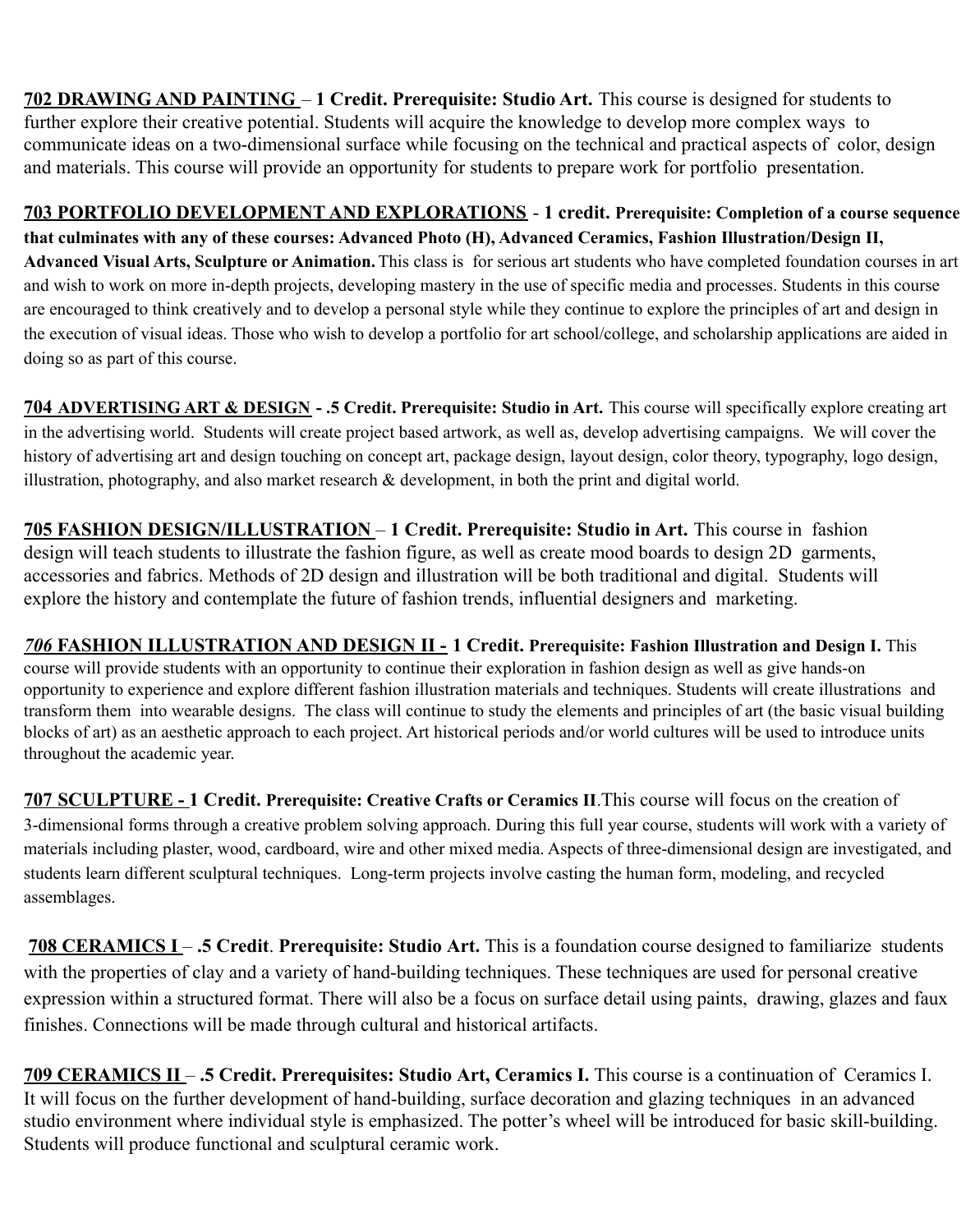**710 ADVANCED CERAMICS** – **.5 Credit. Prerequisites: Studio Art, Ceramics I, Ceramics II.** This course is a continuation of Ceramics II. It will focus on advanced development and mastery of skills for hand-building and potter's wheel techniques. Further experimentation and exploration with surface detail using paints, drawing, glazes and faux finishes will be encouraged for individual style and artistic self-expression.

**711 ADVANCED VISUAL ARTS** – **1 Credit. Prerequisites: Studio Art, Drawing, and Painting.** This class is designed for advanced students interested in pursuing higher education in visual arts, as well as students who seek life enrichment through visual arts. This course enables students to engage in artistic production and visual and critical investigation. Students will acquire the knowledge to develop more complex subjects and increase their creative potential with new discoveries in materials, techniques, and subject matter. Students will develop aesthetic, imaginative and creative skills through the study of art history. This course will provide an opportunity for students to prepare work for portfolio presentation.

**711ADV ADVANCED VISUALARTS (H)** – **1 Credit. Prerequisite: Must have taken Studio in Art or Fashion Design/Illustration or Media Art.** This course offers the art major, or other interested art students, the opportunity to refine and build upon skills acquired in any of the following basic courses: Drawing and Painting, Fashion/Design Illustration and Creative Crafts. Students who have completed one of the above courses may work for 20 weeks in that area. Students who have completed two of the above courses may work for 20 weeks in one area or 10 weeks in each area. Each student in Advanced Visual Arts will work independently. At the beginning of the course, the student will specify the area or areas of study he or she wishes to pursue. A written outline of that course of study, goals and objectives must be presented to the instructor. Work will be graded at intervals as it progresses, and a final project grade will be given. Grades 10, 11 and 12 only.

#### **712 ADVANCED PLACEMENT STUDIO ART** – **1 Credit. Prerequisites: Studio in Art, Drawing, and**

**Painting, and Advanced Visual Arts.** This Advanced Placement course is designed for students who are interested in the practical experience of art. AP Studio Art is not based on a written examination; however, students submit portfolios for evaluation at the end of the school year. The portfolio will show a basic three section structure, which requires the student to show a fundamental competence and usage of understanding in visual concerns and methods. The student should demonstrate a depth of investigation and process of discovery and an understanding of visual principles and material techniques.

**715 CREATIVE CRAFTS** – **1 Credit. Prerequisite: Studio Art.** Students will explore and develop an appreciation of art around them, as well as the cultural dimensions of the world of art. This course is designed to introduce crafts as an art form. A variety of media, tools, techniques and processes is explored. Students will learn to use mixed media as a vehicle for artistic expression. The elements of art and principles of design are used to analyze, design, create and evaluate crafts. All projects incorporate principles of design and place an emphasis on craftsmanship and personal expression.

**716 MEDIAART** – **1 Credit**. A yearlong introductory course using technology in art. Creative use of media through student involvement in computer graphics, animation, cartooning, and video. Students will use the computer as a graphic workstation, learn Photoshop and create digital imagery. Studio in Art experience is recommended but not required.

**717 COMPUTER GRAPHICS A (FALL) AND 718 COMPUTER GRAPHICS B (SPRING)** – **.5 Credit each semester**. **Prerequisite: Students must have satisfactorily completed one of the following foundation courses: Media Art, Studio in Art, or Design and Drawing** . A half-year course using the computer as a medium to create art. Students will use various programs to produce, interpret and evaluate art. They will learn to place their work in the context of art history and appreciation.